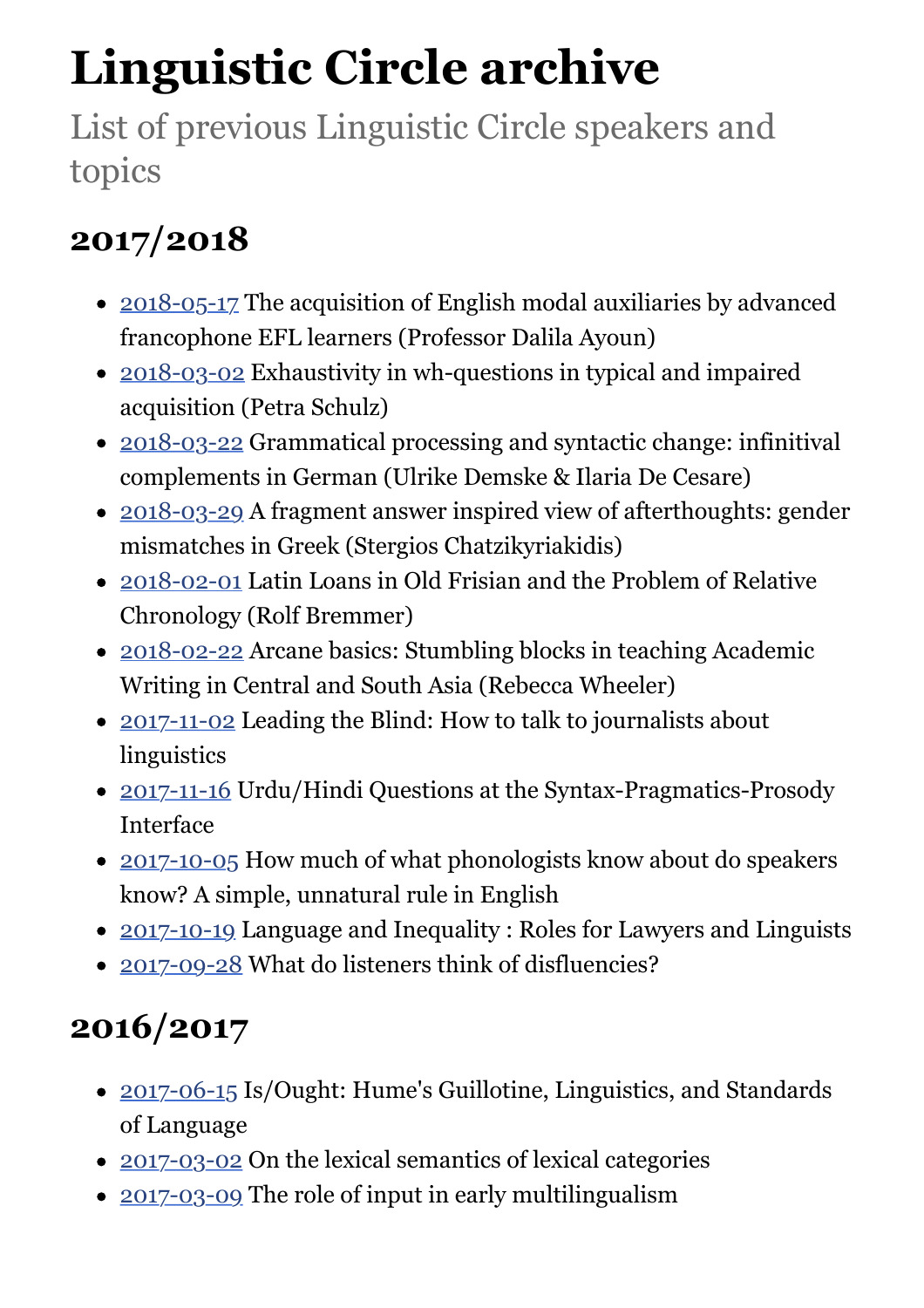- [2017-03-30](https://www.ed.ac.uk/ppls/linguistics-and-english-language/events/linguistic-circle-30-mar-2017) Grammaticalization is gradual, innit: question tags in Multicultural London English
- [2017-02-02](https://www.ed.ac.uk/ppls/linguistics-and-english-language/events/linguistic-circle-02-feb-2017) Shilluk noun morphology and noun phrase morphosyntax
- [2017-02-16](https://www.ed.ac.uk/ppls/linguistics-and-english-language/events/linguistic-circle-16-feb-2017) Investigating the impact of structural factors upon that/zero complementizer alternation patterns in nine verbs of cognition: A diachronic corpus based multifactorial analysis
- [2017-01-19](https://www.ed.ac.uk/ppls/linguistics-and-english-language/events/linguistic-circle-19-jan-2017) Quantifying input quality in bilingual language development
- [2016-12-01](https://www.ed.ac.uk/ppls/linguistics-and-english-language/events/linguistic-circle-01-dec-2016) The pervasive problems of processing negation
- [2016-11-10](https://www.ed.ac.uk/ppls/linguistics-and-english-language/events/linguistic-circle-10-nov-2016) Functional Variation Drives Regional Variation
- $\bullet$  [2016-11-17](https://www.ed.ac.uk/ppls/linguistics-and-english-language/events/linguistic-circle-17-nov-2016) Since since again
- [2016-10-13](https://www.ed.ac.uk/ppls/linguistics-and-english-language/events/linguistic-circle-13-oct-2016) Investigating evidence for final [v] devoicing in Older **Scots**
- [2016-10-27](https://www.ed.ac.uk/ppls/linguistics-and-english-language/events/linguistic-circle-27-oct-2016) The contribution of Tibetan to the Study of evidentiality
- [2016-09-08](https://www.ed.ac.uk/ppls/linguistics-and-english-language/events/linguistic-circle-08-sep-2016) Individuation and quantification functions of sign language classifiers
- [2016-09-29](https://www.ed.ac.uk/ppls/linguistics-and-english-language/events/linguistic-circle-29-sep-2016) The northwest European phonological area: new approaches to an old problem

# **2015/2016**

### **09 May 2016**

#### **Speaker:** Gretchen McCulloch

#### **Title: How to write pop linguistics**

**Abstract:** Do you wish people knew more about linguistics? Explaining linguistics to the general public is what I do for a living, and it involves several learnable skills. I'll talk about explaining complex ideas without getting bogged down in terminology, the differences between teaching a class versus explaining in a one-off session, and how to make your explanations lively instead of dry. I'll also give specific advice about writing popular linguistics in media articles, book proposals, Wikipedia, and blogs/social media.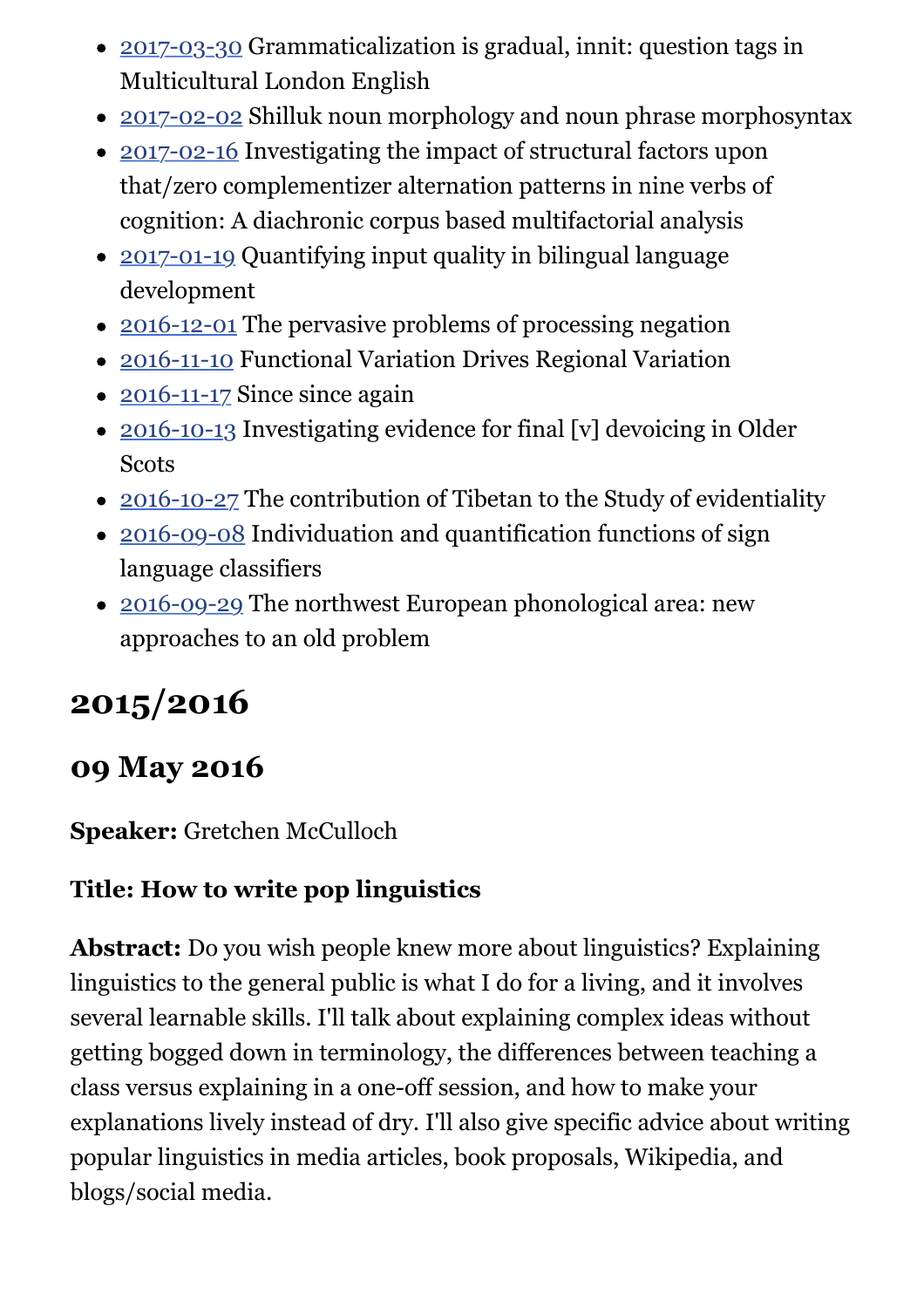### **28 April 2016**

**Speaker:** [Michael Yoshitaka Erlewine](https://mitcho.com/) (National University of Singapore)

**Title:** "Focus association through covert movement"

**Abstract:** Focus-sensitive operators such as 'only' must associate with a focused constituent in their scope (Jackendoff, 1972; Rooth, 1985, 1992; a.o.). We present new arguments in support of the view that focus association involves covert focus movement with pied-piping (Drubig, 1994; Krifka, 2006; Wagner, 2006), and against the more prominent approach which does not involve movement (Rooth 1985, 1992).

The first argument comes from Tanglewood configurations of the form in Kratzer (1991). We show that Tanglewood configurations are islandsensitive, and Kratzer's arguments to the contrary are overcome by the availability of covert pied-piping. Our results show that Tanglewood configurations must be the result of covert focus movement with piedpiping, and the focus-index mechanism proposed by Kratzer in fact is not an option in the grammar.

The second argument comes from the distribution of Beck (2006) focus intervention effects in focus association constructions. We show that certain quantifiers disrupt the interpretation of focus when above and near the in-situ focus. This pattern is predicted by the availability of covert focus movement with pied-piping, where focus intervention affects the interpretation of pied-piped constituents, but is unpredicted by the nonmovement association approach. Time permitting, additional arguments from binding and parasitic gaps will be discussed.

# **31 March 2016**

#### **Speaker:** [Joanna Kopaczyk](http://www.ppls.ed.ac.uk/people/joanna-kopaczyk) (Edinburgh/Poznań)

**Title:** "Fit and proper? A diachronic perspective on motivations and forms of binomials in English"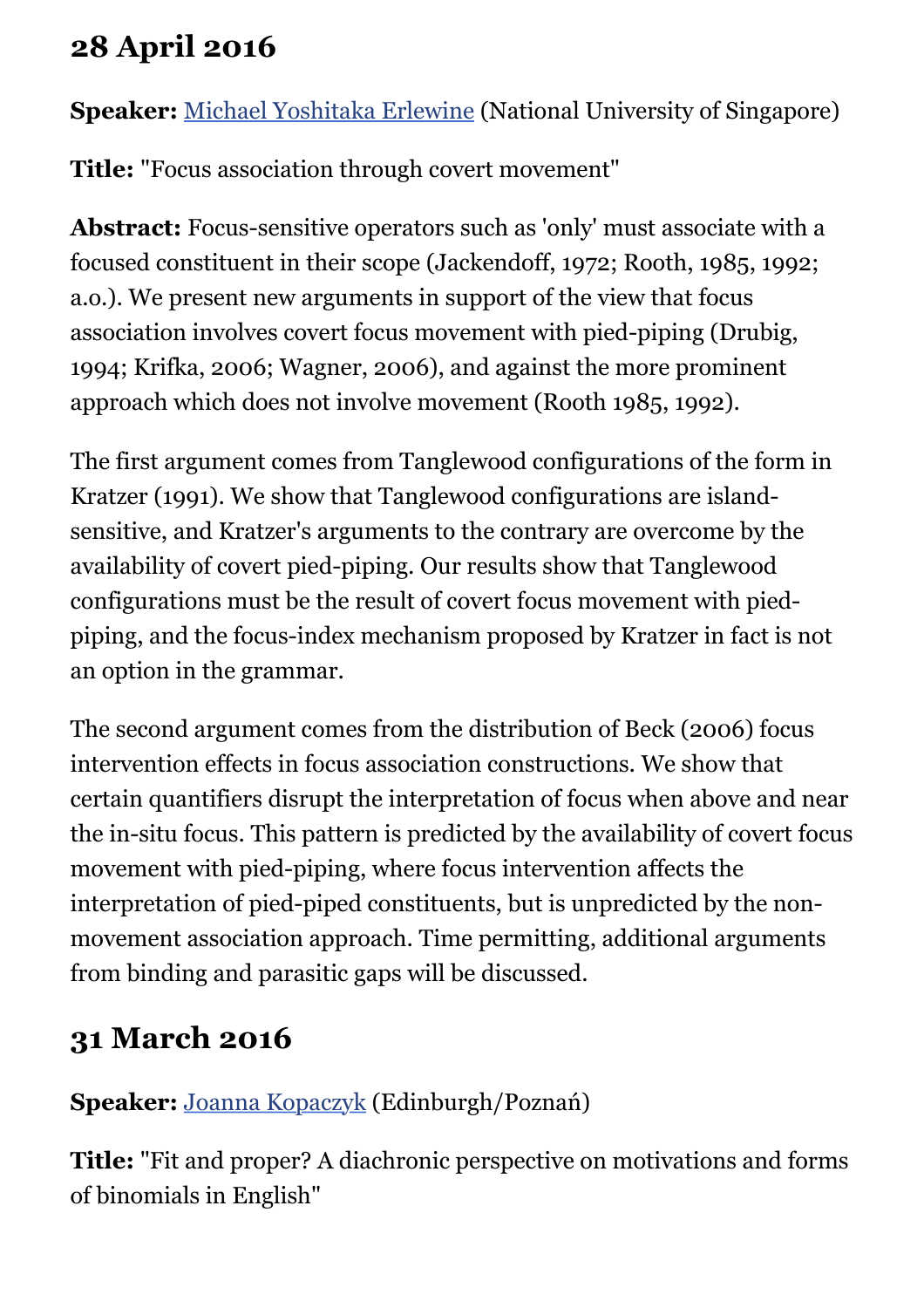**Abstract:** The talk concentrates on coordinated constructions built of the same word-class, such as man and wife, grant and give, fit and proper or in and out, usually referred to as binomials. I start by outlining the structural and semantic characteristics of binomials and propose a core-andperiphery framework which captures different types and degrees of repetition involved in the formation of binomials. Against this background, I move on to discuss why binomials arise in selected genres in the history of English. The motivations range from phonological (e.g. alliteration) and semantic (e.g. complementation) to visual (e.g. the arrangement of the text on the page). Since binomials are claimed to be conspicuous in legal discourse, and therefore actively discouraged by Plain Language activists as superfluous, for present-day English I zoom in on the UK and Scottish legislation. I compare the inventories of nominal binomials in 2001-2010 acts of both parliaments and draw conclusions about the frequencies and semantics of shared and unshared binomials.

### **17 March 2016**

#### **Speaker:** [Paul Russell](http://www.asnc.cam.ac.uk/people/academic/prussell.htm) (Cambridge)

**Title:** "Latin as a minority language in late Roman Britain"

**Abstract:** In recent years late and post-Roman Britain have become testing (and indeed battle-) grounds for various theories of superstrate and substrate, and bi- and multi-lingualism. In some, but not all, parts of late Roman Britain Latin would arguably have been a minority language, but what did it look like? This paper, in some respects a follow-up of Russell (2011 & 2012), argues that one way of glimpsing that Latin is to consider the Latinate aspects of the Brittonic languages and to attempt to look through them to the form of Latin that lay behind. The latter parts of this paper discusses several features which might usefully be consider from this perspective.

### **03 March 2016**

**Speaker:** Laura de Ruiter (Manchester)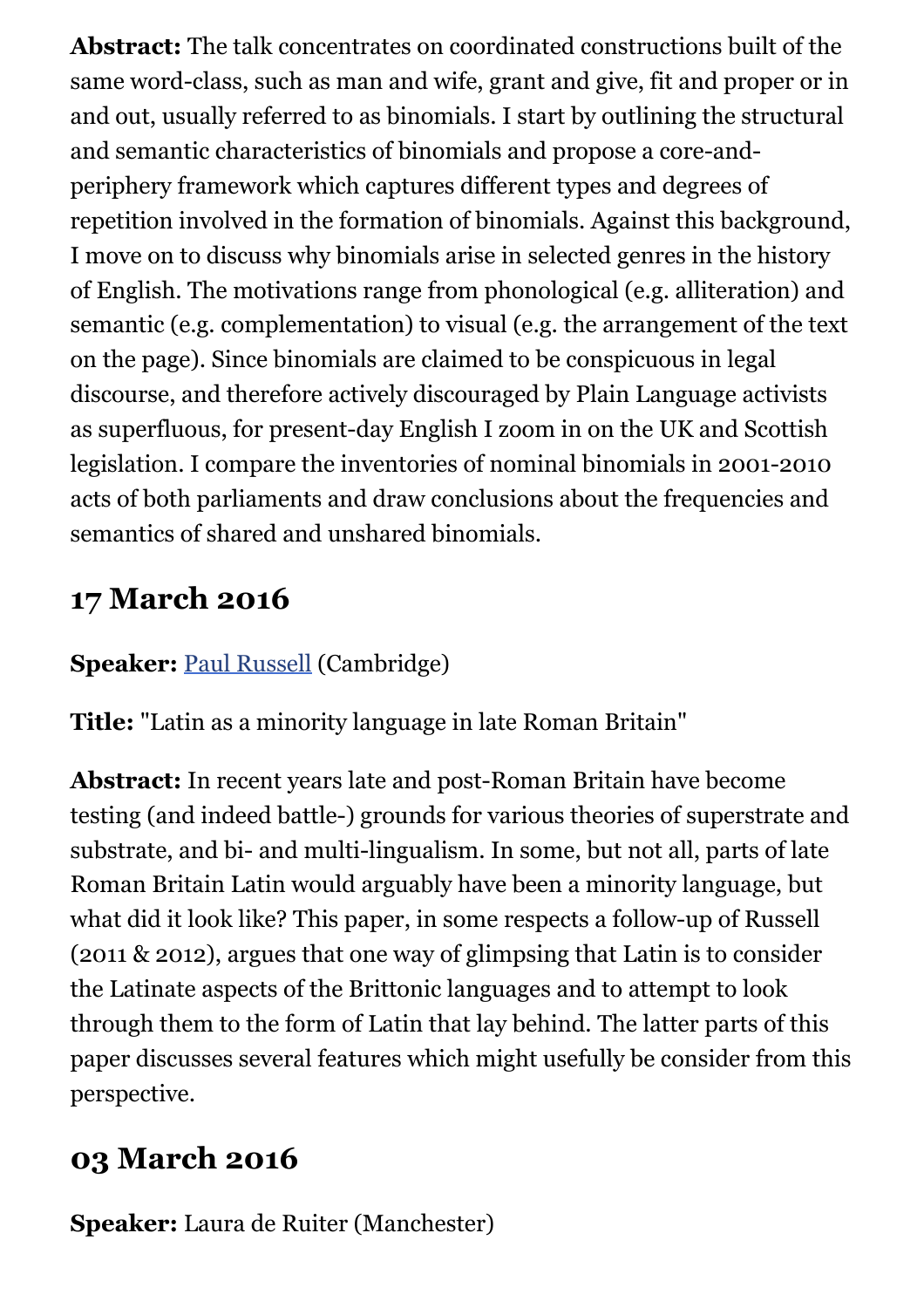**Title:** ""You've always got to wash your hands before you eat food" – Complex sentences in English child-directed speech"

### **25 February 2016**

#### **Speaker:** [Heinz Giegerich](http://www.lel.ed.ac.uk/people/view.php?name=heinz-j-giegerich) (Edinburgh)

**Title:** "Compounds in no-man's land"

**Abstract:** In this talk I hope to shed some light on the lexicon-syntax 'divide' assumed for example in Lexicalist formal grammar.

I argue that complex nominals of the attribute-head kind, where attribution is associative (rather than ascriptive) and/or where the attribute is a noun, are lexical in some respects while in other respects they are structurally accessible by syntactic operations and hence part of the syntax. They are hence formed in a part of the grammar where the lexical and the syntactic module overlap – a no-man's land in the grammar governed by competing sets of principles.

This analysis, which concerns the 'mainstream' NN/AdjN compounding pattern of English, settles the long-running 'compound-or-phrase' question regarding English NNs: they are both. It also makes interesting ordering predictions: ascriptive adjectival attribution is purely syntactic and hence predicted to occur 'outside' associative or nominal attribution; and it creates space for probabilistic stress predictions within a formal model.

Part of the argument will arise from an analysis of 'anaphoric' compounds found in BBC News web-site headlines such as Boat wreckage fisherman rescued; Gay clergy book row priest removed; Badger pilot cull start sparks anger, New city school plans unveiled.

#### **11 February 2016**

#### **Speaker:** [Patrick Rebuschat](http://www.ling.lancs.ac.uk/profiles/patrick-rebuschat) (Lancaster)

**Title:** "Individual differences in implicit-statistical learning: Evidence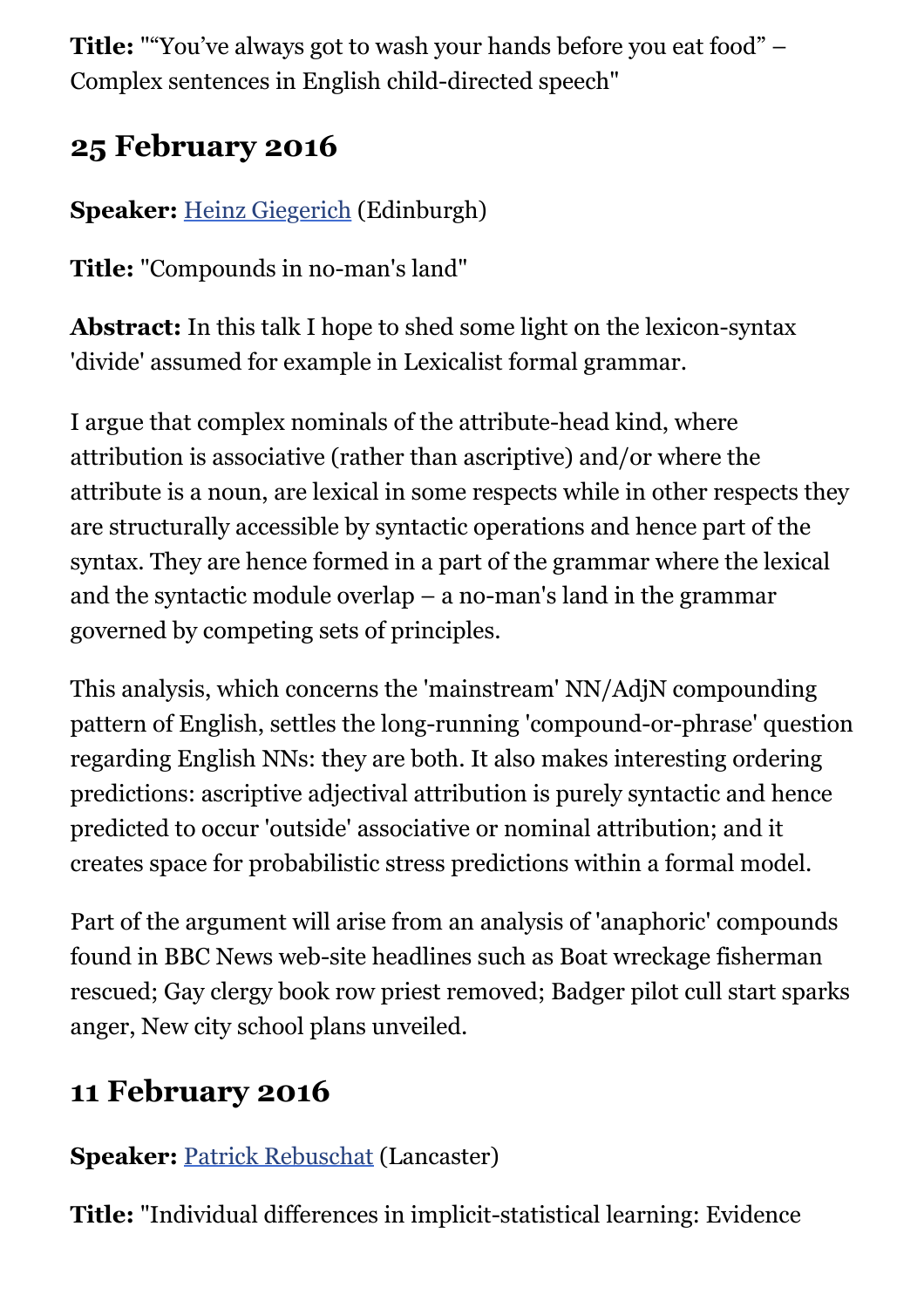from cross-situational learning"

**Abstract:** Implicit learning, essentially the process of acquiring unconscious (implicit) knowledge, is a fundamental feature of human cognition. Many complex behaviors, including language comprehension and production, music cognition, intuitive decision making, and social interaction, are thought to be largely dependent on implicit knowledge, so it is not surprising that interest in implicit learning spans practically all branches of cognitive science. Research on this topic can be found in two related, yet completely distinct research strands, namely "implicit learning" (Reber, 1967) and "statistical learning" (Saffran, Aslin, & Newport, 1996).

In this talk, I will present the results of an experiment that brings together methodological insights from both strands. The objective was to investigate further the role of providing subjects with explicit knowledge prior to artificial language exposure and to identify cognitive variables that predict learning outcomes (working memory, declarative memory, executive function). Subjects were exposed to the artificial language by means of Monaghan et al.'s (2014) cross-situational learning paradigm. The advantage of this innovative paradigm is that it permits tracking of the learning trajectory, as opposed to only relying on post-exposure testing. We used retrospective verbal reports to determine what strategies followed in the learning task and whether they became aware of rules or patterns. Results indicate that provision of prior knowledge significantly boosts learning and that declarative memory accounts for a substantial amount of variance. Awareness of the learning target was not required, as aware and unaware subjects clearly showed a learning effect overall, but it did appear to affect the learning trajectory, with aware subjects performing above chance significantly earlier. Implications for language learning research will be discussed.

#### **04 February 2016**

**Speaker:** [Andrew Nevins](http://iris.ucl.ac.uk/iris/browse/profile?upi=AINEV65) (UCL)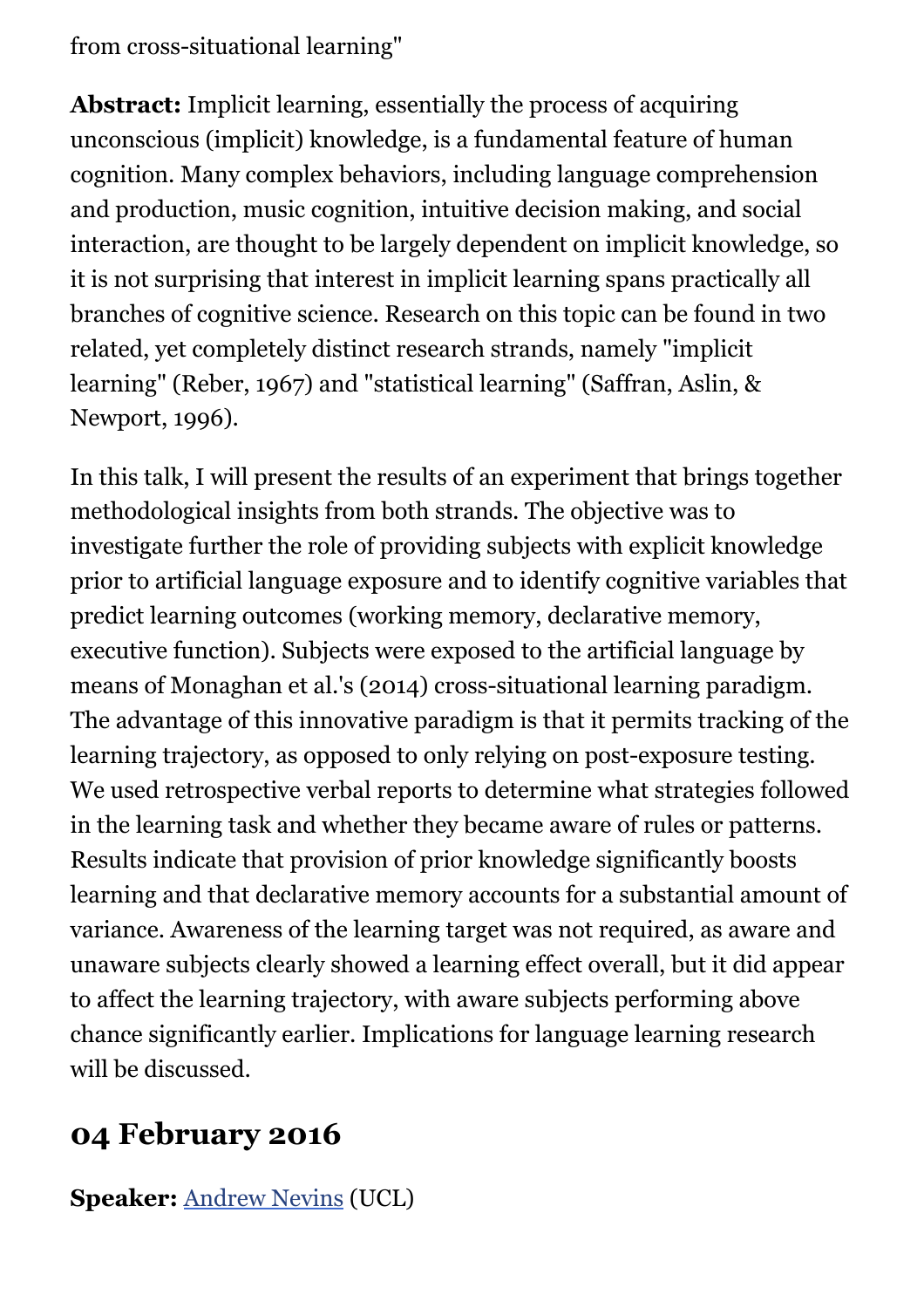**Title:** "Moraic Onsets and Arrernte Syllabification"

**Abstract:** The Australian language Arrernte has been argued to present a case of VC, rather than CV syllabification (Breen & Pensalfini 1999, Evans & Levinson 2009). In this paper we demonstrate that a number of phenomena in the language are more insightfully analyzed with CV syllabification and the added proviso that onset consonants may be moraic, a possibility independently proposed for a wide range of languages by Topintzi (2010). Previous analyses had to posit an underlying fleeting initial schwa for surface forms beginning with CV at the left edge; we demonstrate that once the full range of phenomena are considered, no such schwa is desirable, and thus that these words must be CV. We review a range of prosodic morphology and external evidence that points towards CV syllabification with mora-counting, and provide an analysis for the transpositional language game 'Rabbit Talk' using moraic onsets and Itô et al.'s (1996) cross-anchoring. The proposed combination of moraic onsets and cross-anchoring, independently motivated for other languages, enables a response to Hyman's (2011) criticism that Rabbit Talk provides the strongest argument for VC syllabification in Arrernte, and neutralizes Evans & Levinson's (2009) contention that universals are a 'myth'.

#### **21 January 2016**

#### **Speaker:** [Janet Pierrehumbert](http://faculty.wcas.northwestern.edu/~jbp/) (Northwestern)

**Title:** "Representation, generalisation, and innovation in the lexicon"

**Abstract:** People learn words from instances of words as they are produced by different speakers and in different contexts. The words they know in turn provide the foundation for generalisations about words, supporting lexical productivity. A large and productive lexical system is a hallmark of the remarkable linguistic capabilities of human beings.

In this talk, I will review several projects that shed light on learning of words and word formation patterns. These projects use a diverse methodology, bringing together data from lab experiments, on-line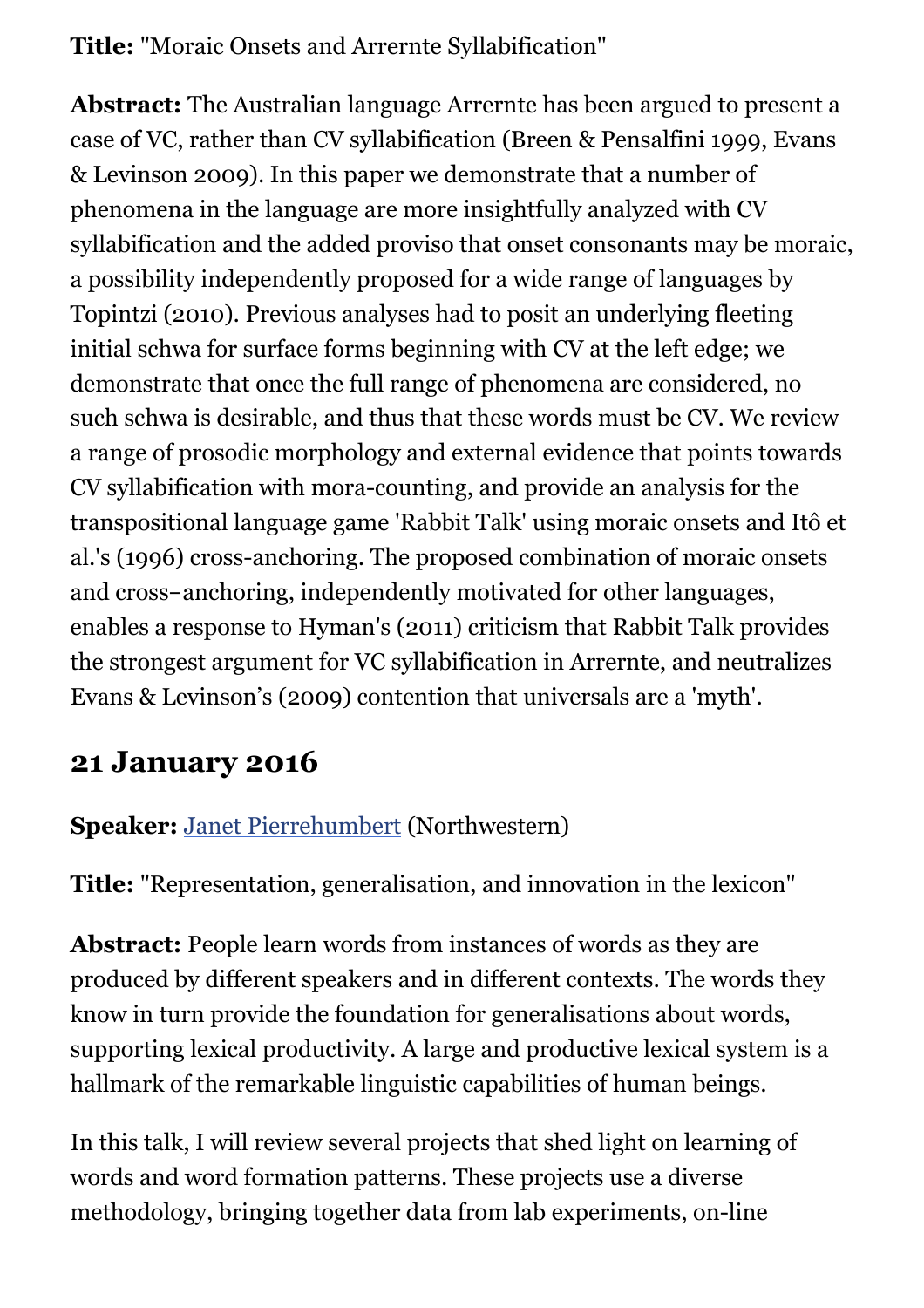experiments that resemble computer games, and analysis of large corpora. Results indicate that lexical representations are both phonologically abstract and phonetically detailed. They include socio-indexical information. Statistical patterns matter, but sometimes in surprising ways: more is not always better or more productive. Competition within the lexicon, social factors, and individual differences all play a role in shaping lexical generalisations. I conclude by drawing some connections to historical change.

#### **14 January 2016**

#### **Speaker: [Francis Nolan](http://www.ling.cam.ac.uk/francis/) (Cambridge)**

**Title:** "Estonian Swedish voiceless laterals"

**Abstract:** Estonian Swedish is an endangered variety of Swedish traditionally spoken on parts of the west coast of Estonia and some adjacent islands, and now largely confined to an elderly community of WW2 émigrés in Stockholm. Of particular interest here is its liquid system, which (like some other Scandinavian varieties) includes a retroflex flap and (more unusually) a voiceless lateral fricative. An acoustic analysis of this will be presented in terms of fricative energy and pre-voicing, and the Estonian Swedish lateral will compared with voiceless laterals from Welsh and Icelandic, all three languages having contrasting voiced and voiceless laterals. The measurements and behaviour of the sounds is used to address the question of whether voiceless approximants are categorically distinct from voiceless fricatives, and, more generally, whether the notion of 'universal phonetic category' as enshrined in the IPA framework is valid. The work has been done with Susanne Schötz (Lund) and Eva Liina Asu (Tartu) in association with the project Estonian Swedish Language Structure funded by the Swedish Research Council.

### **03 December 2015**

**Speaker:** [Paula Rubio-Fernández](http://www.hf.uio.no/ifikk/english/people/aca/paulorf/) (University of Oslo)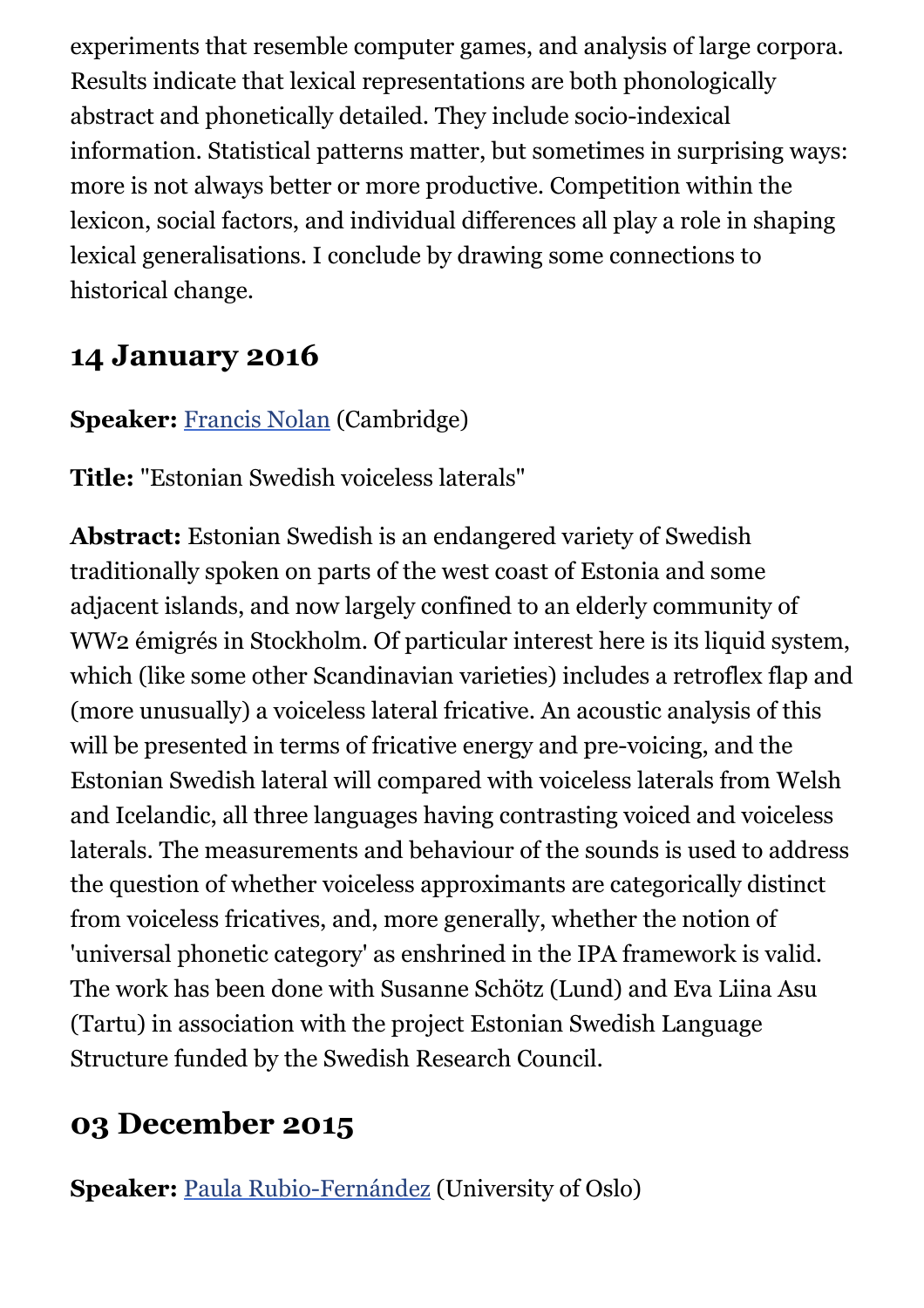**Title:** "Saying too much can be efficient: A reference production/comprehension study"

**Abstract:** Redundancy provides a puzzle for pragmatics. In a situation where there is only one star among various other stickers: why would I ask you for 'the blue star'? In line with Grice's Maxim of Quantity, the general assumption in pragmatic models of reference production (e.g., Sedivy, 2003, 2004; Engelhardt et al., 2006, 2011) is that minimal referential expressions that determine unique reference are optimal. In this paper I challenge this assumption and argue that, at least in perceptuallygrounded reference, establishing what counts as an optimal referential expression needs to take into account perceptual factors. Thus, if the star is the only blue sticker in the display, referring to it as 'the blue star' may be optimal – or at least not as redundant as if all the stickers were blue.

Following work on visual attention (Wolfe, 1994) and incremental language processing (Spivey et al., 2001), I argue that when a speaker refers to a specific entity in their physical environment, their interlocutor embarks on a 'language guided search'. An optimal referential expression should therefore maximize the efficiency of the interlocutor's visual search for the referent.

I investigated this view in a reference production/comprehension study, in which I tested the following twofold hypothesis: speakers are trying to be efficient when they produce redundant adjectives, and redundant adjectives are in turn effective for the hearer. I tested the first hypothesis in three language production experiments, and the second one in a language comprehension experiment using eye tracking with the same materials that were used in the language production work.

The results of the study supported my predictions, and I therefore conclude that in perceptually-grounded reference, redundancy responds to the pressure for efficiency in the hearer's visual search (see also Piantadosi et al., 2011; Mahowald et al., 2012; Kurumada & Jaeger, 2013). That means that redundancy can be efficient, and even optimal, if it facilitates the identification of the referent in the physical environment.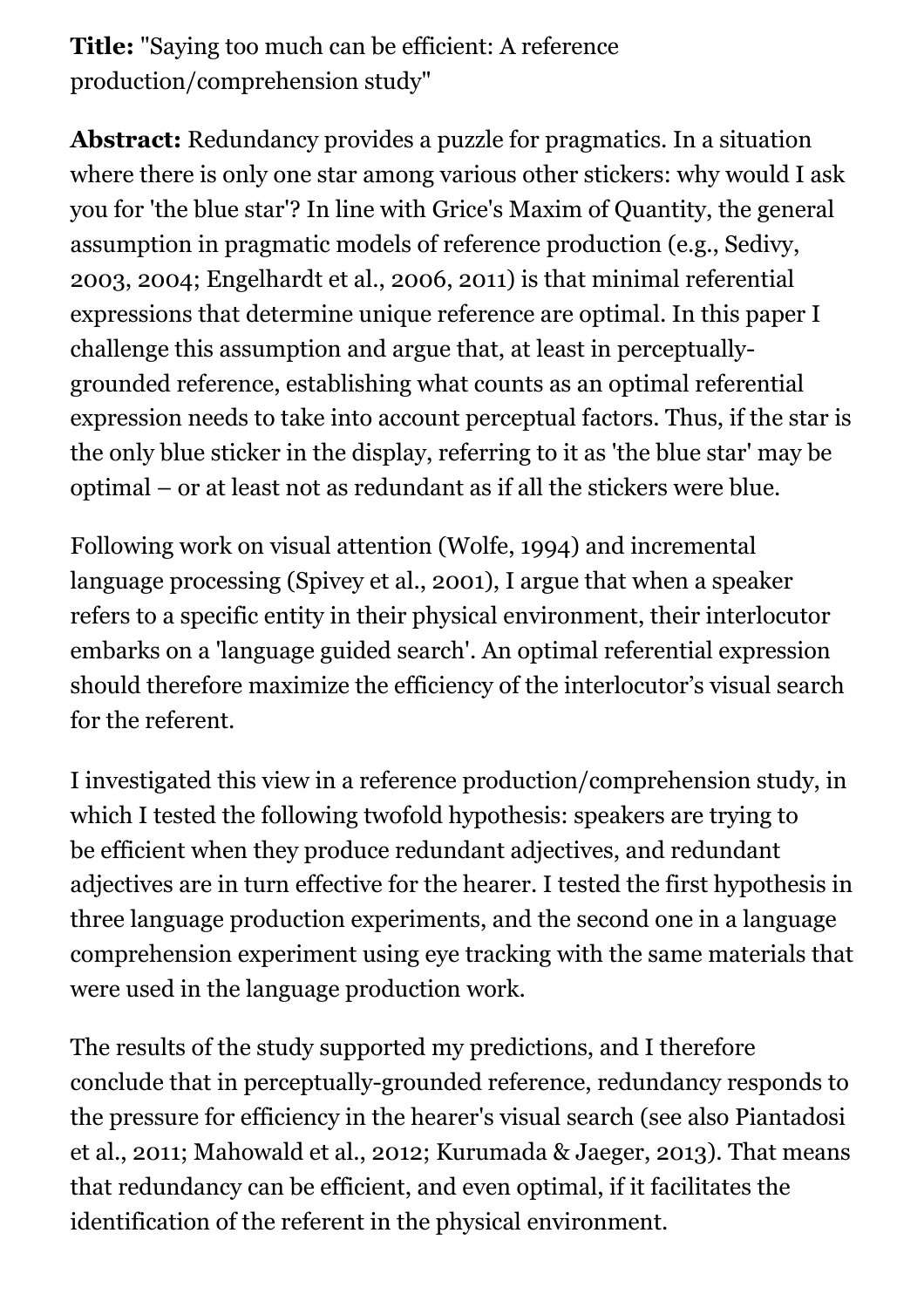#### **19 November 2015**

#### **Speaker:** [Katja Jasinskaja](http://dslc.phil-fak.uni-koeln.de/20854.html?&L=1) (Köln)

**Title:** "Not at issue anymore. Or what the Right Frontier Constraint has to say about the at-issue status of appositive relative clauses"

**Abstract:** This paper reconsiders the theoretical interpretation of an observation made by AnderBois et al. (2011) that the (not)-at-issue status of appositive relative clauses (ARCs) depends on their position in the sentence: Sentence-final ARCs are "more at-issue" and more able to be targeted by, for instance, direct denial than sentence-medial ARCs. I will show that this prediction can be derived from standard theories of discourse interpretation. In the proposed view, (not)-at-issue status of ARCs boils down to their salience in discourse and accessibility for attachment of new discourse material as regulated by standard discourse mechanisms such as the Right Frontier Constraint. The theoretical implications of this approach are far-reaching. One of them is that the (not)-at-issue status of one and the same piece of content can change in time. What is at issue at one point in discourse may not be at issue anymore at another point. This and other consequences of the proposed approach open up a new perspective on the relationship between attachment, at-issueness, and projection.

### **12 November 2015**

#### **Speaker:** [Christina Kim](http://www.kent.ac.uk/secl/ell/staff/kim.html) (Kent)

**Title:** "Presuppositions, locality and discourse structure"

**Abstract:** I will report on an ongoing study that investigates whether locality preferences observed at the sentential level appear in discourse, using presuppositions as a way to learn about discourse structure. Sentences with the focus particle also are standardly assumed to entail their propositional content and presuppose a distinct proposition having a different value from their propositional content for the focused constituent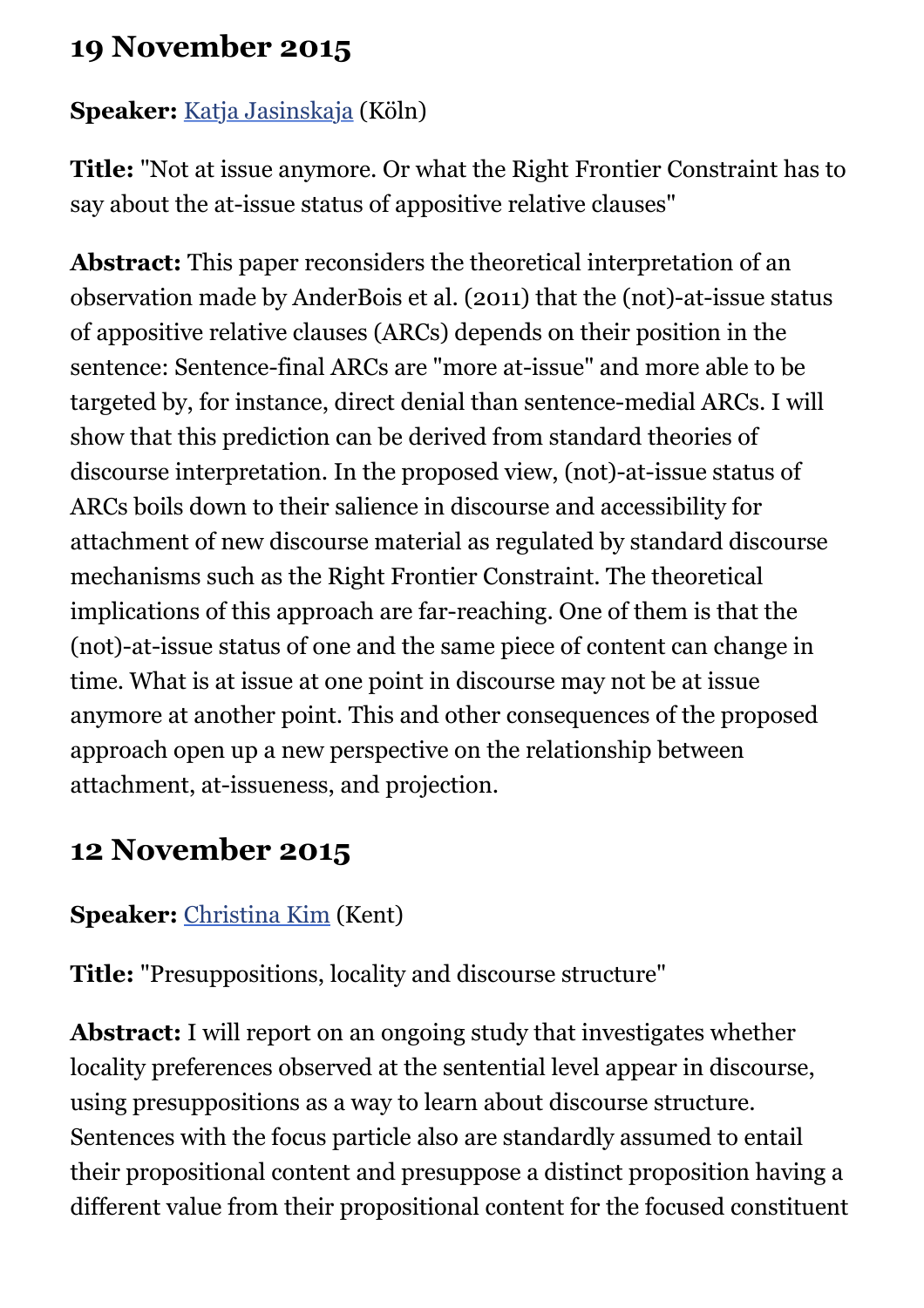(Horn 1969; Rooth 1985). Thus, the sentence 'Jane also got some COFFEE' entails that Jane got coffee and presupposes that she got something other than coffee. Viewing the presupposition trigger also as forming a dependency with the discourse content satisfying the presupposition (see e.g. van der Sandt 1992), we can ask whether such presuppositiontriggered dependencies are constrained by locality (Hawkins 1994; Gibson 2000) and whether the relevant sense of locality is linear or relativized to hierarchically-structured constituents (Webber & Joshi 1998; Kehler 2000). Based on offline judgments and online eye-tracking data, I will argue that discourse processing favors local dependencies, with locality defined over hierarchical discourse structures.

### **29 October 2015**

**Speaker:** Melanie Bell (Anglia Ruskin)

**Title:** "The English noun-noun construct: Prosody and structure"

### **15 October 2015**

#### **Speaker:** [Erez Levon](http://webspace.qmul.ac.uk/elevon/) (QMUL)

**Title:** "The Interactional Meanings of High Rising Terminals in London"

**Abstract:** In this talk, I examine the range of interactional functions High Rising Terminals (HRT) performs among young people in London. I combine quantitative and qualitative methods to demonstrate that while all of the speakers investigated use HRT as a tool for accomplishing relational work (Locher & Watts 2005), the specific interactional strategies that the feature is recruited to perform differ markedly across genders. I consider the ramifications of this finding for our understanding of "politeness" as a gendered feature, and also discuss the analytical importance of examining a variable like HRT in its discourse-functional context.

### **08 October 2015**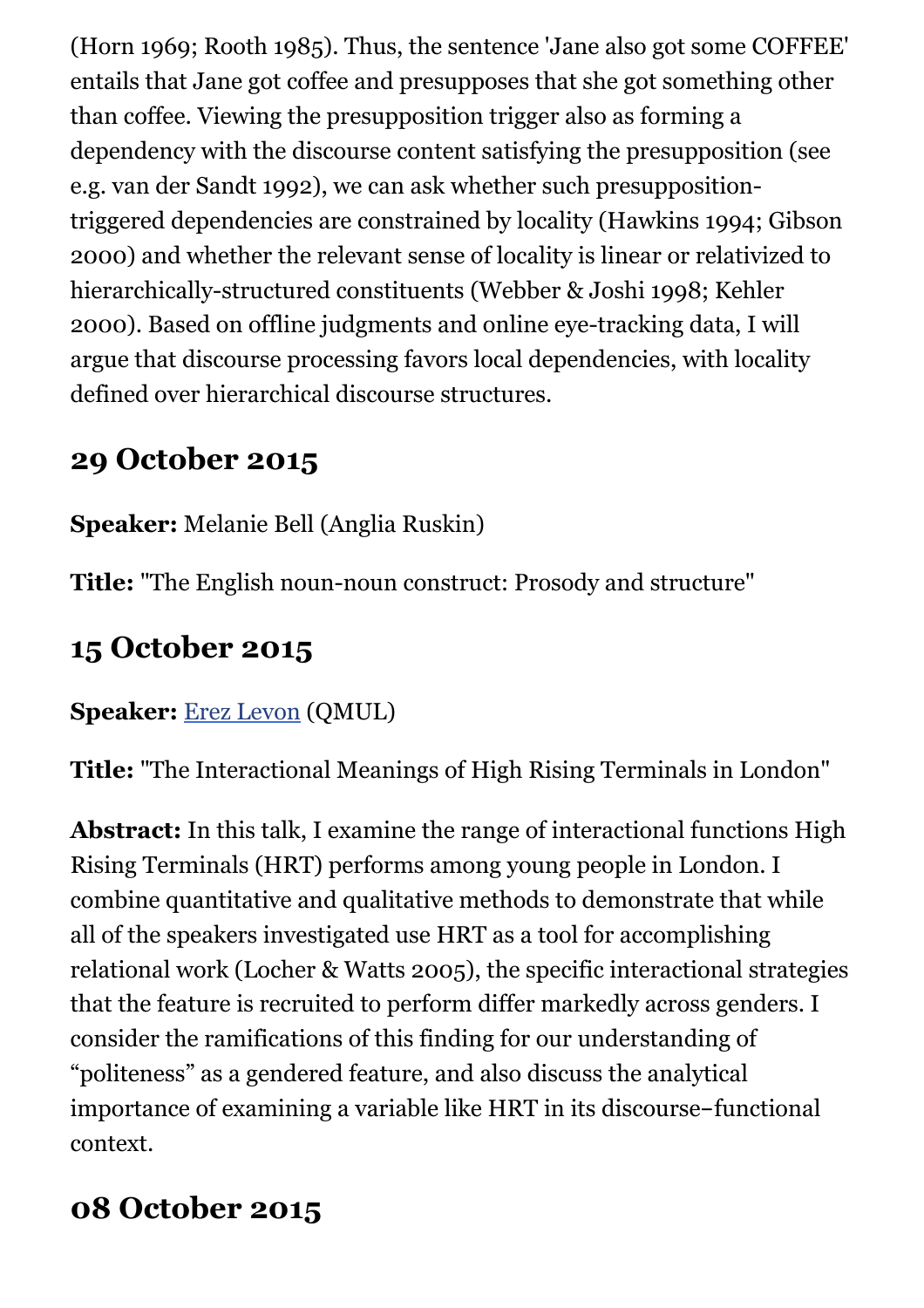#### **Speaker:** [Sven Mattys](http://www.york.ac.uk/psychology/staff/faculty/svenmattys/) (York)

**Title:** "Effects of cognitive load on speech perception"

**Abstract:** Improving the validity of speech-recognition models requires an understanding of how speech is processed in everyday life. Unlike listening conditions leading to a degradation of the signal (e.g., noise), adverse conditions that do not alter the integrity of the signal (e.g., cognitive load, CL) have been under-studied. Drawing upon behavioural and imaging methods, our research shows that CL reduces sensitivity to phonetic detail and increases reliance on lexical knowledge. Importantly, we also show that increased reliance on lexical knowledge under CL is a cascaded effect of impoverished phonetic processing, not a direct consequence of CL. A CL-related deactivation of parts of the auditory cortex associated with early phonetic analysis confirms the early, sensory locus of CL. Ways of integrating CL into the functional architecture of existing speech-recognition models are presented.

### **24 September 2015**

**Speaker:** [Kevin Watson](http://www.arts.canterbury.ac.nz/linguistics/people/watson.shtml) (University of Canterbury, NZ)

**Title:** "A century of Scouse: phonological levelling, diffusion and divergence in Liverpool and its hinterland"

**Abstract:** Much sociolinguistic work in Britain has focused on levelling and supralocalisation, showing that socially and/or geographically marked linguistic features have been replaced by more widespread forms. Levelling and supralocalisation are widespread, and there have been few counterexamples. One variety often cited as a counter example is Liverpool English, popularly called Scouse. Scouse is one of the UK's most recognisable accents, and it has been argued that the variety is resisting levelling and diverging away from supralocal norms because certain regional features are increasing over time. It has also been claimed that Liverpool's features are likely to spread out to neighbouring localities, but this has rarely been systematically explored. In this talk I'll outline some of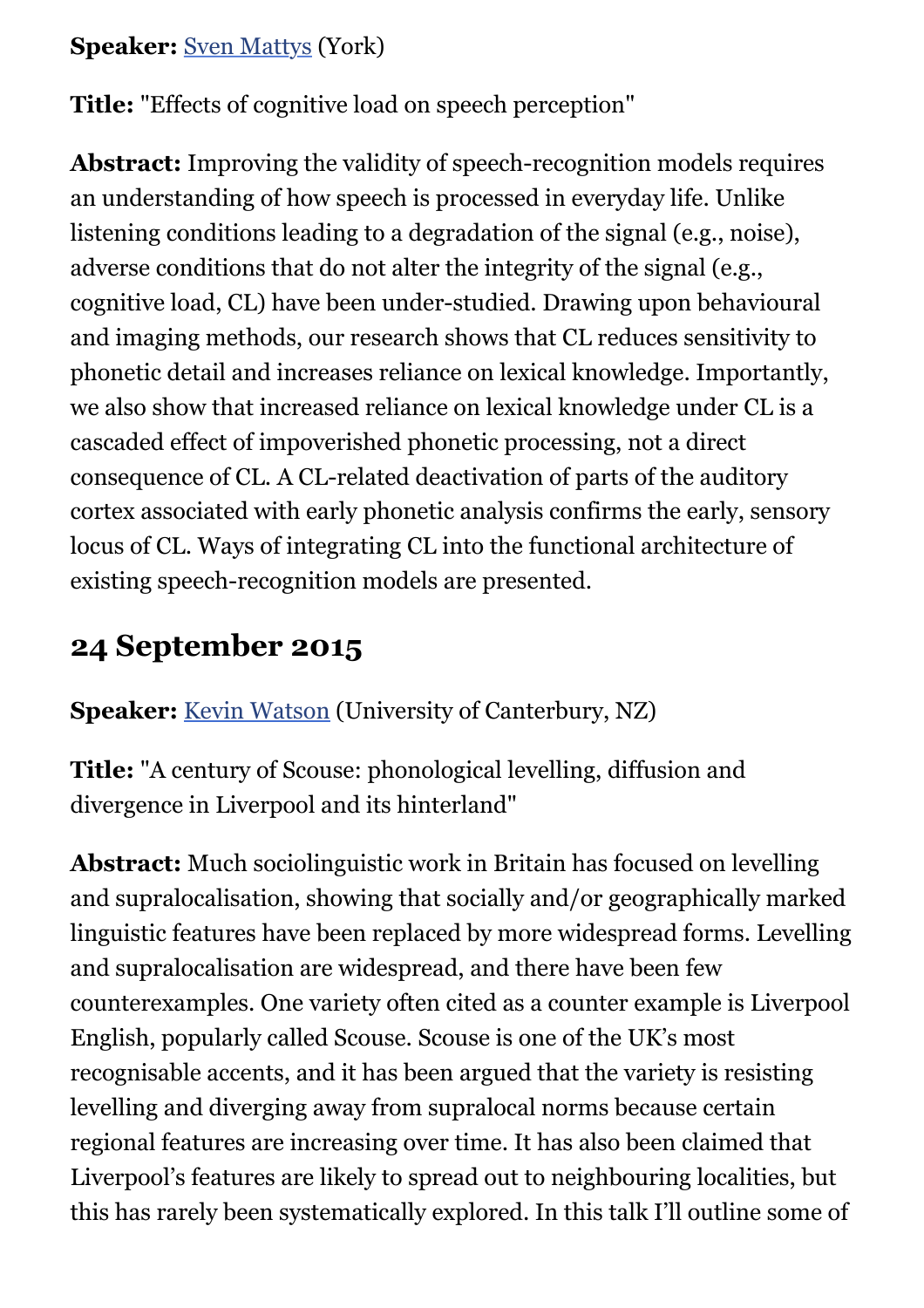the recent phonological changes that have taken place in Liverpool, and explore the extent to which they are found in two hinterland localities: Skelmersdale and St Helens. To do this, I'll use the new Origins of Liverpool English (OLIVE) corpus, a large collection of audio recordings of speakers born between 1890 and 1994, representing over 100 years in apparent time. This is the largest collection of spoken data from this region of England, and it allows us to push our understanding of these accents further back in time than has previously been possible.

I'll focus on four consonantal variables: (th), (dh), (t) and (k). The results show a complex mix of the levelling, maintenance and expansion of regionally restricted forms. TH/DH-fronting has increased across localities, and with (th) in Liverpool this is at the expense of regional THstopping. 'Local' Liverpool realisations of /t/ have increased, in Liverpool and elsewhere, but the supralocal glottal stop has increased substantially only in Skelmersdale and St Helens and not in Liverpool. The realisation of /k/ as [x], another local Liverpool form, has increased in Liverpool and is found in Skelmersdale but not in St Helens. I discuss these patterns in terms of the sociodemographic histories of the localities, and the different types of variable involved. I also briefly consider the homogeneity of these speech communities, and argue that levelling can only be properly understood when all these factors are taken into account.

# **2014/2015**

### **08 June 2015**

**Speaker:** [Andrew Wedel](http://dingo.sbs.arizona.edu/~wedel/) (University of Arizona)

**Title:** "The message shapes the signal: Strong and weak patterns in phonology" (joint work with Beth Hume, Kathleen Currie-Hall and Florian Jaeger)

**Abstract:** A general objective of modern phonology is to improve our models of language to better account both for cross-linguistic commonalities in sound patterns, as well as idiosyncrasy at the level of the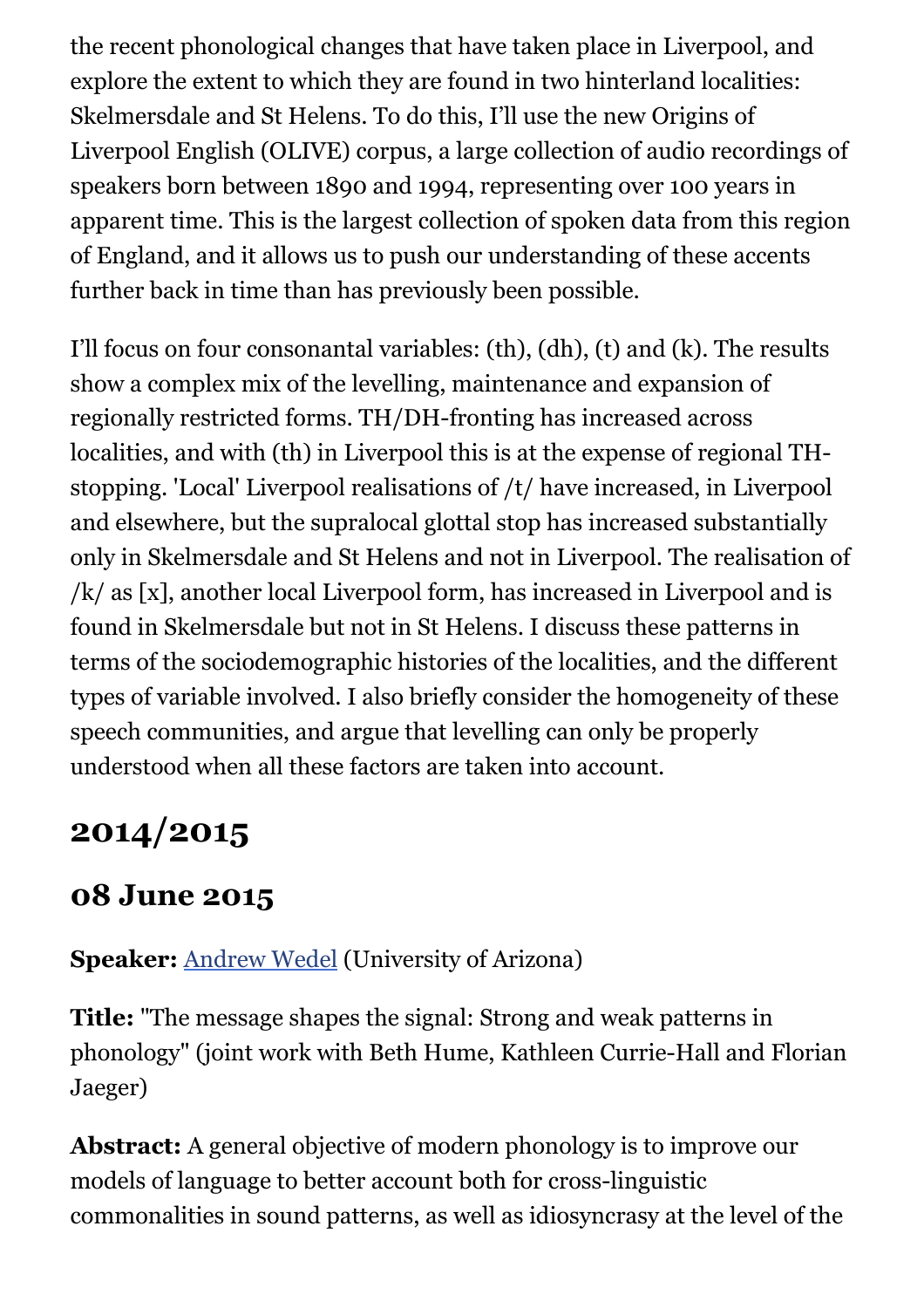individual language. The approach we argue for here provides an advance in accounting for a diverse group of asymmetrical phonological patterns that can be framed as being strong or weak, that is, patterns characterized by fortition/contrast expansion, versus reduction/contrast loss.

Many models of phonology make reference to biases on articulation and perception to account for phonological pattern formation (e.g. Blevins 2004: Evolutionary Phonology). We argue that inclusion of a bias toward message transmission accuracy at the lexical level provides a both more economical, and more predictively powerful account for the range and diversity of strong versus weak patterns. Previous evidence suggests (i) that speakers bias utterances to minimize lexical information transmission error, and (ii) that these biases influence the trajectory of phonological pattern development over diachronic time. In this talk I will describe a Bayesian framework that provides us structured hypotheses within this approach, and review a range of evidence that is consistent with these hypotheses.

### **06 April 2015**

#### **Speaker:** [Penelope Eckert](http://web.stanford.edu/~eckert/) (Stanford University)

**Title:** "Variation, the Stylistic Landscape, and Social Change"

**Abstract:** This talk will take the perspective that sociolinguistic variation constitutes a robust social-semiotic system enabling the non-propositional expression of social concerns as they unfold in interaction. Thus it is essential to social life and part of the pragmatics that links speech to the wider social system. Variation takes on meaning through its role in stylistic practice, which includes the stylistic construction of social types and personae. These types and personae are not trivial, but vivify the social distinctions that constitute the social order. They are also not static, but differ across social space and across time. I will argue that change in personae is integral to social change, making variation not just a reflection of social change, but part of what brings it about.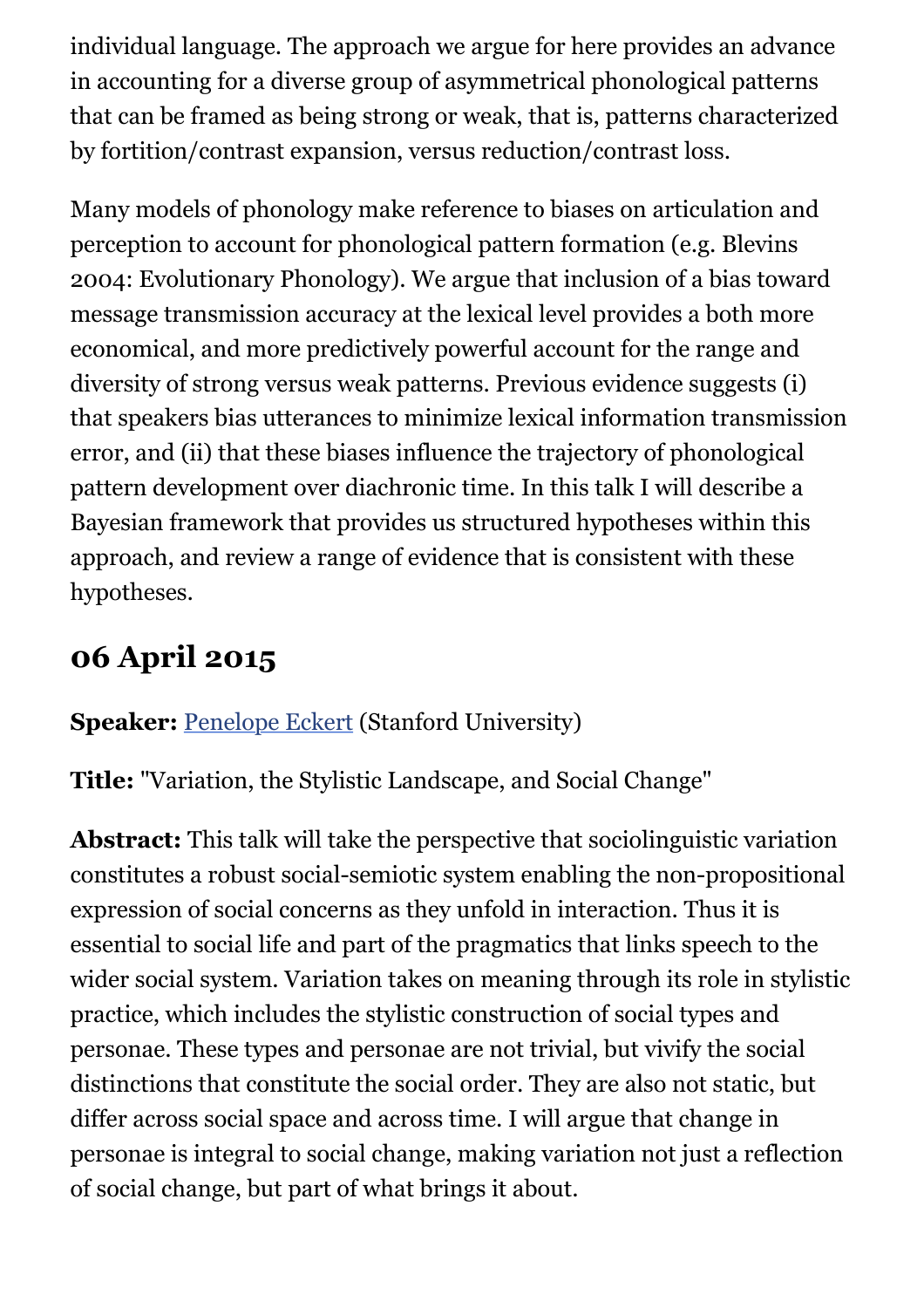### **02 April 2015**

**Speaker:** [Joe Pater](http://blogs.umass.edu/pater/) (University of Massachusetts at Amherst)

**Title:** "Grammatical agent-based modeling of typology" (joint work with Coral Hughto and Robert Staubs)

**Abstract:** What effect does learning have on the typological predictions of a theory of grammar? One way to answer this question is to examine the output of agent-based models (ABMs), in which learning can shape the distribution over languages that result from agent interaction. Prior research on ABMs and language has tended to assume relatively simple agent-internal representations of language, with the goal of showing how linguistic structure can emerge without being postulated a priori (e.g. Kirby and Hurford 2002, Wedel 2007). In this paper we show that when agents operate with more articulated grammatical representations, typological skews emerge in the output of the models that are not directly encoded in the grammatical system itself. This of course has deep consequences for grammatical theory construction, which often makes fairly direct inferences from typology to properties of UG. We argue that abstracting from learning may lead to missed opportunities in typological explanation, as well as to faulty inferences about the nature of UG.

### **31 March 2015**

**Speaker:** [Guillaume Thierry](http://www.bangor.ac.uk/psychology/people/profiles/guillaume_thierry.php.en) (Bangor University)

**Title:** "Sit back, relax, enjoy the ride: Philosophical lessons from fifteen years of seemingly scattered research"

**Abstract:** How does our brain construct meaningful representations of the world around us? Do these representations differ in speakers of one and two languages? Does language affect the perception and categorisation of things around us? Is there such thing as unconscious meaning processing? At the end of a five-year adventure investigating these kinds of questions, our research reveals the human brain as a voracious and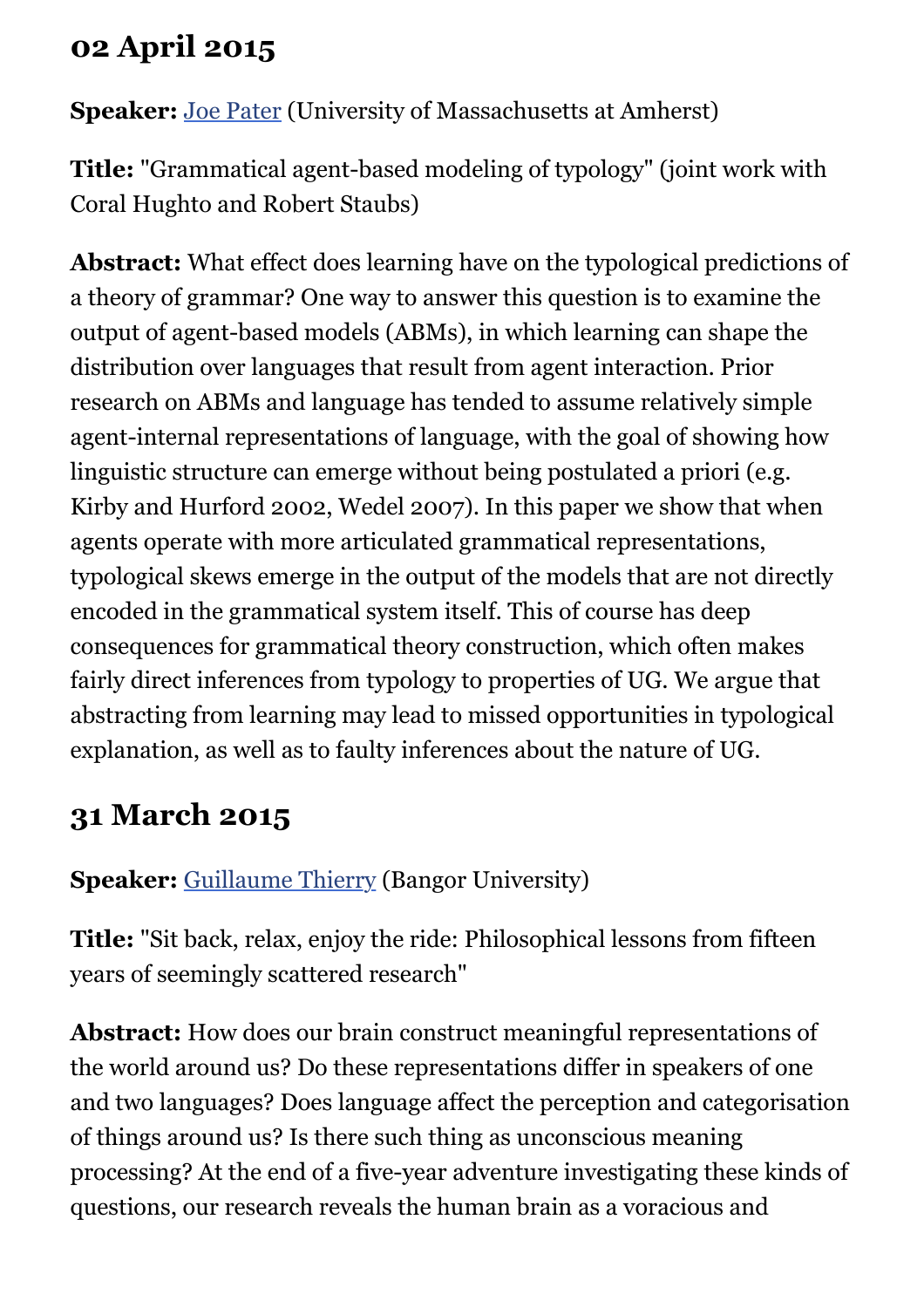automatic meaning processor mostly unaware of its inner workings. On the basis of examples in domains such as bilingual comprehension and production, linguistic relativity, and executive functioning, I will propose that our conceptualisations of meaning formation and decision-making may need drastic revision. A fully interactive, non-selective account of the human brain is largely inconsistent with modular views positing some functions (such as language) as encapsulated and relatively independent vis-à-vis other specialised brain systems such as face recognition or motor control. Taken together our findings form a constellation of clues that suggest unsuspected levels of processing automaticity and substantial limitations of conscious evaluation. We only have conscious awareness to understand the nature of the mind, yet most of what defines us and our understanding of the world comes from spontaneous, unconscious information processing that is wholly impenetrable. Human conscious awareness becomes a fine translucent layer covering a mostly unknown and likely gigantic mass of cryptic processes that deterministically drive our existence: Our inner world.

### **19 March 2015**

**Speaker:** [Jane Stuart-Smith](http://www.gla.ac.uk/schools/critical/staff/janestuart-smith/) (University of Glasgow)

**Title:** "'Bring hither the fatted coo!': An acoustic study of real-time change across a century of Glaswegian dialect"

**Abstract:** Whilst there are now numerous sociolinguistic studies investigating sound change, the majority of these use the 'apparent-time' method, where age is used as a proxy for time depth. Real-time studies, which consider speech samples recorded at different points in time, are much less common. This paper will present some results from a new realtime study of sound change in Glasgow dialect. The twentieth century witnessed substantial demographic, social and political changes which led to far greater social and geographical mobility, with implications for language change in traditional dialects (e.g. Milroy 1992). This paper considers the evidence for change in three aspects of the sound system,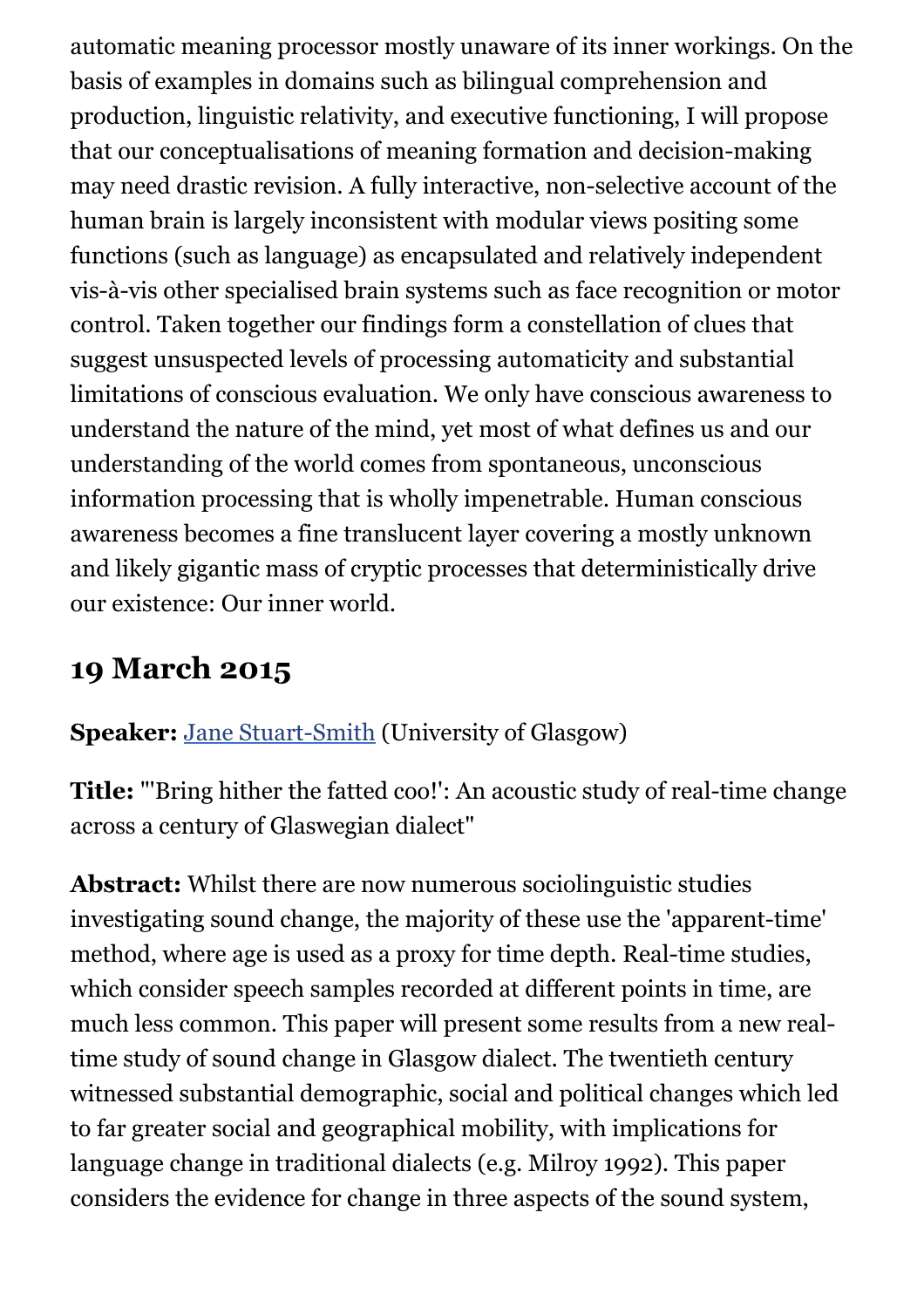vowel quality, vowel duration, and postvocalic /r/: do these features show evidence of change consistent with shifts or norms in Anglo-English? Two sources of evidence are used. The first is a corpus of Glasgow dialect recordings covering effectively 100 years in real- and apparent-time. Recordings with time aligned orthographic transcripts are stored in an electronic, LaBB-CAT corpus, with automatic phonemic transcriptions and automatically generated segmentation of the waveform. The corpus consists of sociolinguistic interviews, oral history interviews, as well as other speech recordings such as extracts from broadcast media. The second is a handful of recordings which we believe to the amongst the earliest documenting Scottish English, from the Berliner Lautarchiv collection, made in German Prisoner of War camps in 1916/17, and now digitized at the British Library. The results for all three aspects show evidence of real-time change over the 20th century, but differently from shifts or norms in Anglo-English. For these changes at least, internal factors to the dialect appear to be more important in motivating sound change over time.

#### **05 March 2015**

**Speaker:** Björn Köhnlein (Leiden University Centre for Linguistics)

**Title:** "Fortis, lenis, and metrical structure: how laryngeal features shape prosodic oppositions"

**Goal of the talk.** Prosody, the structure above the individual sounds of a language (e.g. syllables, stress/feet, intonation), often interacts with segmental structure in processes of language change as well as in synchronic prosodic systems. This talk on the basis of evidence from West Germanic (Franconian, High Prussian, North Low Saxon) discusses how the laryngeal quality of post-tonic consonants (fortis vs. lenis segments) can shape prosodic systems from a diachronic and/or a synchronic perspective. From a theoretical perspective, the talk provides evidence that certain types of tonal/durational surface oppositions can best be analyzed in terms of contrastive prosodic structure (in line with e.g. Hermans 2009,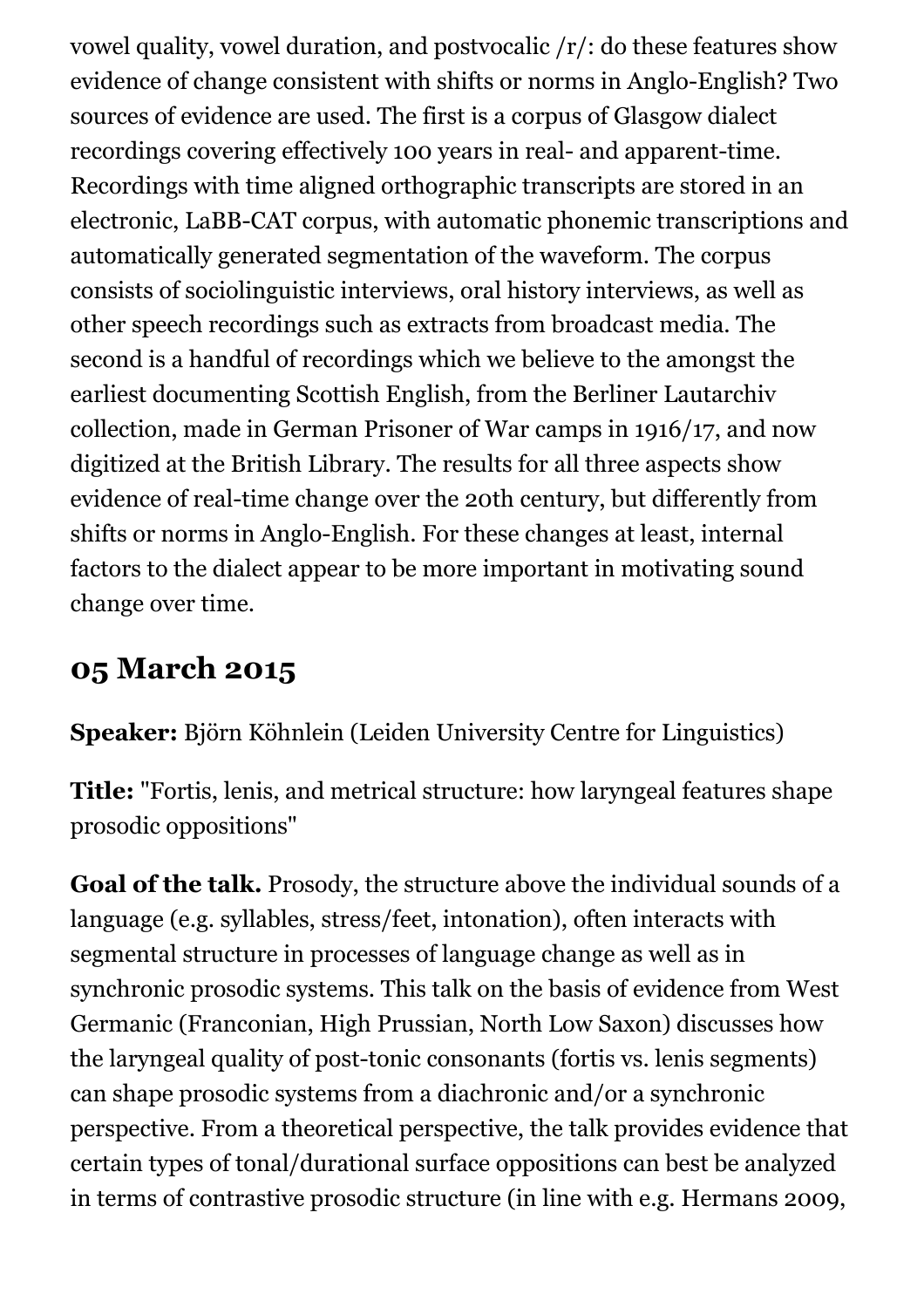2012; Kehrein to appear, Köhnlein 2011, to appear for Franconian; Iosad 2013 for Scottish Gaelic; Morén 2005, 2007, Morén-Duolljá 2013 for Scandinavian).

**Background.** The importance of the fortis-lenis distinction for the structure of prosodic systems in the varieties in question mainly derives from two properties: first of all, the fortis-lenis distinction is often accompanied by durational differences in preceding vowels: fortis segments correspond to relatively short vowels (pre-fortis clipping), and lenis segments correspond to relatively long vowels (pre-lenis lengthening). Furthermore, various types of post-tonic lenition processes suggest that foot-internal onsets tend to prefer lenis consonants to fortis consonants (e.g. Harris 1997, Honeybone 2012). As we shall see, both properties can cause the emergence of metrical differences between two groups of words after the the phonological system is restructured through processes of language change (in our case: the loss of word-final schwas).

**Three case studies.** i.) High Prussian. In High Prussian, a (largely extinct) variety of East Central German, final devoicing is optional (Stuhrmann 1895-98, Kuck & Wiesinger 1965, Teßmann 1969, Wiesinger 1983). Some monosyllabic words with final (phonologically) voiced obstruents show devoicing, some do not, as in /haoz/ [haos] 'house-sg' versus /taov/ [taov] 'pigeon-sg'. Historically, the opaque cases derive from schwa apocope; synchronically, this can result in alternations between devoicing singulars and non-devoicing plurals, as in the opposition between [taːk] 'day-sg' and [taːg] 'day-pl'. I argue that the absence of final devoicing in some cases can best be regarded as an epiphenomenon of metrical structure: some words with word-final lenis consonants surface with disyllabic feet, including an empty-headed second syllable with a footmedial lenis onset. ii.) North Low Saxon. The language distinguishes short lax, long tense, and overlong tense vowels. Overlong vowels derive from schwa apocope iff the intervocalic consonant was lenis. Interestingly, final devoicing in originally disyllabic items is incomplete, while final devoicing seems to be complete in originally monosyllabic items (Prehn 2012). I argue that overlong vowels derive from the presence of lenis consonants in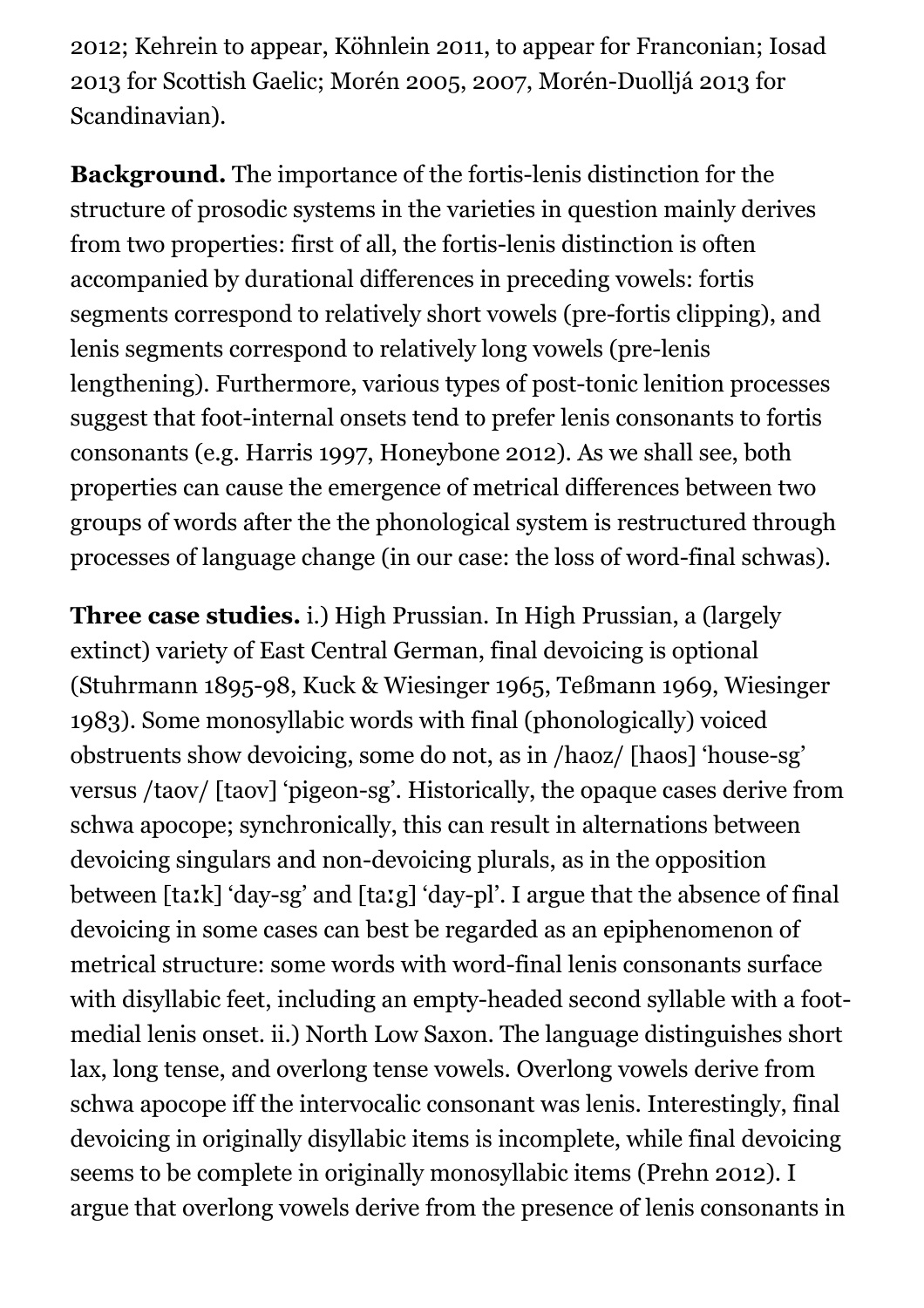empty-headed word-final syllables: phonetically, the lenis quality of wordfinal obstruents is primarily expressed in the duration of the preceding vowel. iii.) Franconian. The genesis of tonal accent in Franconian is closely related to the voicing quality of word-final obstruents (Bach 1921, Schmidt 2002, Boersma 2006, Köhnlein 2011, 2013, to appear). Along the lines of Köhnlein (2011, to appear), the language distinguishes monosyllabic and disyllabic trochees – the latter can or cannot have pronounced nuclei in the second syllable. Once more, empty-headed post-tonic syllables commonly correlate with (underlying) lenis consonants, a pattern that has been generalized in some modern systems. I show how the structural opposition between two types of feet is reflected on the surface in terms of distinctive tonal and durational differences.

#### **12 Febraury 2015**

**Speaker:** [Padraic Monaghan](http://www.lancaster.ac.uk/staff/monaghan/) (Lancaster University)

**Title:** "How prevalent and influential is sound symbolism in natural language?"

**Abstract:** There are numerous studies demonstrating that sound symbolism, particular sounds relating to particular meanings, has an influence on judgments about words' meanings. But how prevalent is sound symbolism in natural language structure, and how does it affect language usage outside the laboratory? In this talk, I provide an assessment of how much sound symbolism there actually is in natural language (answer: not a lot), and then provide a critical investigation of the extent to which sound symbolism drives behavioural responses (answer: sometimes) or the extent to which confounds affect performance (answer: quite a bit). I will focus on sound symbolism in brand names, using corpus analysis, computational, and behavioural techniques to test how sound influences judgments about meaning.

### **29 January 2015**

**Speaker:** Patrycja Strycharczuk (Queen Margaret University)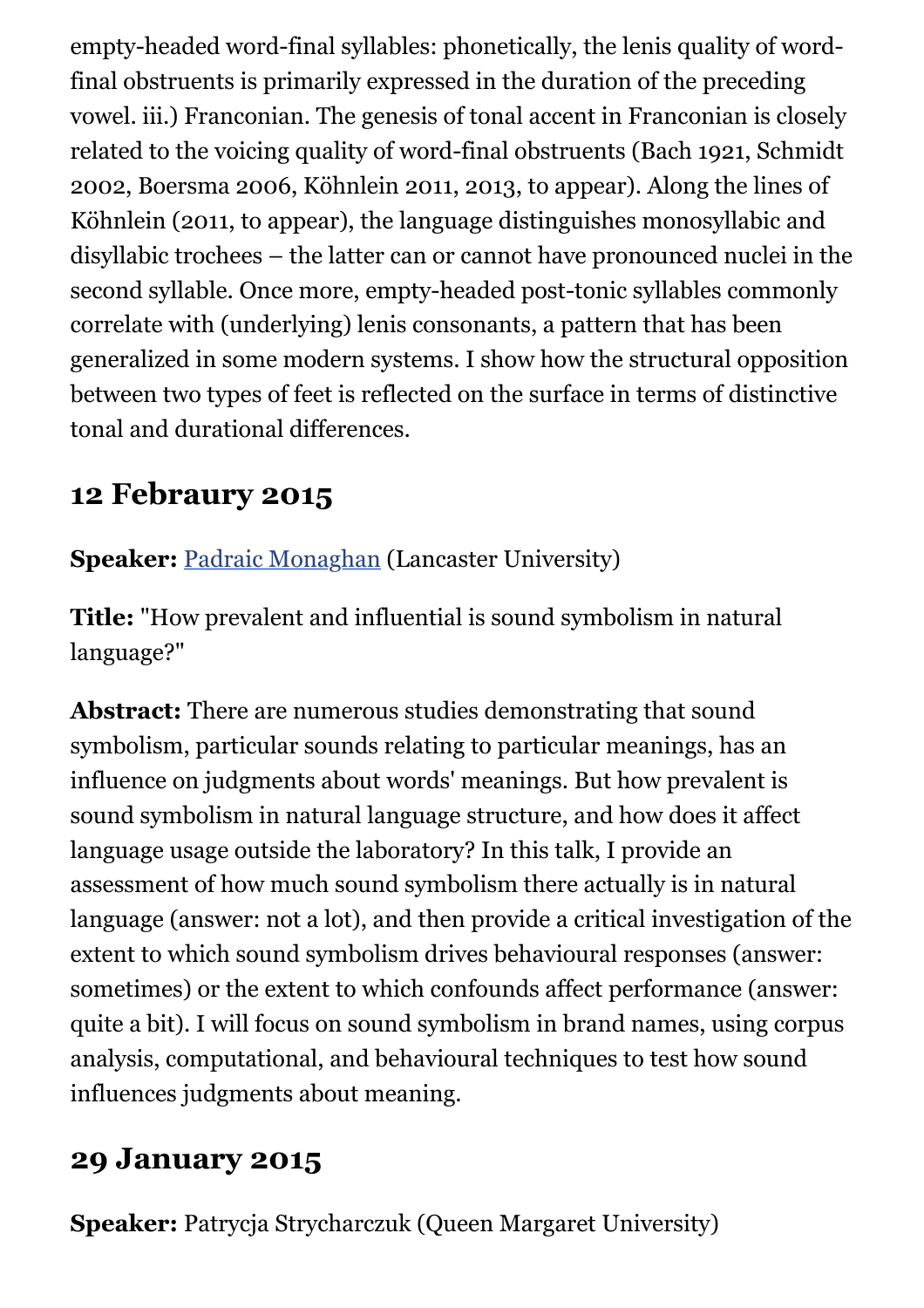**Title:** "When things get fuzzy. Morphology and sound changes in Standard Southern British English"

**Abstract:** According to recent reports, speakers of Standard Southern British English (SSBE) have developed a contrast in the degree of /u:/ fronting in words such as rul-er (='leader of a country') and ruler (='measuring device'). Whereas the vowel undergoes fronting when it is followed by /l/ within the same morpheme, the presence of a morphological suffix triggers the use of a back allophone of /u:/. Instances of such 'fuzzy contrasts' have been previously observed in English by Harris (1994), inter alia. The case of rul-er~ruler, however, is somewhat exceptional, as it potentially involves the morphologisation of not one, but two ongoing sound changes: /l/-darkening and /u:/-fronting. In this talk, I will consider different diachronic scenarios of how /l/-darkening and /u:/fronting might interact in their pathway to morphologisation. I will then evaluate the competing diachronic analyses using ultrasound data on the production of the rul-er~ruler contrast in SSBE.

#### **15 January 2015**

#### **Speaker:** [Caitlin Light](http://www.york.ac.uk/language/people/academic-research/caitlin-light/) (University of York)

**Title:** "The pragmatics of demonstratives in Germanic"

**Abstract:** This talk will demonstrate, based on synchronic and diachronic data from English, German, and Icelandic, that demonstrative pronouns in Germanic are pragmatically contrastive. Using data on object topicalization, I will show that in information structurally driven operations, demonstrative pronouns pattern more like contrastive elements than like non-contrastive ones.

In various Germanic languages, an operation traditionally termed topicalization has been observed, by which various XPs may move to the left edge of the clause. This may be observed both in V2 languages, where it triggers subject-verb inversion, and in non-V2 languages as well. While the topicalization of contrastive elements is allowed across various Germanic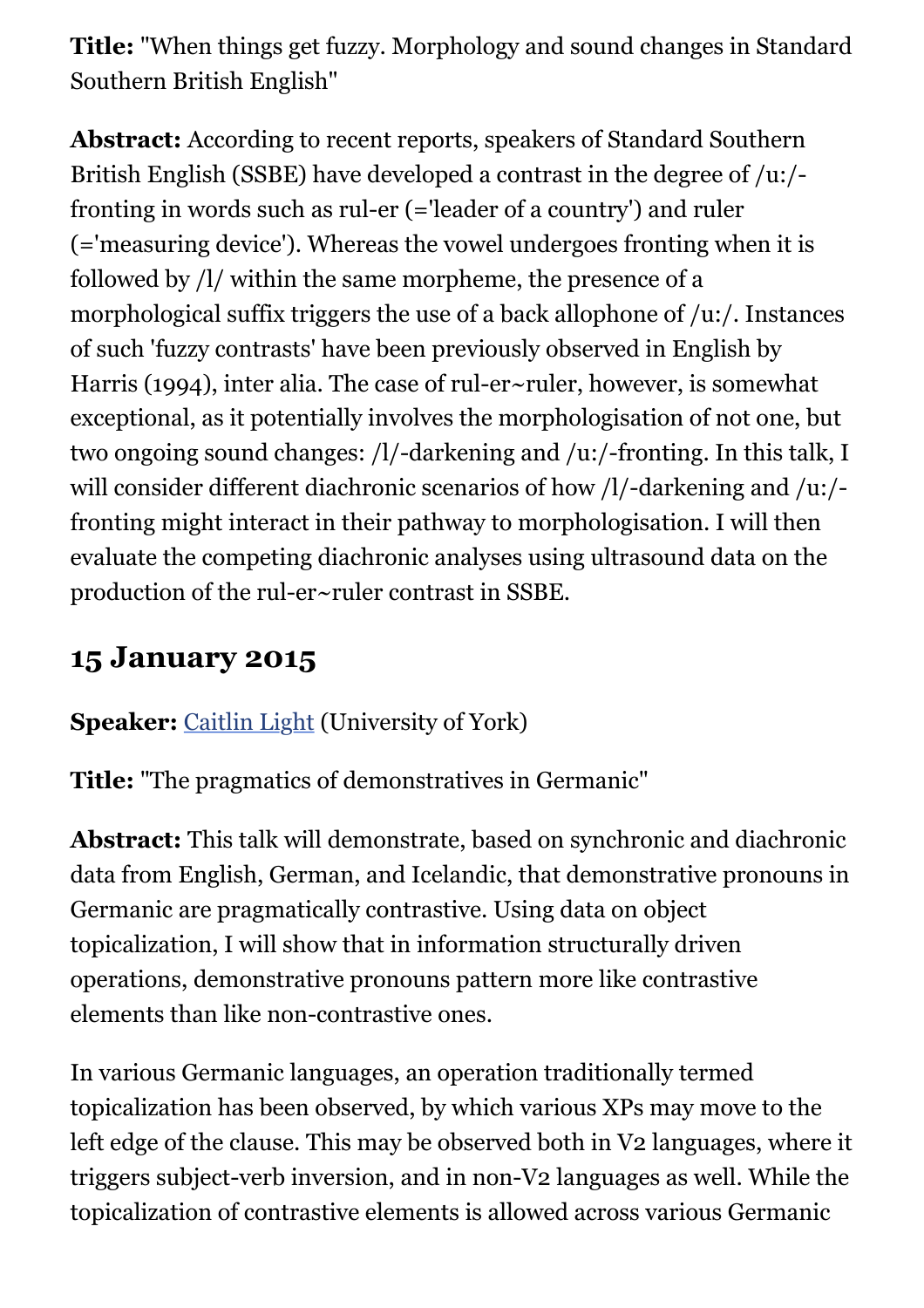languages, topicalization of unstressed, non-contrastive elements is possible in German but disallowed in Dutch, Icelandic, and English (cf. Chocano 2012, for a detailed review of these claims). Frey (2006a,b) proposes that object topicalization in German is the result of two types of movement: Formal Movement (FM), which has no interpretive effect but targets only the highest XP below the C domain; and True A-Bar Movement (TAB), which results in a contrastive interpretation on the topicalized constituent. Since TAB targets only information structurally contrastive elements, non-contrastive topicalization of the sort allowed in German may occur only via FM.

Light (2012) expands this analysis to account for topicalization across Germanic. FM occurs solely to satisfy the V2 constraint; non-contrastive topicalization is entirely disallowed in non-V2 languages, like English. Furthermore, because FM is restricted to the highest available XP, possible candidates of FM are limited by the movement operations available in the Middlefield, such as scrambling. Dutch and Icelandic have more restricted types of scrambling than German, and cannot normally maneuver objects sufficiently high to be candidates of FM (cf. Holmberg 1986; Neeleman 1994). Consequently, these languages also lack non-contrastive object topicalization.

A fine-grained study of the pragmatics of object topicalization across Germanic languages further illuminates this issue. I use parallel parsed corpora of Bible translations in Early New High German (Light 2011), Early Modern English (Kroch et al. 2004) and historical Icelandic (Wallenberg et al. 2011). These include samples of Luther's first bible translation (1522), Tyndale's translation into Early Modern English (1534), and Góttskálksson's translation into Icelandic (1540). A sub-corpus of this sort allows us to look at information structural phenomena on a different level. By considering individual verses we may control for as many variables as possible, since the style and context of the utterance should be relatively fixed across the three translations. We can then examine when each language uses object topicalization, given roughly the same context.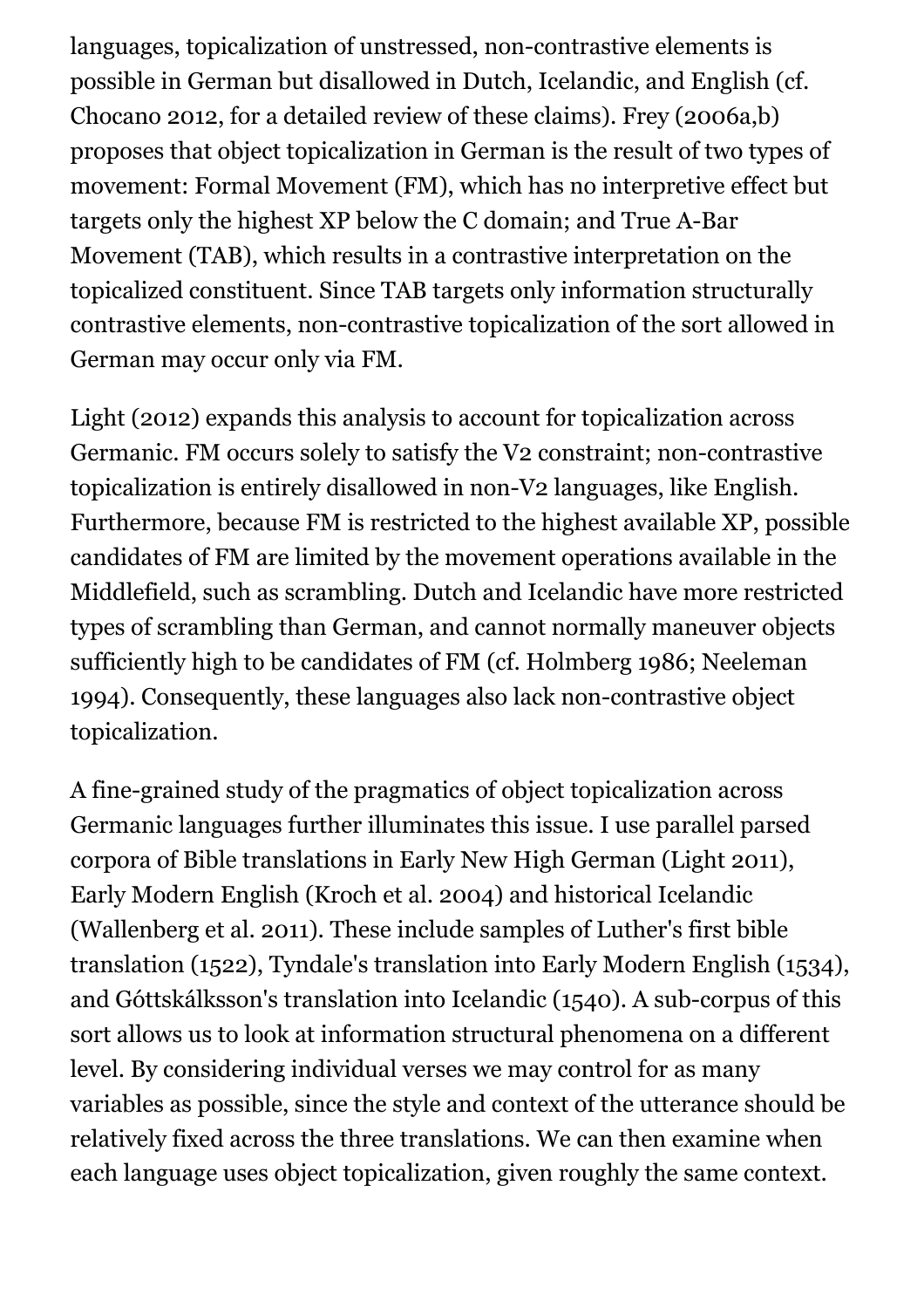I consider the behaviour of topicalized pronoun objects in this subcorpus. Pronouns are resistant to accent in the absence of a clear contrastive or focal interpretation, and thus ideal for distinguishing likely examples of topicalization via FM or TAB. We find that object topicalization via TAB is constant across all three texts. However, only the German translation contains topicalized personal pronouns without a plausible contrastive interpretation. This fits with the claim that only topicalization via TAB occurs in all three languages.

The surprising fact is that all three texts include topicalized demonstrative pronouns which seem to bear no plausible contrastive interpretation. This leads me to conclude that, in the case of object topicalization, demonstrative pronouns are behaving consistently like contrastively marked elements. I link this to an analysis suggested in Schwarz (forthcoming), which suggests (using situation semantics) that demonstrative pronouns in German may refer only to entities which do not occur in every alternative to the topic situation. On these grounds we argue that demonstrative pronouns are sub-informative, a label which Gast (2010) has also applied to contrastive elements, like contrastive topics. This conclusion leads us to a better understanding of the behaviour of demonstrative pronouns in discourse. Thus, a deeper look at an information structural phenomenon leads us a better understanding of other phenomena as well.

### **27 November 2014**

**Speaker:** [Hans-Martin Gärtner](http://www.nytud.mta.hu/depts/tlp/gaertner/publist.html) (Hungarian Academy of Sciences)

**Title:** "Approaching V2 from the North: A Macrosyntactic View on Dependent V2 Variation in Icelandic"

#### **20 November 2014**

**Speaker:** [George Walkden](http://personalpages.manchester.ac.uk/staff/george.walkden/) (University of Manchester)

**Title:** "The whether forecast: English embedded questions then and now"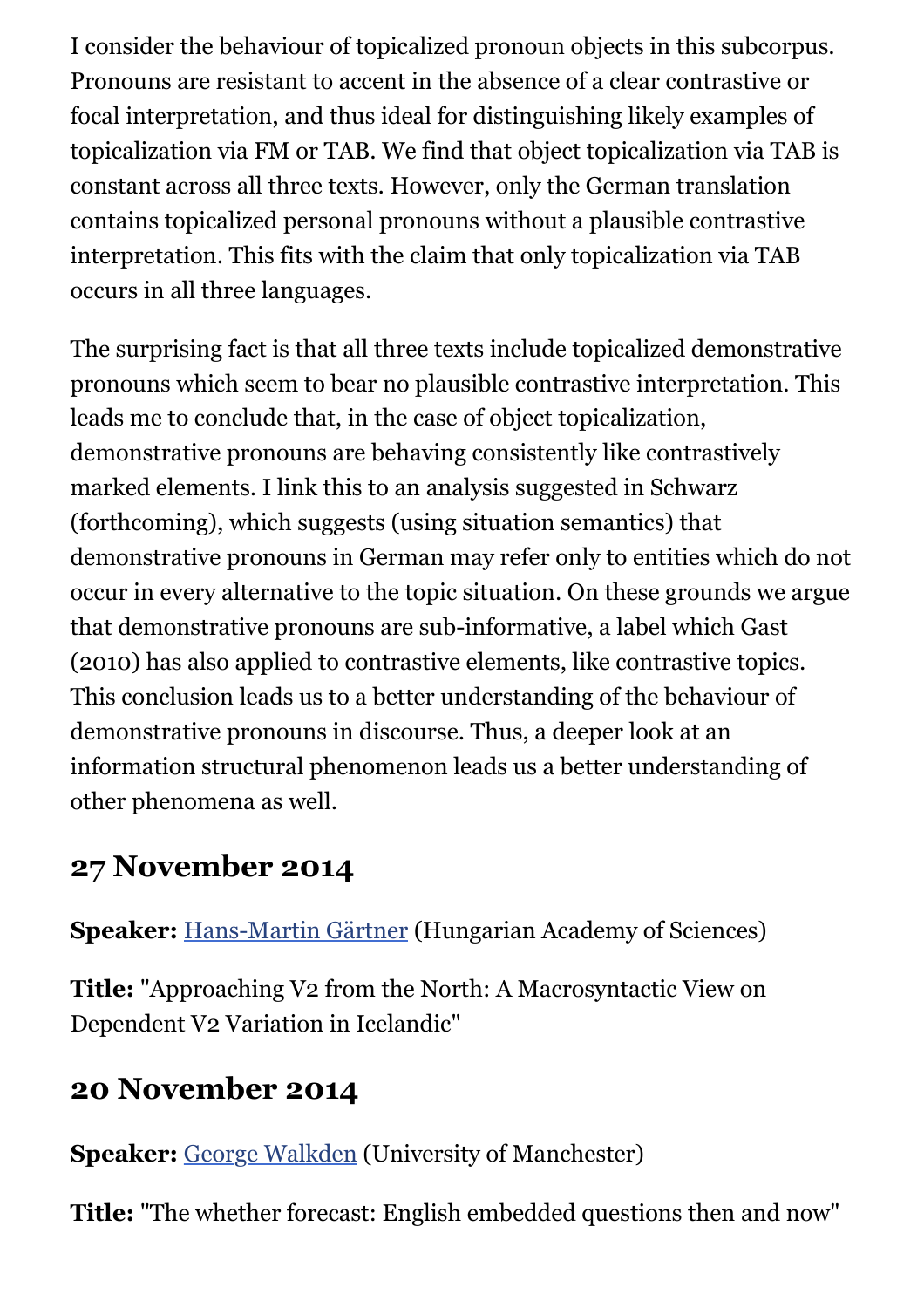**Abstract:** In this talk I report on work in progress on the diachrony and synchrony of English whether. In the historical part of the talk I show that whether developed in Northwest Germanic from a wh-word meaning 'which of two', using comparative data from Old English, Old Saxon, Old Norse, Old High German and Old Saxon. As regards present-day English, researchers have been divided on whether to treat whether as a wh-word, in Spec,CP, or as a complementizer like if, in the C position. I argue that considering the full range of data supports the latter analysis, with the differences between if and whether attributable to their semantics. This analysis has the added benefit of making the diachronic development ofwhether consistent with the widely observed trajectory of Spec-to-Head reanalysis.

#### **06 November 2014**

**Speaker:** [David Green](https://iris.ucl.ac.uk/iris/browse/profile?upi=DWGRE63) (University College London)

**Title:** "Language control in bilinguals: exploring a theoretical conjecture"

**Abstract:** Bilinguals use their languages differently. In some interactional contexts, in some communities, bilinguals use a different language to each addressee in a conversation though all parties know both languages. In other contexts, bilinguals code-switch between their languages within a conversational turn. Bilinguals may also adapt their language use to suit changes in the interactional context. How is it they adapt their language use? I will explore one theoretical conjecture about the dynamics of such adaptation and the attentional states that mediate it.

### **23 October 2014**

**Speaker:** [Chris Cummins](http://www.lel.ed.ac.uk/people/view.php?name=chris-cummins) (University of Edinburgh)

**Title:** ""The unicorn does not exist": dealing with unwanted presuppositions"

**Abstract:** Various linguistic forms signal the presence of presuppositions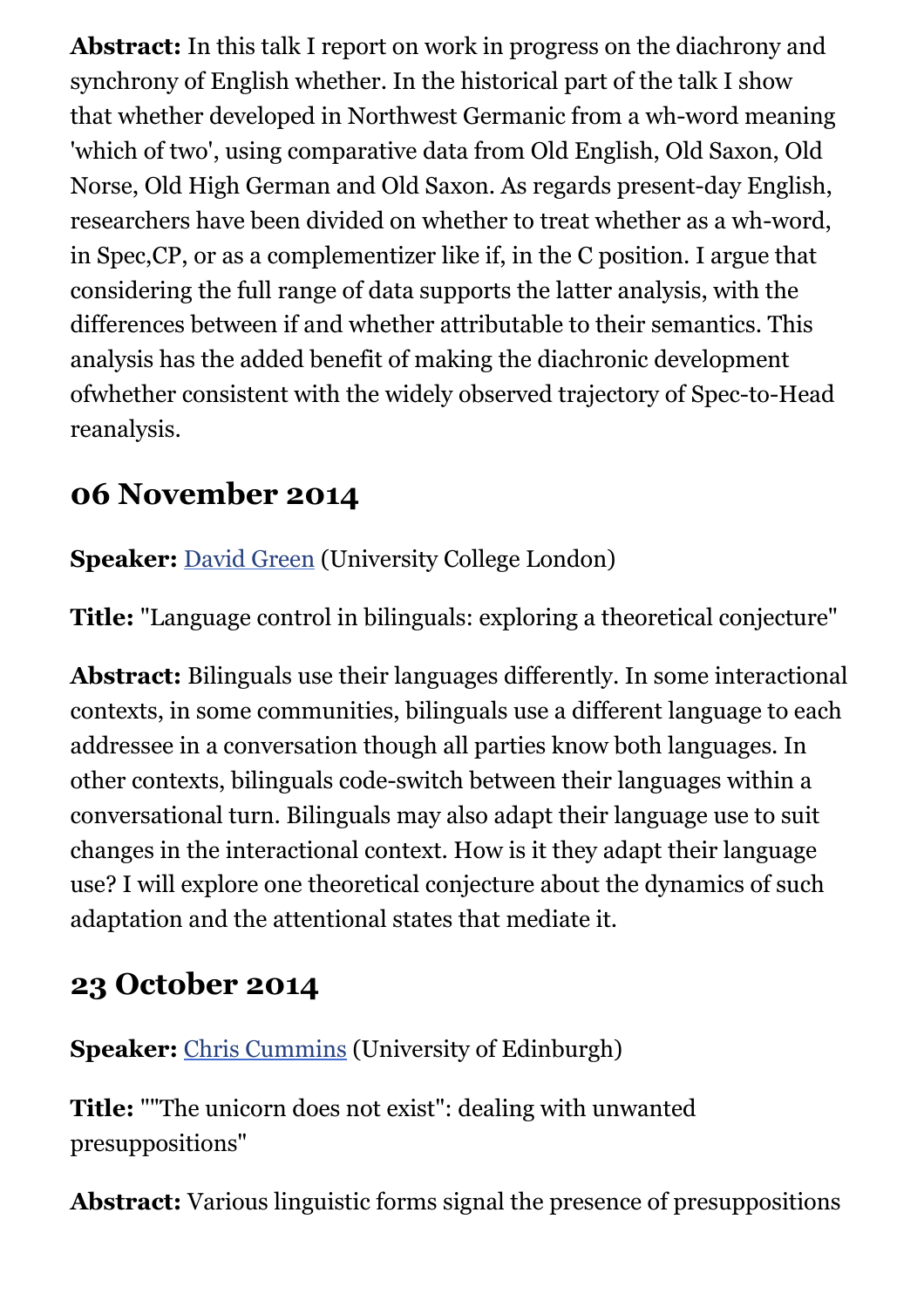of various kinds. Words such as "stop", "start" and "still" presuppose the existence of certain prior states, "again" and "too" presuppose prior events, and factive verbs such as "realise" and "know" presuppose the truth of their propositional complements. Definite articles can be argued to presuppose the existence (and uniqueness) of their referents.

By exploiting hearers' willingness to accommodate these presuppositions, speakers can use "presupposition triggers" to convey new information. However, this is potentially problematic for several reasons. It is not always clear precisely what presupposition is being conveyed, and presupposition triggers can be used felicitously without the speaker being committed to the corresponding presupposition. Hearers appear to resolve these issues without difficulty, but the process by which they do so is still poorly understood.

In this talk, I look at some recent experimental work on the behaviour of various presupposition triggers. This line of research has, in particular, attempted to systematise the projective behaviour of various classes of triggers – that is, their ability to trigger presuppositions from embedded positions. It also raises, and attempts to answer, questions about the discourse status of presupposed content. Although at a relatively early stage, this work both supports and challenges proposed taxonomies of presupposition offered in the theoretical literature.

#### **09 October 2014**

**Speaker:** [Yuni Kim](http://personalpages.manchester.ac.uk/staff/yuni.kim/) (University of Manchester)

**Title:** "Prefix-suffix asymmetries in Huave morphophonology"

Abstract: It is cross-linguistically common for phonological processes to operate in a stem-plus-suffix domain, with prefixes excluded from participation. This type of prefix-suffix asymmetry is usually seen to have one of two structural sources: either the process applies only within an independently motivated morphological constituent, e.g. due to cyclicity; or the process applies within a P-word or prosodically motivated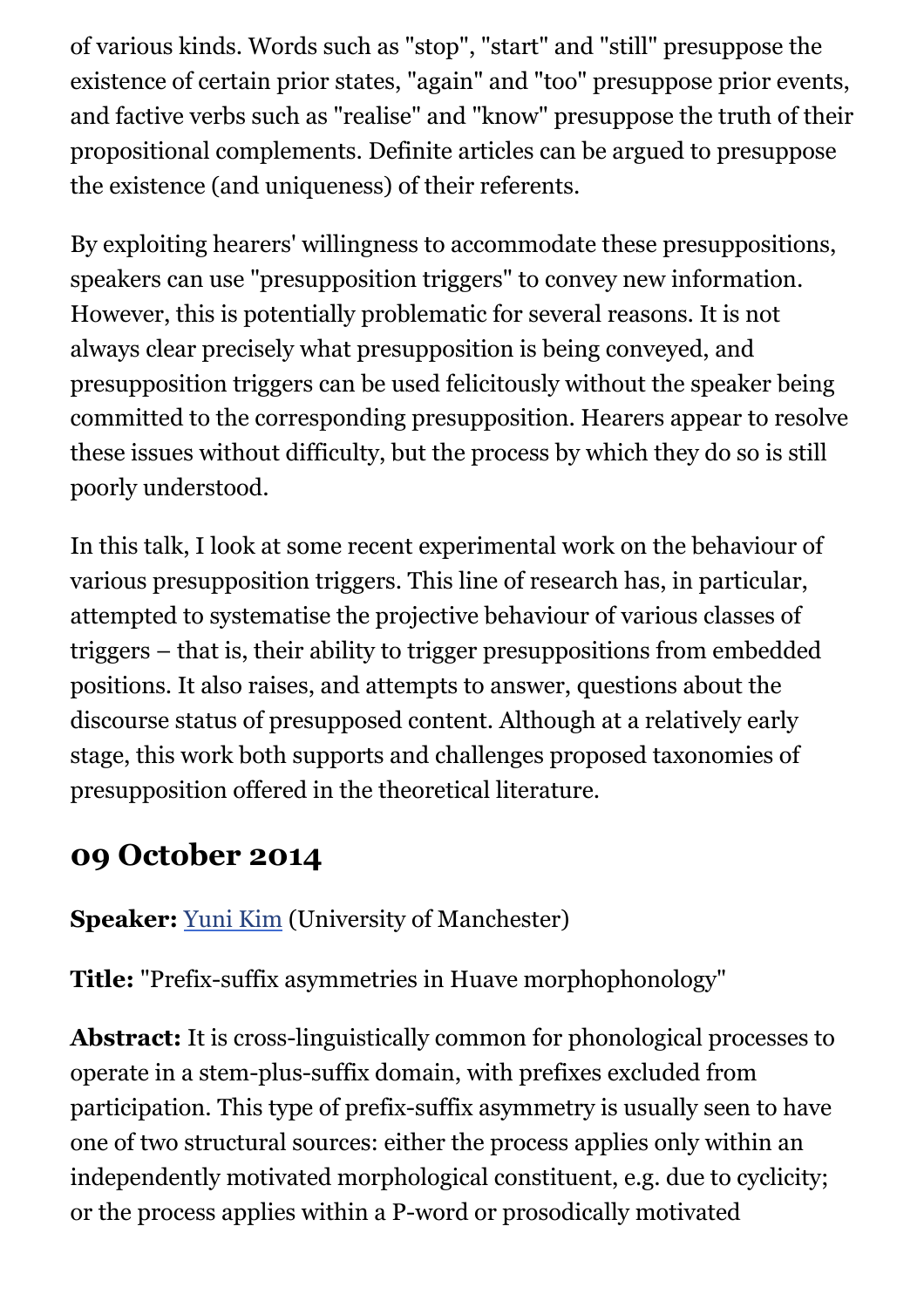constituent that includes suffixes only. In this talk I discuss a particularly problematic bracketing-paradox case from Huave (isolate: Mexico), where I argue that due to some unique properties of the language, the stem-plussuffix domain is not coherent as either a morphosyntactic or a prosodic unit. I propose an analysis where morphological conditions on phonological domain formation conflict with prosodic ones, and each domain edge ends up being motivated from a different grammatical source.

#### **02 October 2014**

#### **Speaker:** [Giuseppe Longobardi](http://www.york.ac.uk/language/people/academic-research/giuseppe-longobardi/) (University of York)

**Title:** "Darwin's Last challenge"

**Abstract:** Beyond its theoretical success, the development of molecular biology has brought about the possibility of extraordinary progress in the historical study of classification and distribution of different species and different human populations, introducing a new level of evidence (molecular genetic markers) now susceptible to quantitative and computational treatment. I argue that, even in the cognitive sciences, purely theoretical progress in a certain discipline, such as linguistics, may have analogous historical impact, equally contributing to Renfrew's 'New Synthesis', and in turn may be confirmed by such results. So, exactly on the model of molecular biology and its fruitful balance between evolutionary and theoretical concerns, I propose to unify two traditionally unrelated lines of investigation:

- 1. the formal study of syntactic variation (parameter theory) in the biolinguistic program
- 2. the reconstruction of relatedness among languages (phylogenetic taxonomy)

I argue that due to progress in parametric grammatical theories, and relying on the methodological parallelism with evolutionary genetics, we are now in a position to measure the syntactic distance among languages in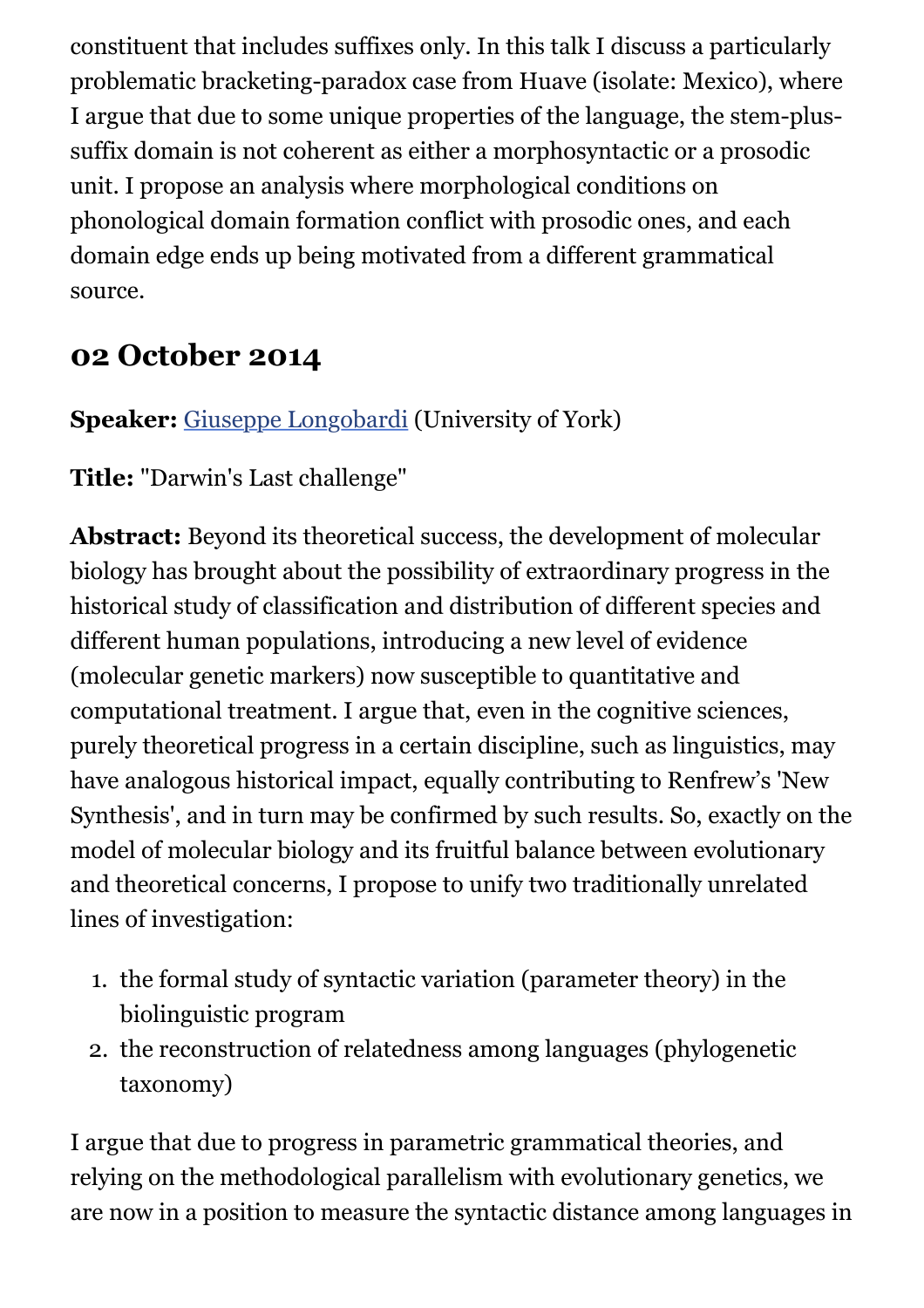a precise fashion and to explore its historical significance through the application of clustering algorithms borrowed from computational biology. Through such formal methods, it can be shown that the distribution of actual syntactic distances provided by an elaborate parametric system is statistically highly significant (that is, non-accidental and requiring historical explanation). The empirical analysis of the languages involved in the experiment has been conducted with the particular strategy of focusing on a single module of grammar, namely nominal phrases at this stage. The properties commonly attributed to parametric variation (uniform discreteness and universality), akin to those displayed by genetic polymorphisms, make it particularly suitable for addressing the unsolved issue of comparison between remote, etymologically unrelated languages, opening the way for completely new interactions with the empirical results of molecular anthropologists.

Corroborating these results with further experimentation, I will conclude that the rate of evolution of syntax in the history of a language is lower than that of lexical replacement (syntax is more inertial diachronically) and that a proper mathematical model of grammatical diversity may test (so far negatively) the issue of a possible polygenesis of historical languages. Thus, I will suggest:

- 3. that a parametric model of the language faculty and language acquisition/transmission (more broadly of generative grammar) receives original support from its historical adequacy.
- 4. that through these new tools one can explore the possibility of testing Darwin's (1859) prediction that, when properly identified, the trees of human populations and of their languages should eventually turn out remarkably parallel.
- 5. that the so-called 'Galilaean style' of inquiry (based on descriptive accuracy, idealization, deductive structure of theories...), sometimes invoked as a model for the rising cognitive sciences as well as the classical natural ones, may be profitably transposed from theoretical and synchronic study to that of human (language) history.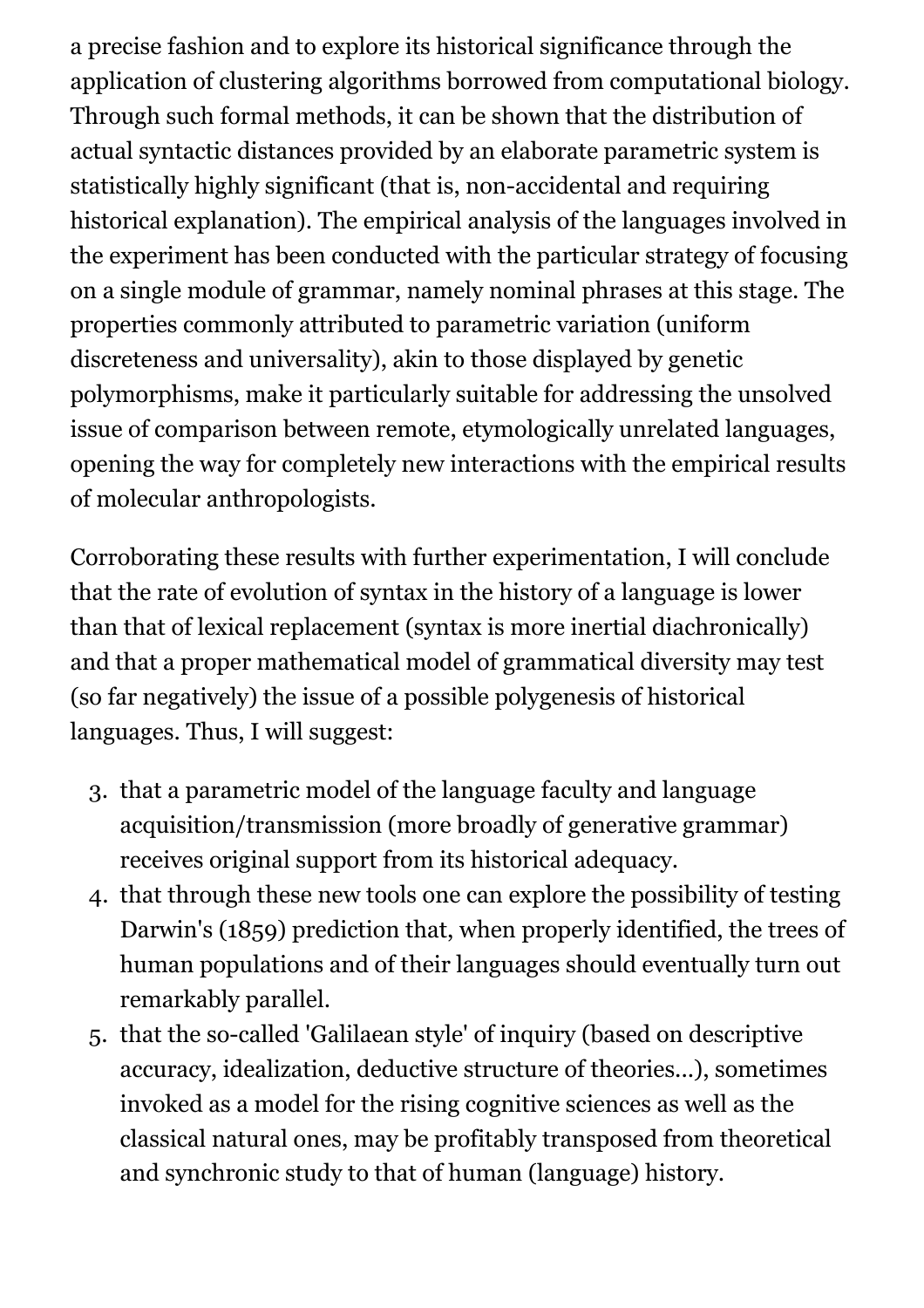### **18 September 2014**

**Speaker:** [Maciej Baranowski](http://www.manchester.ac.uk/research/maciej.baranowski/) (University of Manchester)

**Title:** "On the relevance of social class: Back vowel fronting in Manchester English"

**Abstract:** This paper reports on patterns of sociolinguistic variation and change found in Manchester's long back vowels, i.e. GOOSE and GOAT. It is based on the acoustic analysis of 100 informants. The sample is stratified by age, gender, socio- economic status, and ethnicity. Seventy-four of the speakers identify themselves as white British; the other twenty-six informants represent the two largest ethnic minorities in Manchester, i.e., Pakistani and Black Caribbean. Five socio- economic levels are distinguished, from lower working to upper middle class.

The informants' complete vowel systems are measured in terms of F1, F2, and F3 in Praat (Boersma & Weenink 2012). For 26 speakers, the point of measurement is selected by hand, following Labov, Ash, and Boberg (2006). The speech of 74 speakers is measured automatically, using the Forced Alignment and Vowel Extraction suite developed at the University of Pennsylvania (Rosenfelder et al. 2011). The acoustic measurements are subjected to a series of multivariate analyses, with factors such as age, gender, socio-economic status, and ethnicity entered as independent variables.

The results suggest a pattern of back vowel fronting in apparent time in the dialect. There is advanced fronting of GOOSE for both coronal and noncoronal onsets, involving most social groups at similar rates; it is a change nearing completion. In contrast to most dialects of English, there is considerable fronting of GOOSE before /l/, as inschool and pool; it is a stable variable with a pattern of social class stratification. The fronting of GOAT is a more recent change, showing interaction between age and socioeconomic status; it led by females and upper middle class speakers, with the working class and ethnic minorities not participating in the process. GOAT fronting is argued to be a change brought in from outside the dialect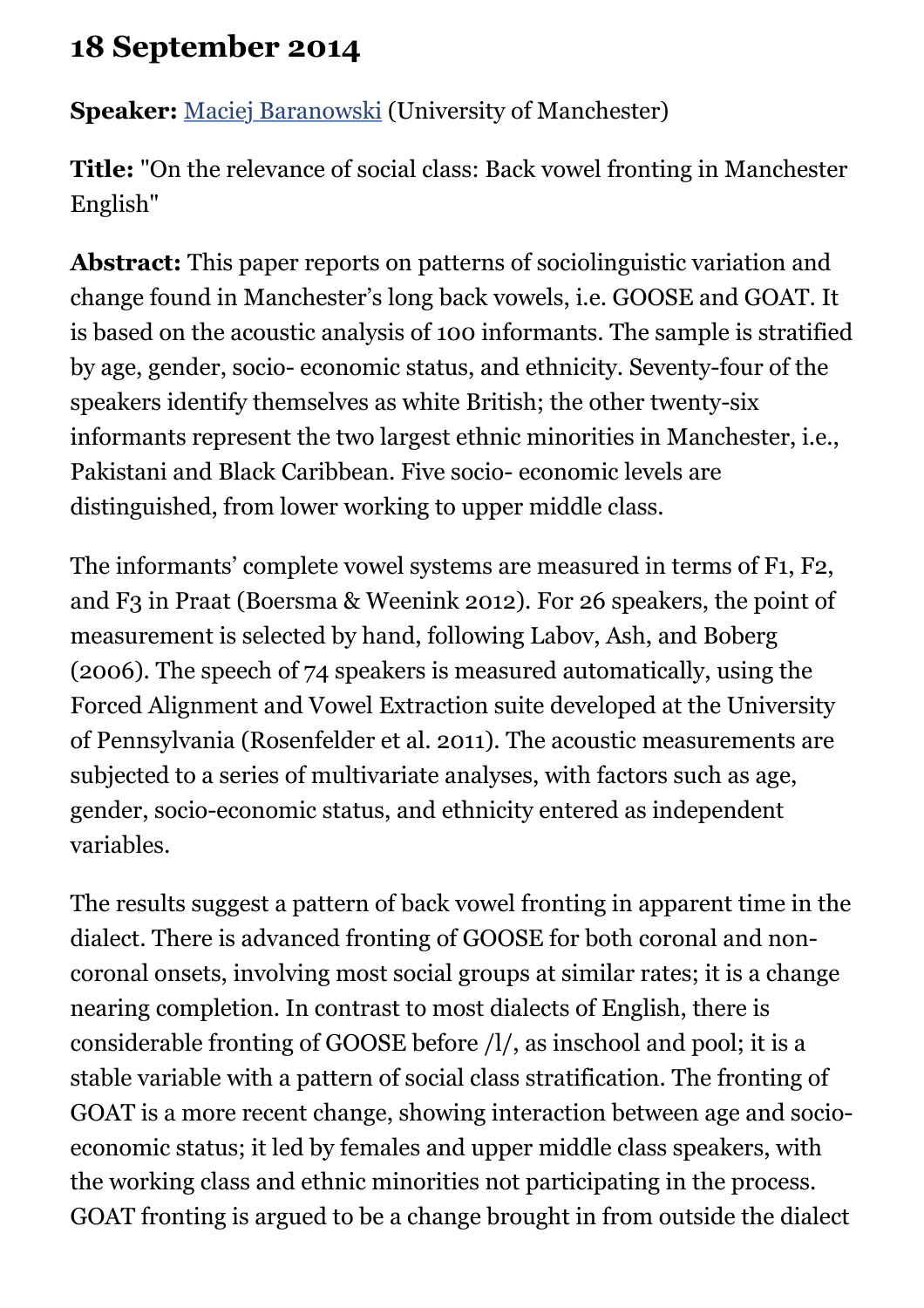by the highest social classes, in contrast to GOOSE fronting, an internal change.

### **02 September 2014**

**Speaker:** [Ann Bradlow](http://faculty.wcas.northwestern.edu/ann-bradlow/) (Northwestern University)

**Title:** "Linguistic experience and speech perception under adverse conditions"

**Abstract:** The language(s) that we know shape the way we process and represent the speech that we hear. Since real-world speech recognition almost always takes place in conditions that involve some sort of background noise, we can ask whether the influence of linguistic knowledge and experience on speech processing extends to the particular challenges posed by speech-in-noise recognition, specifically the perceptual separation of speech from noise (Experiment Series 1) and the cognitive representation of speech and concurrent noise (Experiment Series 2). In Experiment Series 1, listeners were asked to recognize English sentences embedded in a background of competing speech that was either English (matched-language, English-in-English recognition) or another language (mismatched-language, e.g. English-in-Mandarin recognition). Listeners were either native or non-native listeners of the target language (usually, English), and were either familiar or unfamiliar with the background language (English, Mandarin, Dutch, or Croatian). This series of experiments demonstrated that matched-language is substantially harder than mismatched-language speech-in-speech recognition. Moreover, the magnitude of the mismatched-language benefit was modulated by long-term linguistic experience (specifically, listener familiarity with the background language), as well as by short-term adaptation to a consistent background language within a test session. Thus, we conclude that speech recognition in conditions that involve competing background speech engages higher-level, experiencedependent, language-specific knowledge in addition to general lower-level, signal-dependent processes of auditory stream segregation. Experiment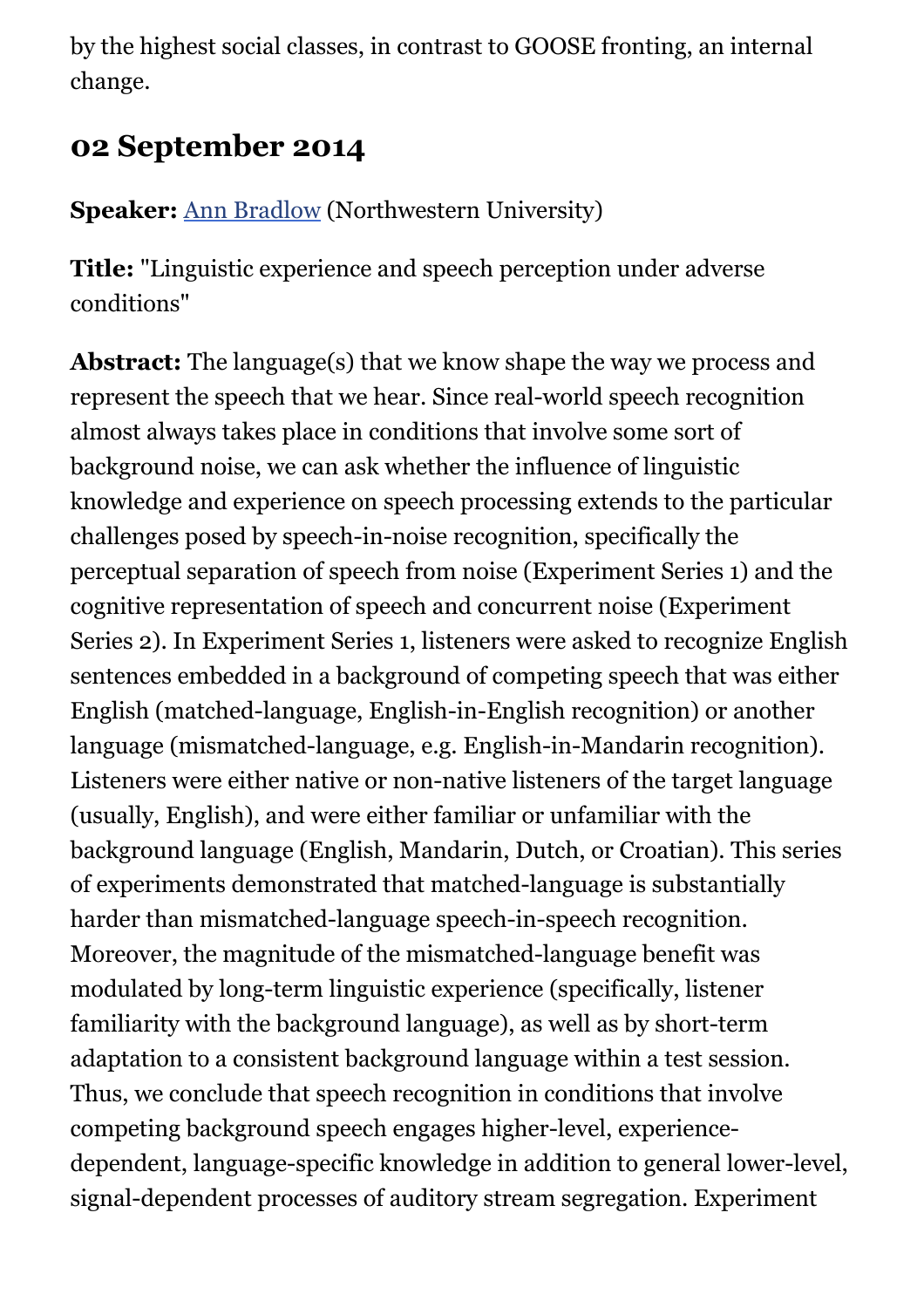Series 2 then investigated perceptual classification and encoding in memory of spoken words and concurrently presented background noise. Converging evidence from eye-tracking-based time-course, speeded classification, and recognition memory paradigms strongly suggests parallel (rather than strictly sequential) processes of stream segregation and word identification, as well as integrated (rather than segregated) cognitive representations of speech presented in background noise. Taken together, this research is consistent with models of speech processing and representation that allow interactions between long-term, experiencedependent linguistic knowledge and instance-specific, environmentdependent sources of speech signal variability at multiple levels, ranging from relatively early/low levels of selective attention to relatively late/high levels of lexical encoding and retrieval.

# **2013/2014**

### **02 July 2014**

**Speaker:** [Dr Barbara Kelly](http://languages-linguistics.unimelb.edu.au/academic-staff/barbara-kelly) (The University of Melbourne)

**Title:** "Early word learning: Influences of language, culture, cognition and gesture"

**Abstract:** When English-learning children begin using words the majority of their early utterances (around 80%) are nouns. Compared to nouns, there is a paucity of verbs or non-verb relational words, such as "up" meaning "pick me up". The primary explanations to account for these differences in use either argue in support of acognitive account, which claims that verbs entail more cognitive complexity than nouns and are thus acquired later, or they provide evidence on the basis of a linguistic account which challenges this view. In this talk I will put forward an additional explanation for children's noun/verb asymmetry. Presenting a multi-modal account of word-learning based on children's earliest gesture and word combinations, I will show that at the one-word stage English-learning children's gestures are construed by caregivers as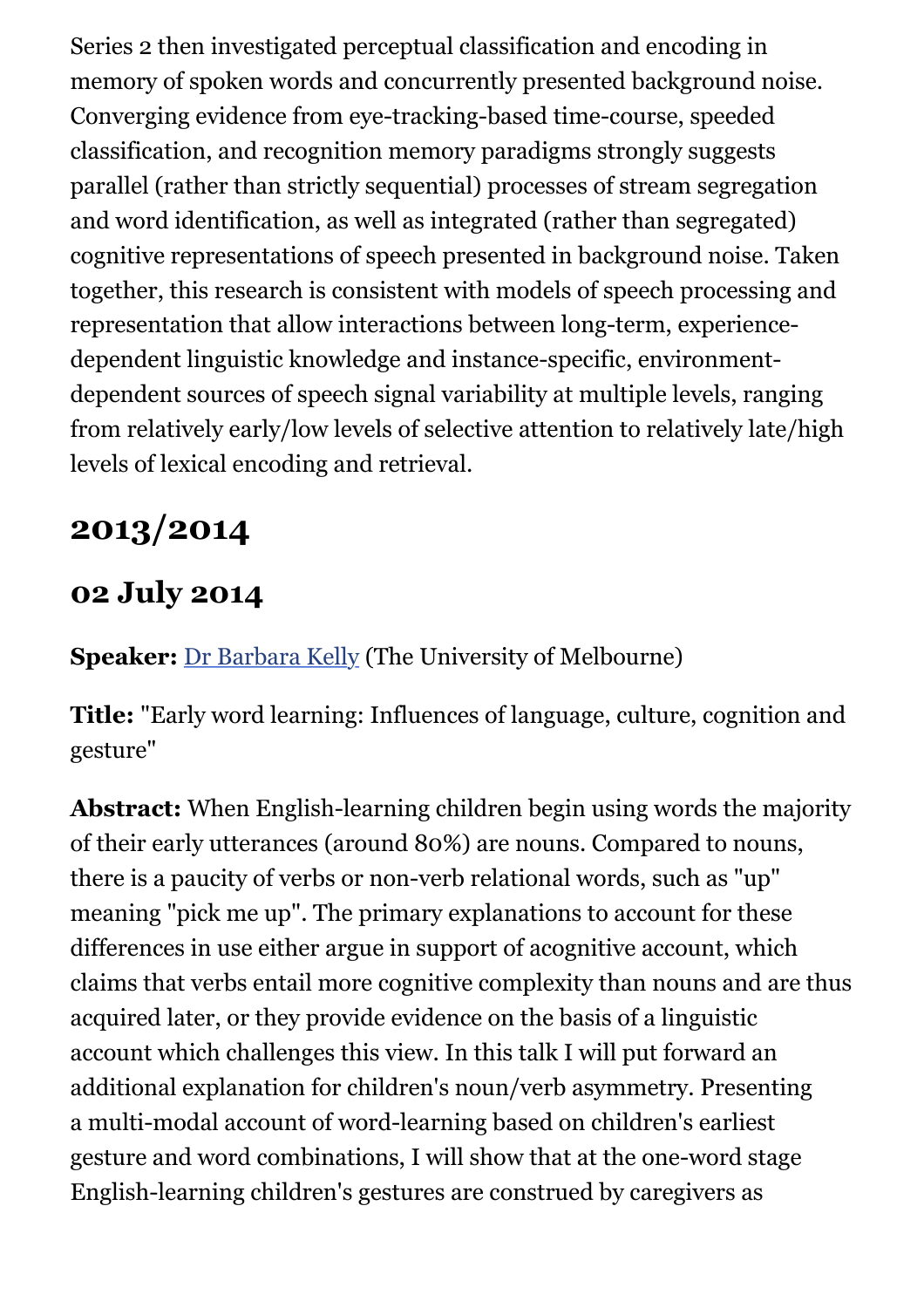expressing verb-like elements. This allows children's early one-word utterances to express noun-like elements. It is yet to be determined how this plays out cross-linguistically but I will conclude with some preliminary cross-linguistic, cross-cultural analyses examining different caregiver responses and early verb production.

### **15 May 2014**

**Speaker:** [Elizabeth R. Miller](http://clas-pages.uncc.edu/elizabeth-r-miller/) (University of North Carolina at Charlotte)

**Title:** "Adult Immigrants' "Theories of Agency" as Dialogical Performatives"

**Abstract:** Drawing on interviews with adult immigrant small business owners in the United States, I explore how these individuals (re)produced their "theories of agency" (Ahearn, 2010) with respect to their experiences of learning and using English and other languages. Rather than determining whether or how these individuals are agentive, my study focuses on the performative effects of discursively constituting Self as (in)agentive. In this presentation, I will describe how my discourse analytic study of patterned features of these interviewees' account-giving allowed me to consider learner agency as dialectically constituted in discursive practice, over time, and in relation to normative ideologies of agency and language.

### **27 March 2014**

#### **Speaker:** [Sarah Hawkins](http://www.ling.cam.ac.uk/people/sarah/) (University of Cambridge)

**Title:** "On evidence for formal vs. functional phonetic categories"

**Abstract:** I will describe an eye-tracking experiment which shows that listeners use weak, subphonemic information to predict the morphemic status of words, and that in some cases this acoustic information can facilitate lexical access more quickly than acoustic cues to phonemes do. A preliminary report of this experiment can be found in Section 4 of the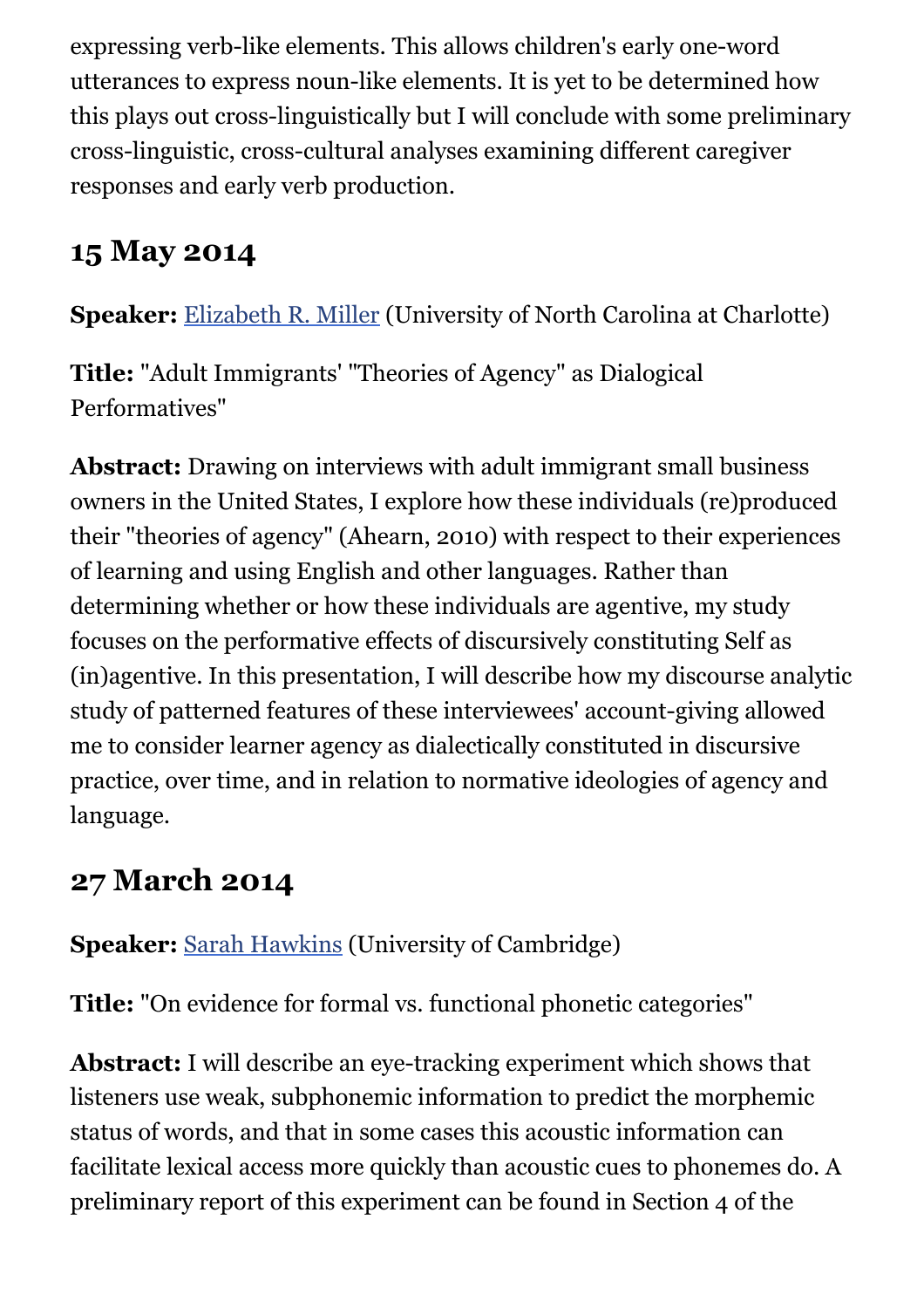paper. These data provide a starting point for discussing the properties of a model of how we understand speech. I will discuss the relative importance of phonetic or phonological categories that are central to linguistic theory, compared with so-called paralinguistic properties which tend to signal the communicative function rather than the phonetic category of a chunk of sound. I will conclude that though linguistic theory identifies categories that can have psychological reality, and its aim of parsimonious description is valid within its own discipline, neither property is of central importance to a biologically plausible model of how humans process the speech signal. These formal attributes of linguistic structure may emerge as part of linguistic competence, but they need not be the primary reference points for understanding speech. More fundamental is identification of acoustic patterns, over multiple time domains, which can be directly related to situation-specific linguistic and pragmatic meaning.

### **20 March 2014**

**Speaker:** [Rachael Jack](http://www.gla.ac.uk/schools/psychology/staff/rachaeljack/) (University of Glasgow)

**Title:** "Modelling dynamic facial expression signals for social communication: a data-driven approach"

**Abstract:** As social beings, communication is integral to the survival, functioning and evolution of human society. All social interactions critically rely on the mutual understanding of emotions, achieved primarily by exchanging a set of potent signals - facial expressions of emotion. Discovering the precise nature of these signals is fundamental to understanding the complexities of emotion communication. Recently, data-driven approaches from traditionally distinct fields (e.g., visual cognition) have been used to examine facial expression signalling. Here, I present two studies using a novel psychophysics-based 4D computer graphics platform - the Generative Face Grammar (GFG, Yu et al., 2012) that combines subjective perception with reverse correlation to model dynamic 3D perceptual expectations of facial expression signals.

Cultural specificity in facial expressions of emotion. 'Universal' facial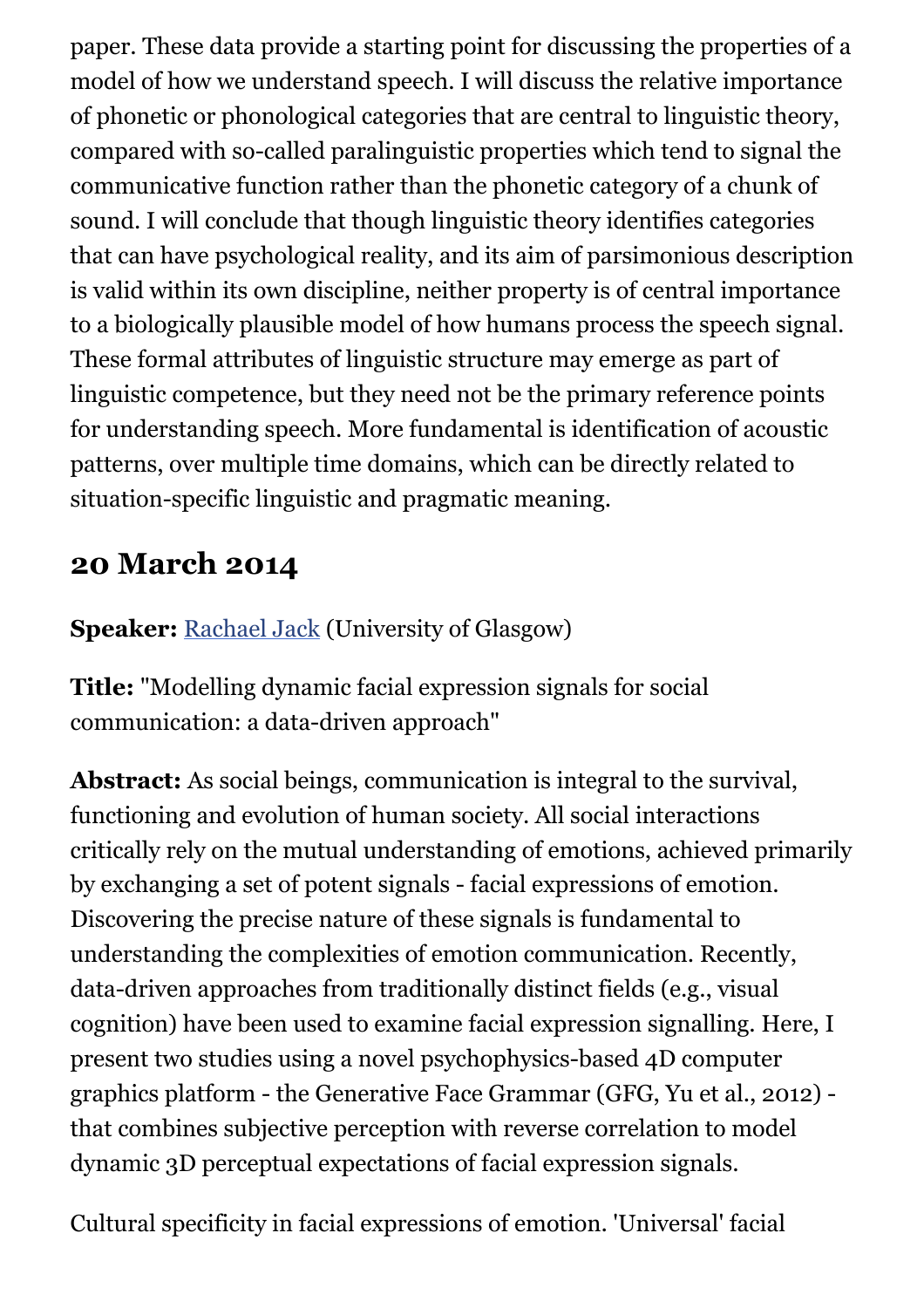expressions elicit low recognition accuracy in East Asian observers, reflecting cultural specificity in facial expression signals. To investigate, we modelled the dynamic 3D perceptual expectations of the 6 classic facial expressions of emotion - i.e., happy, surprise, fear, disgust, anger and sad in 15 Western Caucasian (WC) and East Asian (EA) observers. Whereas WC models form six distinct emotion clusters, EA models overlap between categories. Spatio-temporal analyses reveal only EA signal emotional intensity with early eye activity. Here, we demonstrate clear cultural specificity of facial expressions and question the notion of a universal set of six basic emotion categories.

Facial expressions of emotion transmit an evolving hierarchy of signals over time. Facial expressions transmit sequences of information across time, achieving optimal signalling and decoding. Here, we show that dynamic face signalling transmits information hierarchically. We modelled the dynamic 3D perceptual expectations of the 6 classic facial expressions in 60 WC observers. Applying Bayesian classifiers across time, early face signalling produces confusions (e.g., fear/surprise), due to shared Action Units (AUs; e.g., eye lid raiser). Later diagnostic AUs (e.g., eye brow raiser) produces accurate discrimination. We conclude that the information transmitted fits evolutionary pressures: early shared AUs signal fewer, broader categories (e.g., danger), later distinguished as six categories (e.g., surprise).

#### **06 March 2014**

#### **Speaker:** [Dag Trygve Truslew Haug](http://www.hf.uio.no/ifikk/english/people/aca/daghaug/index.html) (University of Oslo)

**Title:** "Backward control in Ancient Greek and Latin participial adjuncts"

**Abstract:** In a number of articles, Eric Potsdam and Maria Polinsky have argued that there are languages with 'backward' control and raising structures, as in (2), rather than the more usual forward case in (1):

- 1. I persuaded Kim-1  $[\Delta$ -1 to smile]
- 2. I persuaded Δ-1 [Kim-1 to smile]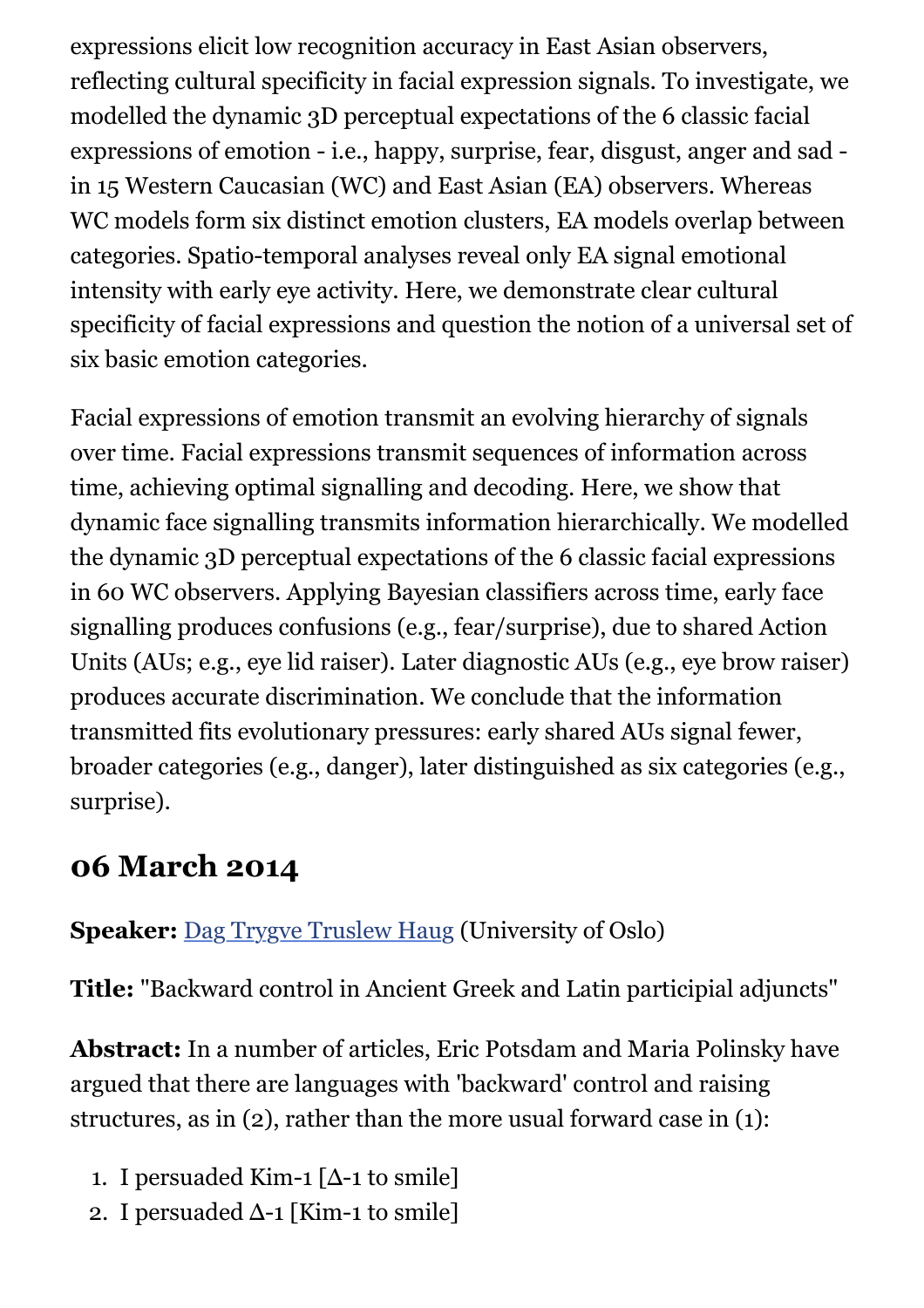If this phenomenon is real, its discovery must count as one of the major findings of last decade's work in control and raising theory, and it has important consequences for how we conceive of these phenomena, in particular whether we think of control as "identity" (as in Bresnan 1982 or Boeckx et al. 2010) or as "coindexation" (as is traditional since Rosenbaum 1967).

In my talk I present evidence from Greek and Latin for backward control strutures in adjunct participle clauses. The controller appears in the lower (adjunct) clause, but with the case corresponding to the function of the controlled position in the matrix clause.

apikomenoisi de toisi theopropoisi kai mathousi ... ouk exegeneto Kroisôi apaggeilai arriving-PTCP.DAT but the-DAT messengers-DAT and learning-DAT ... not allow Croesus-DAT announce 'Although the messengers arrived and learned... they were not allowed to tell this to Croesus' (Hdt. 1.78.2)

The evidence for backward control crucially relies on the word order, which is notoriously free in Ancient Greek and Latin. I present evidence from a corpus study of phrasal discontinuity that this is indeed backward control rather than superficial scrambling, because scrambling into or out of participle clauses does not otherwise occur. There is an interesting methodological point here, in that syntactically parsed corpora can bring something approaching negative evidence even for a dead language, provided the corpora are big enough and the phenomenon relatively common.

Finally, I discuss the implications of these examples for control theory. In particular, the Greek and Latin data support the version of "control as identity" which is assumed in non-derivational theories such as LFG, i.e. extensional identity: two syntactic objects are identical iff they have exactly the same syntactic features. This predicts that the case assigned in the matrix clause is available in the adjunct too, as is indeed the case in Greek and Latin backward control structures.

### **30 January 2014**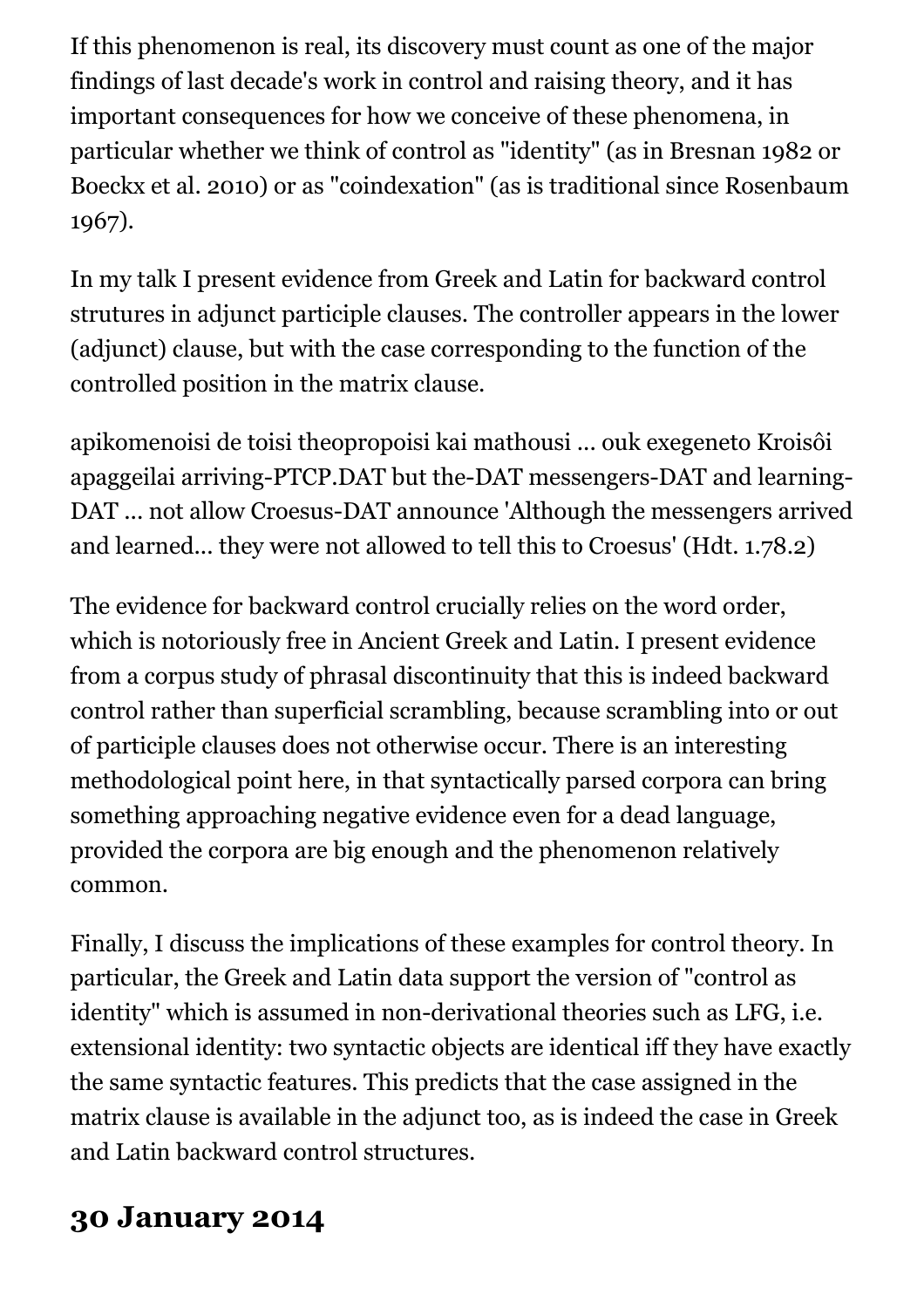#### **Speaker:** [Francesca Filiaci](http://www.lel.ed.ac.uk/people/view.php?name=francesca-filiaci) (University of Edinburgh)

**Title:** "Restrictions on the interpretation of null and overt subjects: a cross-linguistic comparison between Italian and Spanish"

**Abstract:** This talk focuses on a cross-linguistic comparison between the interpretation of null and overt subject anaphors in two closely typologically related languages: Spanish and Italian. These languages have been assumed to instantiate the same setting of the null subject parameter with respect to not only its syntactic licensing conditions, but also the contextual factors determining the distribution of null and overt subjects. This assumption has had important implications for cross-linguistic research, particularly investigating language acquisition and loss. The first aim of this study was to test this assumption directly.

In order to do so, we run a series of self-paced reading experiments using the same materials translated in each language, so that the results were directly comparable. The data confirmed that in Italian there is a strict division of labour between null and overt subject pronouns, and that this is related to the syntactic position of the antecedent (confirming the Position of Antecedent Strategy of Carminati, 2002), while such division is not as clear-cut in Spanish.

A subsequent pair of experiments tested the hypothesis that the crosslinguistic differences attested might be related to the characteristics of the verbal morphology, namely to the relative ambiguity of the Spanish paradigm with regard to the expression of person features on the verb.

The results did not provide support for the hypothesis (in line with the results of Enríquez, 1984), although they did confirm again the presence of the cross-linguistic differences in the resolution of anaphoric subject dependencies revealed by the previous experiments.

# **16 January 2014**

**Speaker:** Dan Wedgwood (Independent Researcher)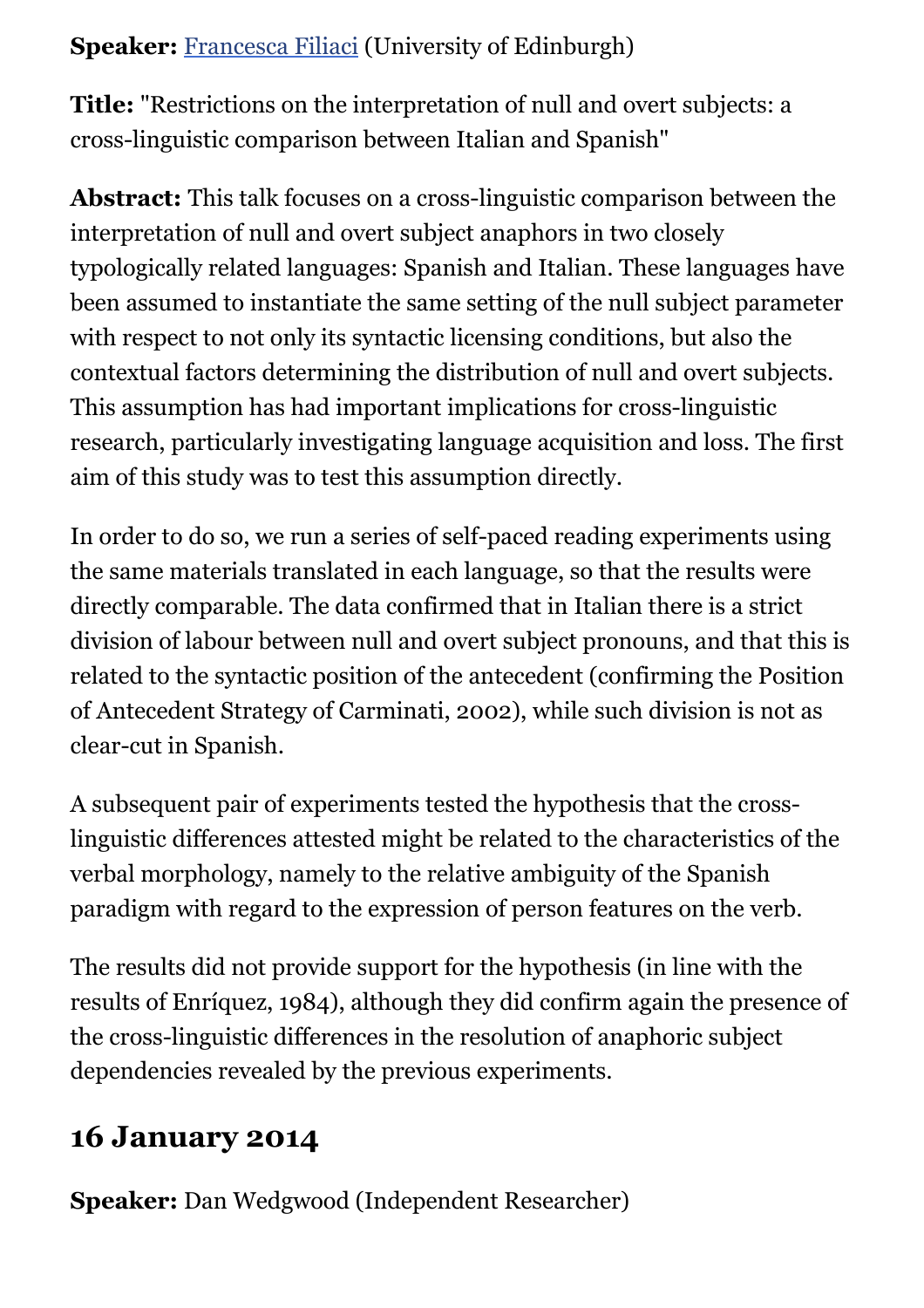**Title:** "What Biolinguists could teach the rest of us -- but don't"

**Abstract:** This talk was originally scheduled for Hallowe'en and therefore was designed to provoke fear, or at least loathing, in the average linguist. It therefore features extended metatheoretical discussion, analogies with other sciences, and very few interlinearly glossed example sentences. It also unashamedly aims to provoke thought rather than answer straightforward questions. This should all be fine, on the grounds that Edinburgh linguists are in no sense average.

The centrepiece of the talk will be a critique of the Chomskyan kind of Biolinguistics. But don't let that put you off either; there is a much broader purpose to this critique. This is to draw out fundamental problems of approach which, I claim, afflict a considerable variety of analytical frameworks in theoretical linguistics. I will point to work in information structure and conversation analysis as well as syntax. The common flaw here is the construction of putative explanatory mechanisms from elements of superficial descriptive generalisations over the data -- a problem that has been identified and cogently critiqued in the philosophy of biology literature (in terms of empiricism and essentialism -- but this is not a philosophy talk).

As this implies, Biolinguistics already has the key to theory that avoids these problems. Biolinguists often appeal to certain debates in the biology literature which offer coherent -- and, ultimately, mutually compatible - notions of 'formalism' and 'functionalism'. There are good reasons to believe that the mature theoretical literature on biology could enlighten theory construction in linguistics in significant ways, given certain analogous features of languages and organisms. However, while the Biolinguists have been right to invoke this model in principle, they have not always pursued the relevant parallels with biology in a coherent way, apparently because of an antecedent commitment to certain forms of linguistic analysis.

Where these ideas ought to take us is another matter. My interim conclusion is that linguistic theorists need to develop an attitude that is at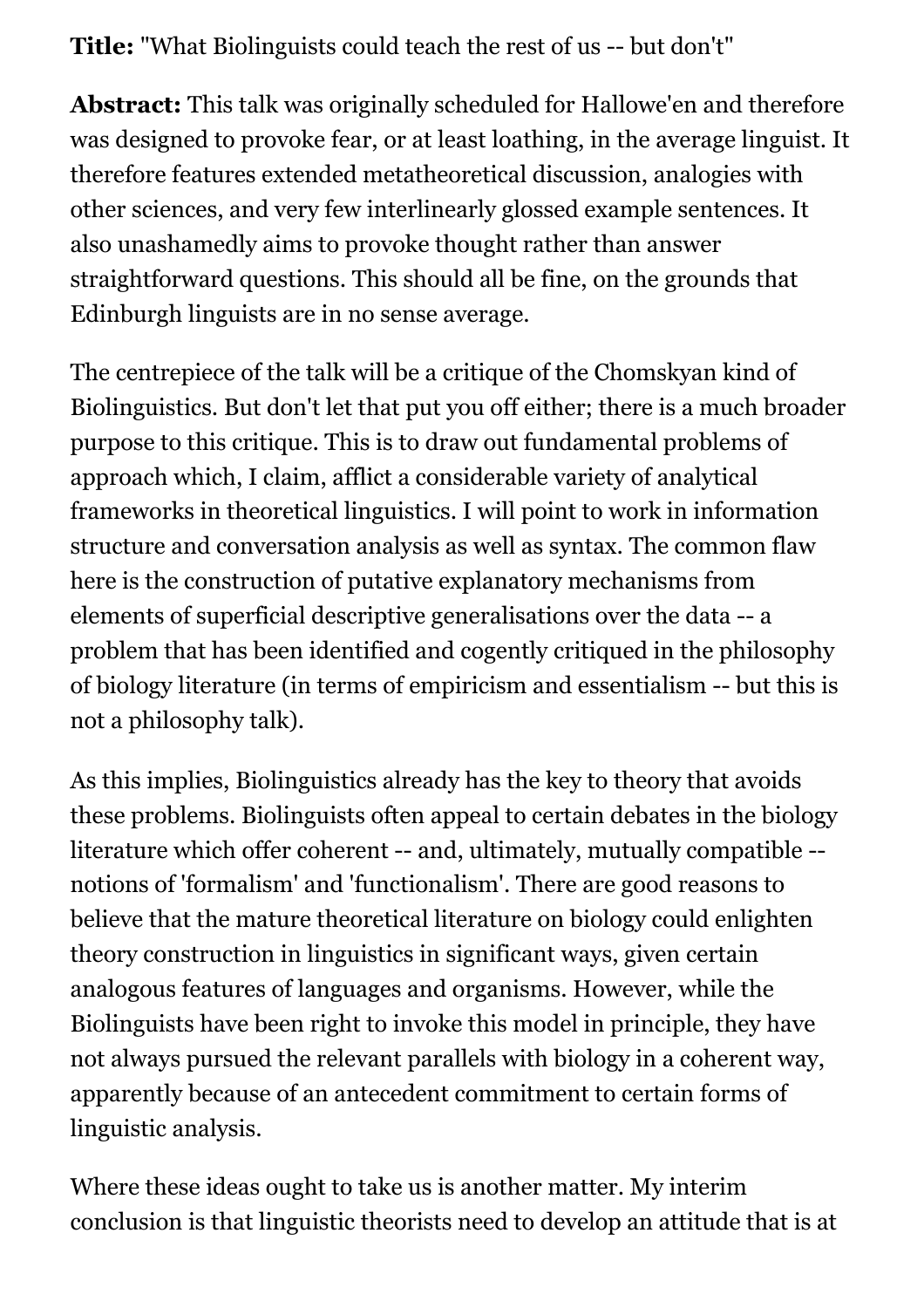once highly pluralistic, in recognising the potential value in a wide range of analytical approaches, and highly critical, in ruthlessly assessing the limitations of these approaches and how well they fit with their professed aims. For some schools of linguistic thought, that really could be scary.

### **09 December 2013**

**Speaker:** [Prof Sali Tagliamonte](http://individual.utoronto.ca/tagliamonte/) (University of Toronto)

**Title:** "A trend, a peak and the evolution of linguistic systems: Tracking innovation in Toronto, Canada"

#### **28 November 2013**

**Speaker:** [Peter Sells](http://www.york.ac.uk/language/people/academic-research/peter-sells/) (University of York)

**Title:** "The interplay of syntax and semantics in East Asian nounmodifying clauses"

**Abstract:** Clauses which are internal to NP and which modify the head noun are canonically classified in familiar European languages as relative clauses and noun-complement clauses, which have distinguishing syntactic properties, including an internal gap in the case of relative clauses. In some languages, noun-modifying clauses show a wide range of semantic relationships to the head noun, yet without any overt syntactic differences. For example, in the head-final East Asian languages Japanese and Korean, relative clauses, noun-complement clauses, and gapless relative-like clauses (which have meanings like "the sound of a door closing") are formidentical even though the semantic relation between the clause and head noun is different in each case.

Based on Matsumoto's (1988, 1997) study of Japanese, Comrie (1995) proposed that there may be a type of language which has a "generalised noun-modifying clause construction", generalised across all the types mentioned above, with no further specialisation and none of the attendant expected syntactic properties or differences. Japanese and Korean are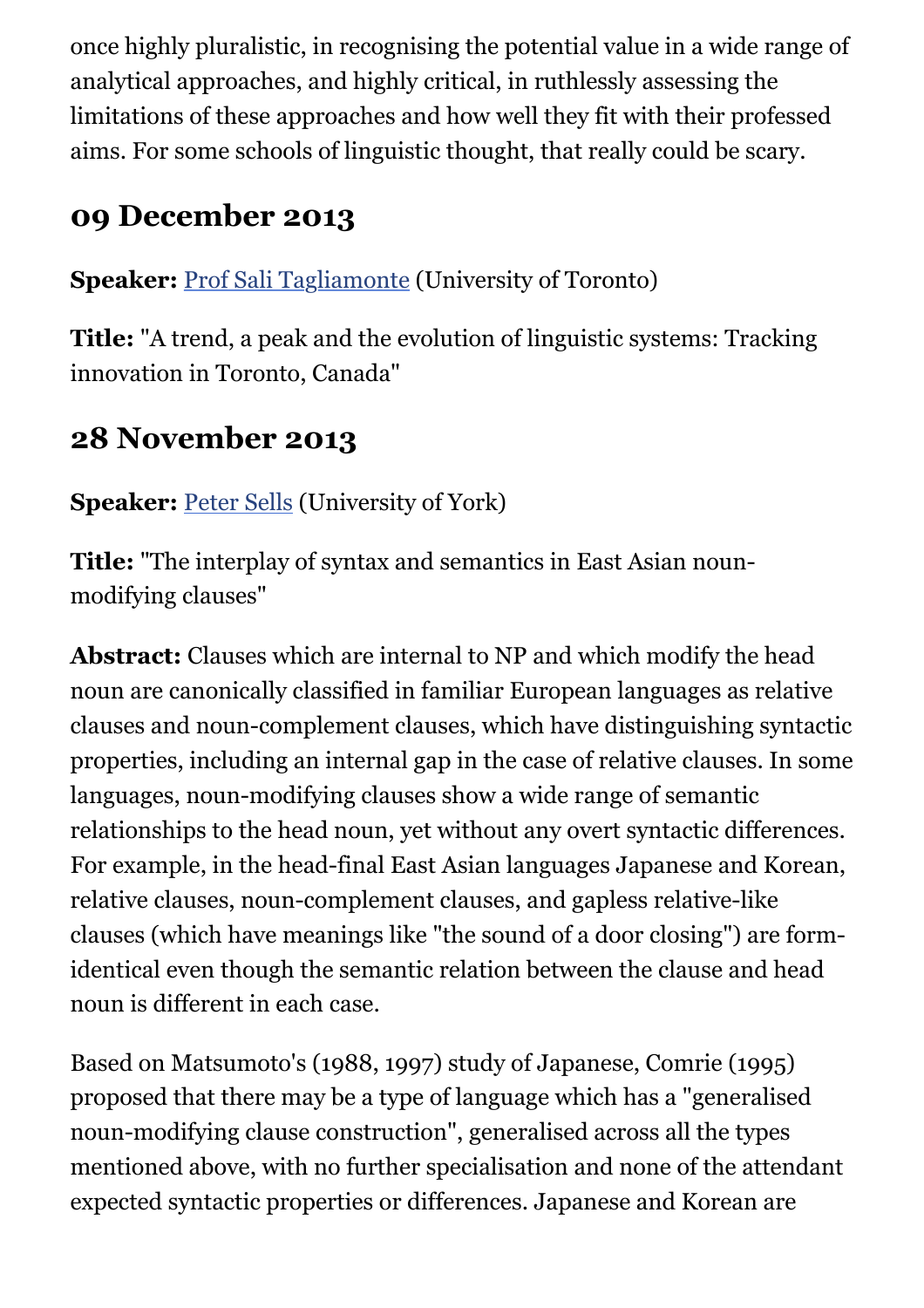strong examplars of such a language type, though other Asian languages show quite similar properties (e.g. Chinese, Khmer, Kannada). On the other hand, there are arguments in the literature – e.g. from island constraints – that Japanese does have gap-type relative clauses, and that such relative clauses show a different syntax from the the other nounmodifying clause types (Whitman 2012). Similar arguments hold for Korean.

In this talk I will suggest that both approaches are correct, and that they complement each other. I will argue that languages such as Japanese or Korean clearly show a generalised semantic relation between a modifying clause and a head noun, but also that, nevertheless, clear syntactic constructional properties will be detectable under certain conditions. Based on these and other languages, these accumulated observations allow us to make some plausible conclusions about how (far) languages may differ with regard to the syntax of noun-modifying clauses.

### **21 November 2013**

**Speaker:** Gillian Ramchand (University of Tromsø)

**Title:** "Minimalism and Cartography"

**Note:** Joint work with Peter Svenonius, CASTL

**Abstract:** While many current syntacticians have felt queasy about embracing the full extent and number of the functional decompositions as proposed in classic cartography (e.g. Cinque 1999), we believe that cartography in the broad sense is essential for any generative theory - it consists in establishing what the category labels of the symbolic system are, how they are hierarchically organized, and how rigidly. We too find it implausible that extremely fine-grained functional sequences of highly abstract heads with no deterministic relationship to compositional semantics is either universal or innate.

However, we do think that the parts of the functional sequence that are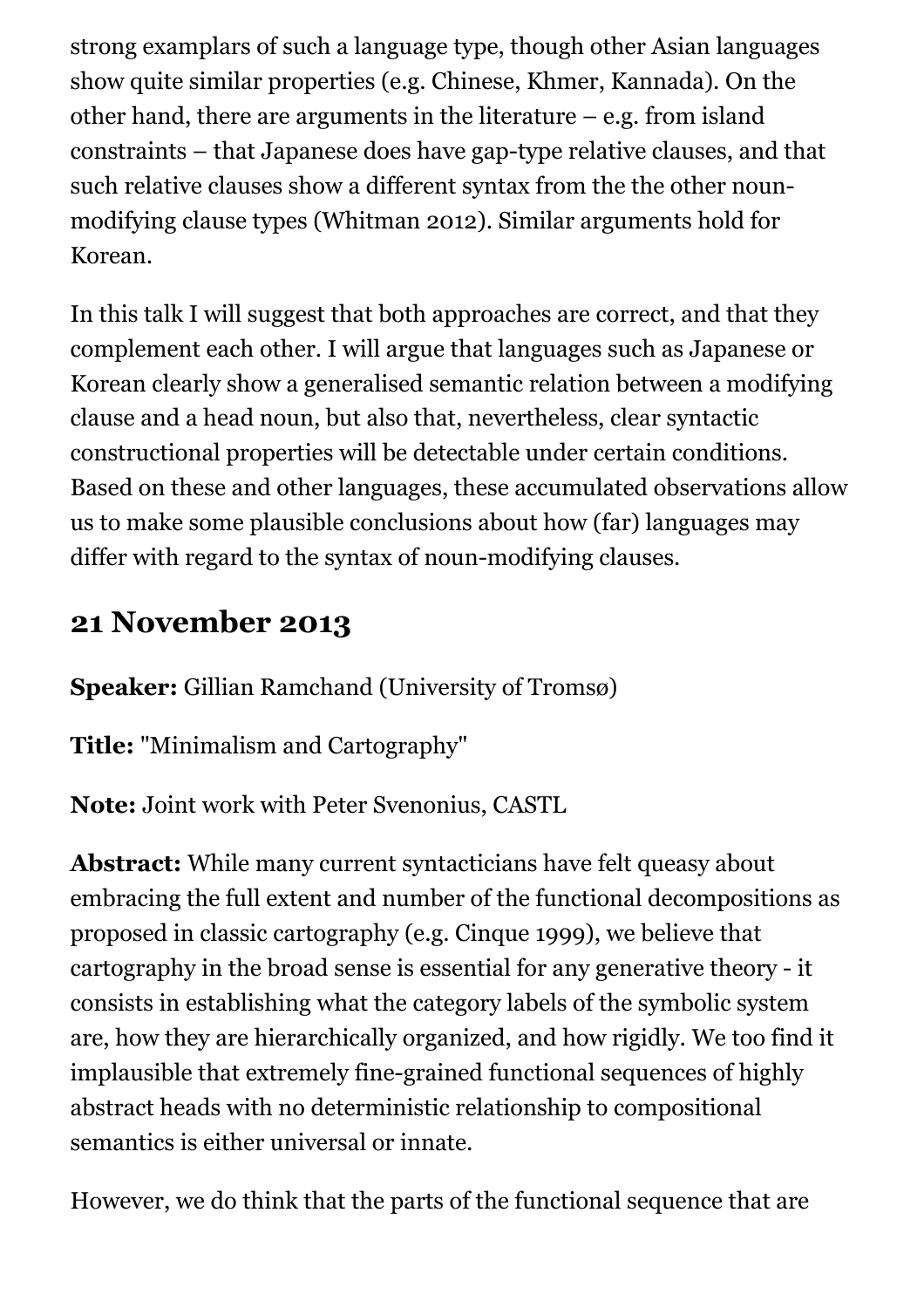universal and driven by innate mechanisms are directly related to pressure from the interfaces, and in particular to the facts about human concept formation. So we will push a strong semantically grounded thesis about why templatic effects of a certain sort emerge. It is an empirical question how fine-grained the universal spine is (cf. also Wiltschko, to appear), although we suspect with Wiltschko that it is rather abstract. In this talk I will first outline the basis for a methodological reconciliation between the practice and results of cartography, and more minimalistic pressures to explain and ground the complex ordering effects we see on the surface. Secondly, I will exemplify with a case study. Using the domain of English auxiliary orders, I argue that one cannot ignore the detailed mapping evidence, and that understanding it is crucial to making progress on the more theoretical questions of universality vs. language particularity, locality effects/phases, and the mapping to the cognitive-intentional systems of mind/brain.

In this talk therefore, I will offer entertainment both for those who like to talk about the 'big picture' and for those who like to get their hands dirty: (i) an articulation of distinctive kind of research programme which many are actually embarked on but which needs a name and some more visibility, and (ii) a brand new analysis of 'affix'-hopping.

### **14 November 2013**

**Speaker:** [Valerie Hazan](http://www.ucl.ac.uk/psychlangsci/research/speech/people/shps-staff/v_hazan) (University College London)

**Title:** "The development of clear speech strategies in 9 to 14 year old children"

**Abstract:** Communication between speakers is often difficult due to the presence of 'acoustic barriers' such as noise or signal degradation, or 'linguistic barriers', such as a mismatch in native language. Adults are adept at continuously adapting the clarity of their speech to counter the effects of such barriers but less is known about the development of this complex skill in children. In our ESRC-funded study, we have been investigating such speech adaptations in a group of around 90 children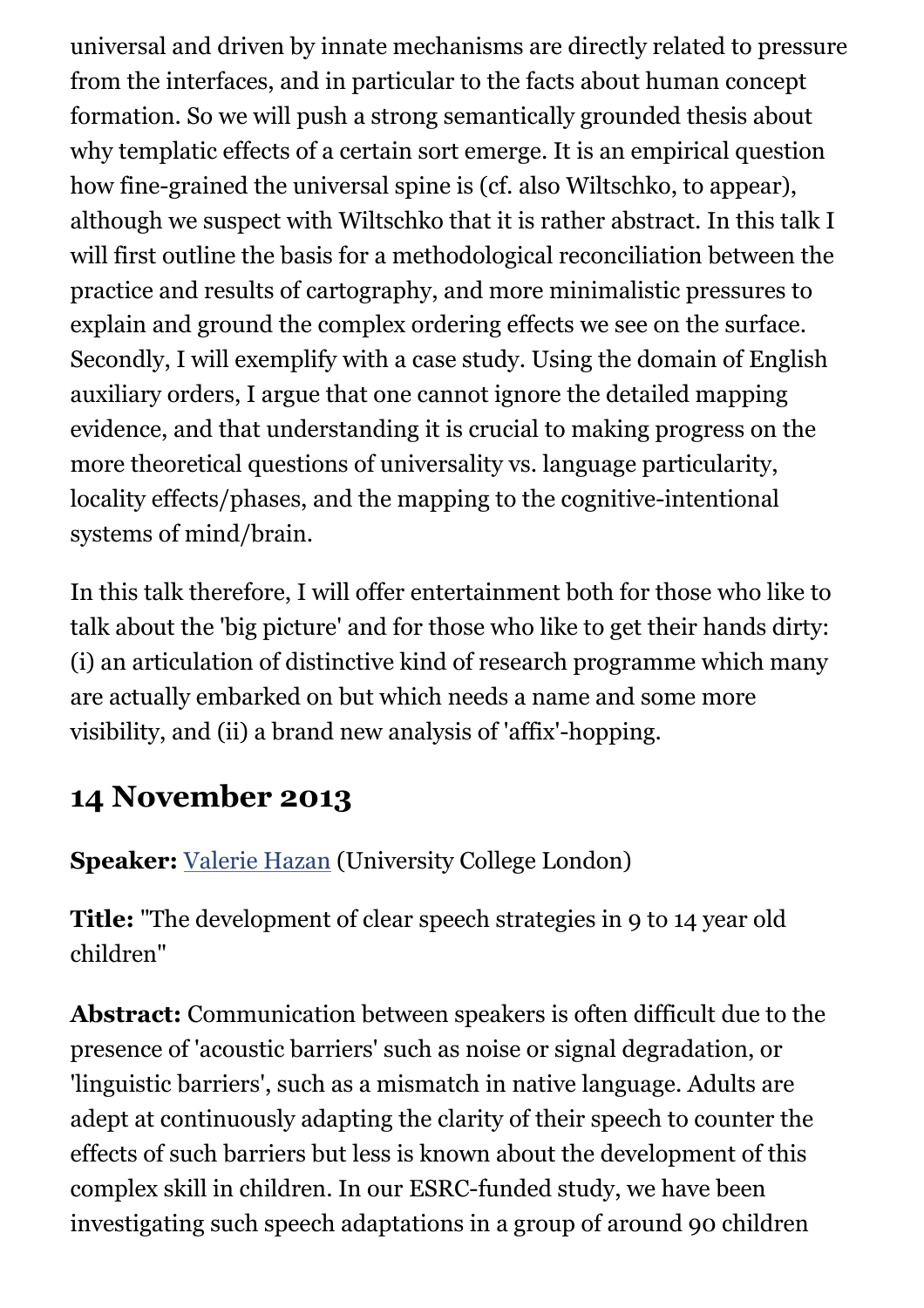aged between 9 and 14 years. We use the 'diapix' spot-the-difference picture task to elicit spontaneous speech dialogues between two age- and gender-matched friends; in order to naturally-elicit clear speech strategies on the part of one of the interlocutors, we place an acoustic barrier on the other speaker in certain test conditions. The analyses of the child corpus are compared to those of our adult LUCID corpus recorded in the same conditions. I will present our analyses of the acoustic-phonetic characteristics of the children's speech and will focus on the differences between adults and children in the range and extent of clear speech strategies used. I will also present findings of a connected study with the same children on the development of within-category dispersion and cross-category distance for two phoneme contrasts. Overall, we find evidence of ongoing development in speech production skills until midadolescence at least.

#### **23 October 2013**

**Speaker:** Professor Jan Terje Faarlund (University of Oslo)

**Title:** "English as a North Germanic Language"

#### **Hosted jointly with Scandinavian Studies**

**Abstract:** It is well known that Middle English (and its descendent Modern English) has a large number of words of Scandinavian origin. This is conventionally attributed to language contact and heavy borrowing of Scandinavian words into Old or Middle English. However, this alleged borrowing was not limited to lexical words, as is the normal case in contact situations; grammatical words and morphemes were also borrowed. This is unusual, and calls for an explanation. Even more problematic is the fact that Middle English and Modern English syntax is Scandinavian rather than West Germanic. The explanation that I will argue for is that the roots of Middle English (and therefore Modern English) are North Germanic, with large borrowings from the Old English lexicon, rather than the other way around, as generally assumed. I will discuss several syntactic properties, among them verb-object order, preposition stranding, split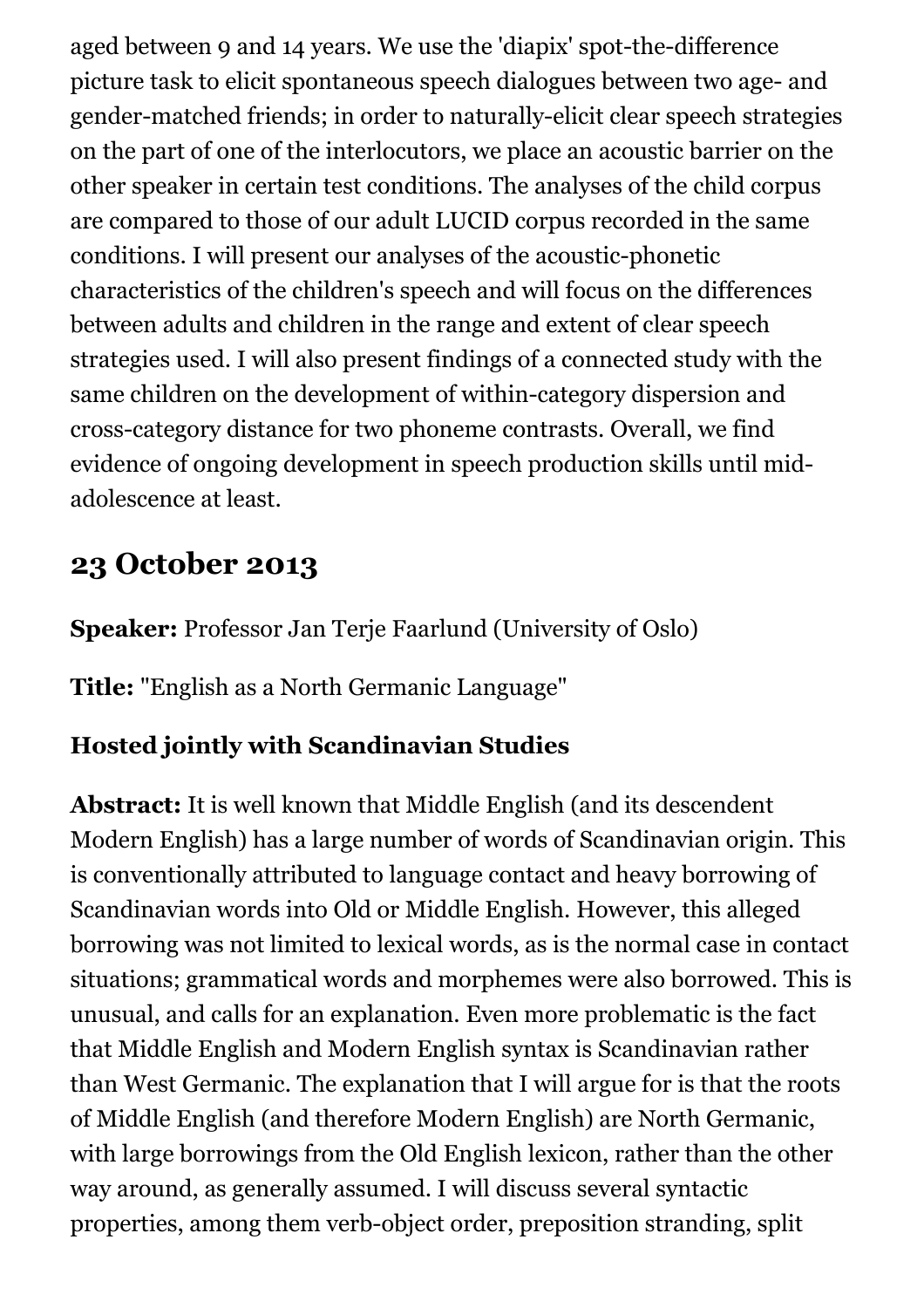infintive, the use of auxiliary verbs, raising constructions, the phrasal genitive. Those reflect a deep and typologically significant relation of Scandinavian with Middle/ Modern English. With respect to all these characteristics Middle/ Modern English groups with North Germanic rather than West Germanic.

### **17 October 2013**

#### **Speakers:** [Lauri Karttunen](http://www.stanford.edu/~laurik/) and [Annie Zaenen](http://www.stanford.edu/~azaenen/)

**Title:** "The multiple interpretations of be lucky to VP"

**Abstract:** The construction be lucky to VP can be understood in two ways. You were lucky to get a response in reasonable time commits the speaker to the view that the addressee got a response in reasonable time. We call that the **literal** reading of lucky. The event described by the complement happened and it was a good thing for the protagonist.

Changing the tense from past to future has a surprising effect. You will be lucky to get a response in reasonable time suggests that the addressee probably will not get a response in reasonable time. That is the **idiomatic** reading of lucky.

The idiomatic reading is brittle, it is favored or disfavored by a diverse set of structural features. They include tense, negation, type of subject, polarity items, embedding verbs, and adverbial modification as well as many non-structural factors such as whether the sentence is in a context that triggers the expectation of good or bad news.

The literal interpretation of lucky in negative sentences is also problematic. Some English speakers interpret She was not lucky to get a table at that restaurant to mean that she got a table but something bad happened, others take it to mean that she was unlucky and did not get a table.

To explore these issues we have conducted a systematic survey on Amazon's Mechanical Turk with nearly a thousand informants and hundreds of test sentences. We think we understand the reason for the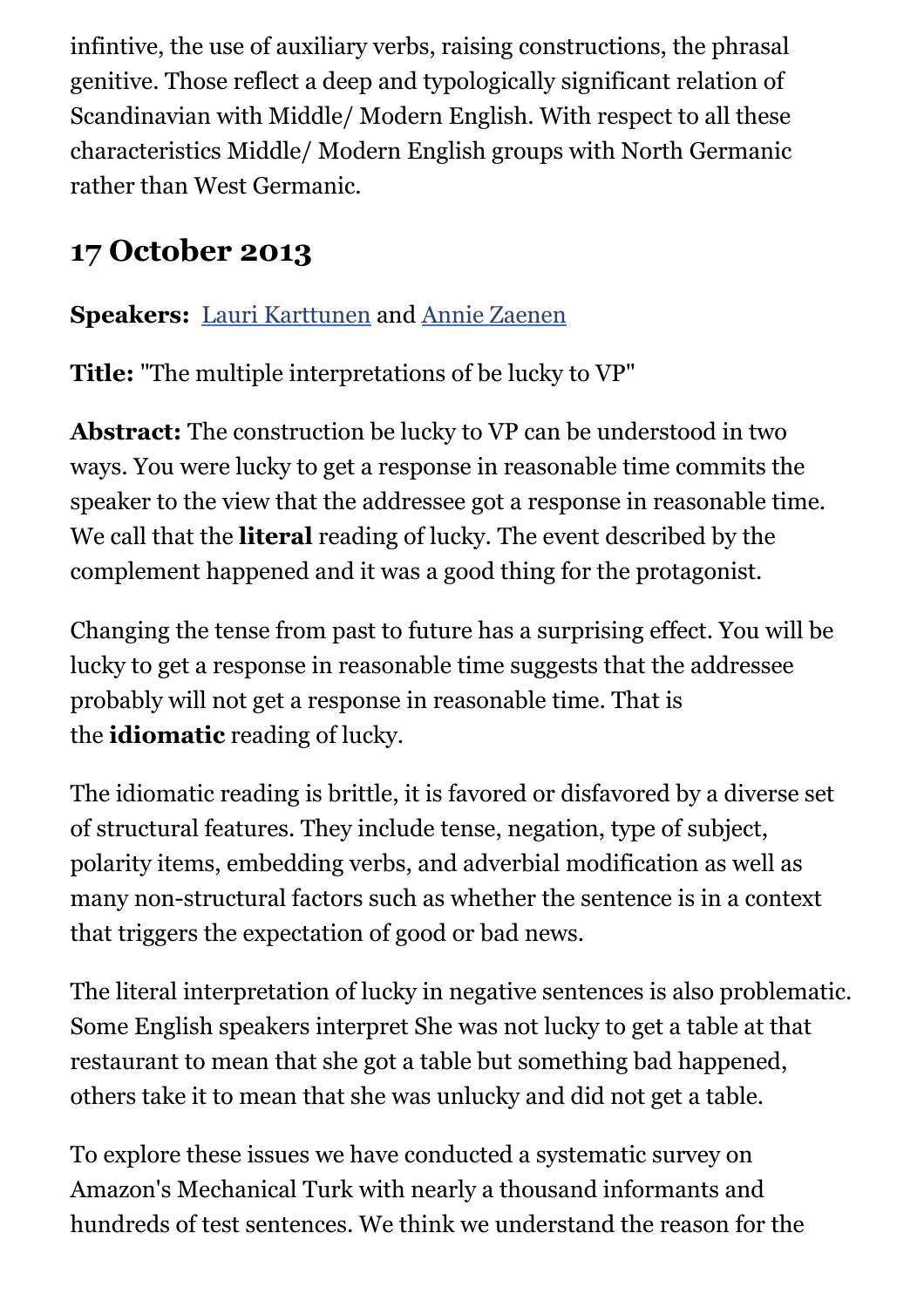variation in the literal interpretation of lucky. The idiomatic interpretation of lucky is still a puzzle.

### **10 October 2013**

**Speaker:** [Bethany Lochbihler](https://sites.google.com/site/bethanylochbihler/) (University of Edinburgh, LEL)

**Title:** "Person Licensing and the Absence of Case in Ojibwe"

**Abstract:** This paper discusses how DP arguments can be licensed in different languages, looking first at the status of Case cross-linguistically, and second claiming that arguments in some languages are licensed by Person. I claim that there is a universal principle ofArgument Licensing that underlies Case, but that can also be realized as Person Licensing, and that both Case and Person Licensing are subject to a version of the "Case Filter," but exhibit different bundles of properties.

I show that Ojibwe does not have evidence for Abstract Case (see Chomsky 1981) since this language lacks Case marking and A-phenomena correlated with standard Case (Ritter & Rosen 2005, see also Ritter & Wiltschko 2010). Further, recent work on Bantu languages (e.g. Lubukusu, Zulu) shows that these languages also lack Case, and indeed allow constructions that should be banned by the Case Filter (Diercks 2011). The distribution of arguments in these languages indicates that the notion of Case, in some standard sense, is not universal.

I argue that Ojibwe arguments are still syntactically licensed to satisfy Argument Licensing, but that this function is fulfilled by the checking of Person features instead of the valuation of Case (similarly, Bantu may license arguments by Class features, Carstens 2011; Halpert 2011). I explore the notion of Person Licensing, which exhibits different bundles of features from Case: Many-to-one and one-to-many licensor-argument relations, and the grammaticality of unlicensed personless DPs.

Ojibwe is further connected to Person Restrictions in many unrelated languages (e.g. French, Spanish, Basque, Icelandic) that share sensitivity to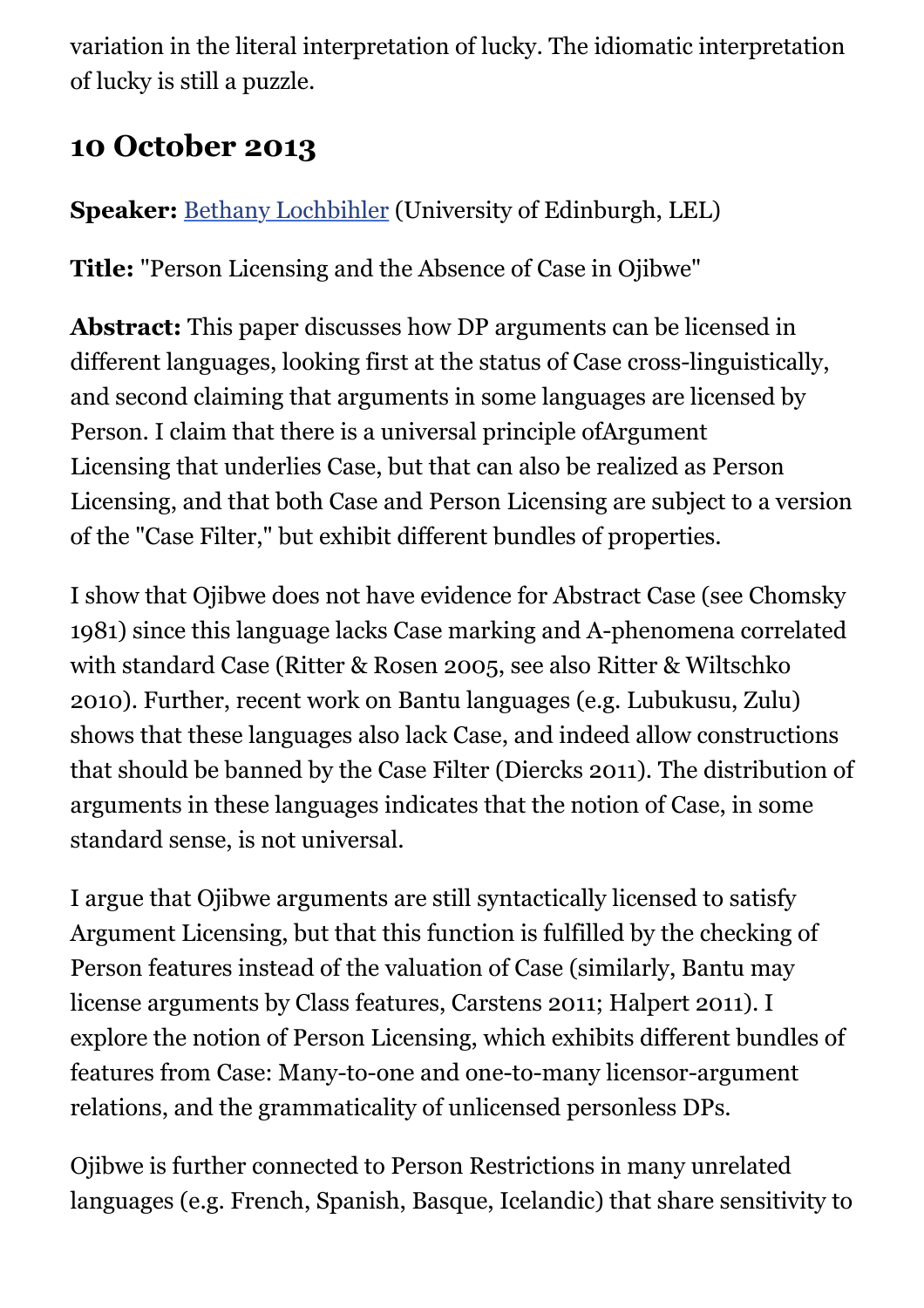Person Licensing, although they can exhibit Case Licensing (related approaches found in Anagnostopoulou 2005; Béjar & Rezac 2003; Adger & Harbour 2007; Heck & Richards 2010).

### **03 October 2013**

**Speaker:** [Vera Demberg](http://www.coli.uni-saarland.de/~vera/) (Saarland University)

**Title:** "An information-theoretic perspective on discourse relations and discourse connectors"

**Abstract:** In this talk, I will propose an information-theoretic view of discourse relation processing. I will start out by discussing discourse expectations and optionality of discourse markers in the light of the uniform information density hypothesis, based on data from the Penn Discourse Treebank.

In the second part of my talk, I will focus on the role of discourse connectives and discuss what kind of discourse-relevant information is conveyed by discourse connectors. I will also present a recent series of experiments, addressing the question whether discourse connectors are processed quickly enough to affect expectations about upcoming discourse content. The experiments show that discourse connectors are integrated incrementally into the discourse representation and can even give rise to lexical predictions. When comparing causals ("therefore") to concessives ("even though"), we furthermore find that concessives are more difficult to process than causals, and, similar to negation, give rise to a search for alternatives.

### **12 September 2013**

#### **Speaker:** [John R. Rickford](http://www.johnrickford.com/) (Stanford University)

**Title:** "Relativizer Omission, the Independence of Linguistic and Social Constraints, and Variationist "Comparative Reconstruction""

**Abstract:** A linguistic variable that has been the focus of many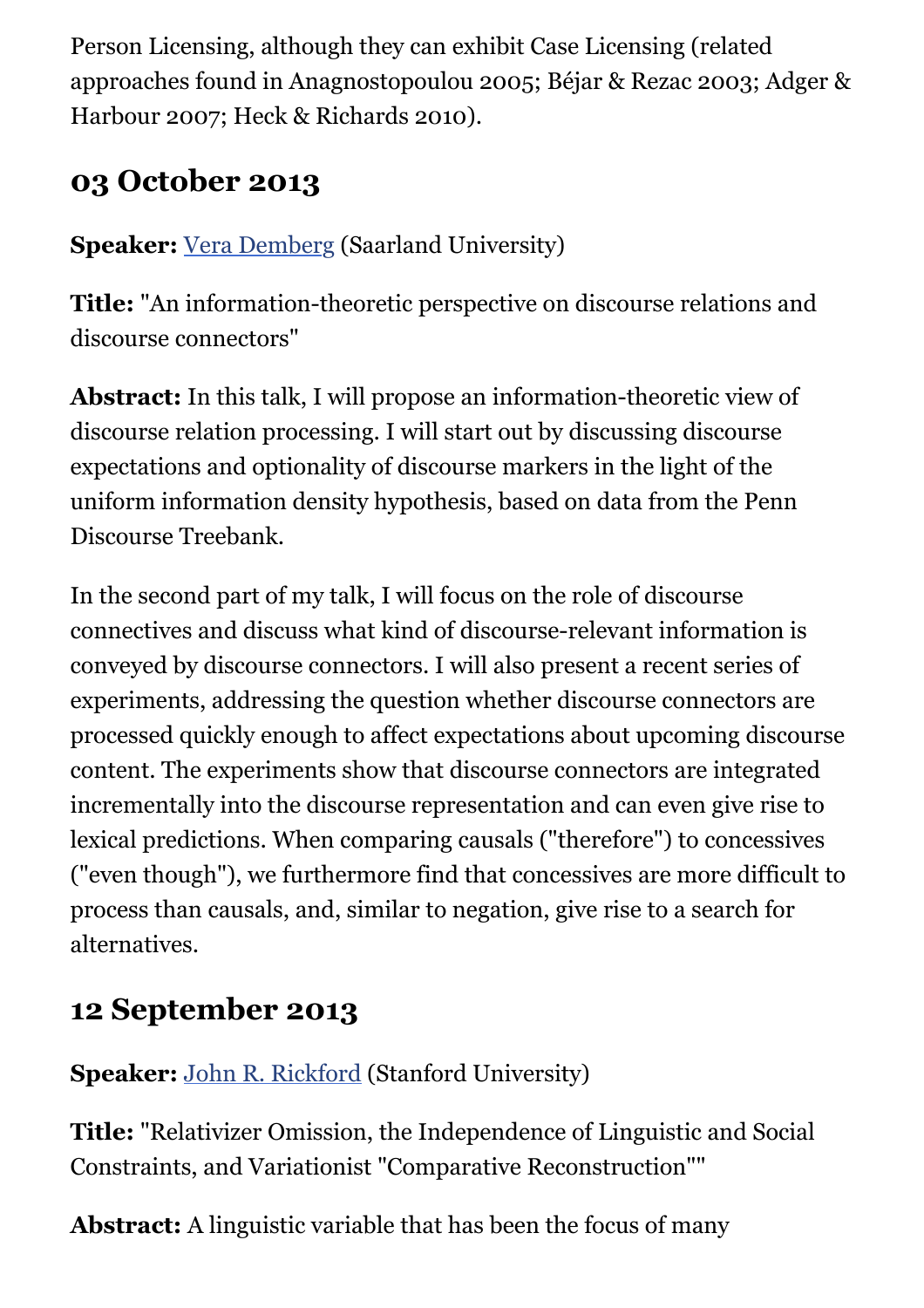quantitative, variationist analyses of English over the past two decades (cf. Guy and Bailey 1995, Lehmann 2001) is the omission of the relativizer (that or WH-forms like what, who, or which] in restrictive relative clauses, as in "That's the man  $\varnothing$  (who/ that/what) I saw." In recent work, (Rickford 2011) I've examined the occurrence of this variable in the vernacular/creole varieties of Barbados, Guyana, Jamaica, African America, Appalachia and Southwest England (Dorset, cf. Piercy et al 2011), considering, among other things, the evidence it provides on the creole origins hypothesis of AAVE. In this paper, I extend the data set to a total of nine varieties, including relativizer data from "Northern English" varieties in Ireland, Scotland and Northern England kindly made available by Sali Tagliamonte (cf. Tagliamonte et al. 2005).

A key change in my analysis, following suggestions from colleagues and a re-reading of Johnson (2009), was the use of logistic regression with R, rather than Goldvarb pr Varbrul, as it offers several advantages, including mixed effects modeling, and better ability to detect interactions in the data. Additionally, I included social variables: class and/or gender. This allowed me to look for interactions between social factors and linguistic constraints and test Labov's important generalization about the independence of linguistic and social constraints. Finally, I combined the data from all nine varieties in a big mixed effects regression analysis, controlling for differences by variety by entering them as factors in a "Language Variety" factor group.

The results were intriguing. To begin with, the values ("factors" in variable rule terminology) that turned out to be most significant for relativizer omission across all nine individual language varieties were those that matched Wasow et al.'s (2011) predictability hypothesis, like Superlative NP antecedents and occurrence in existential, possessive, or cleft structures, all of which have general processing explanations that make them less useful for recovering historical relationships. Moreover, although gender and/or class turned out to have significant effects on the rate of relativizer omission in several cases, they did not show any interaction with the effect of linguistic constraints, confirming Labov's more general